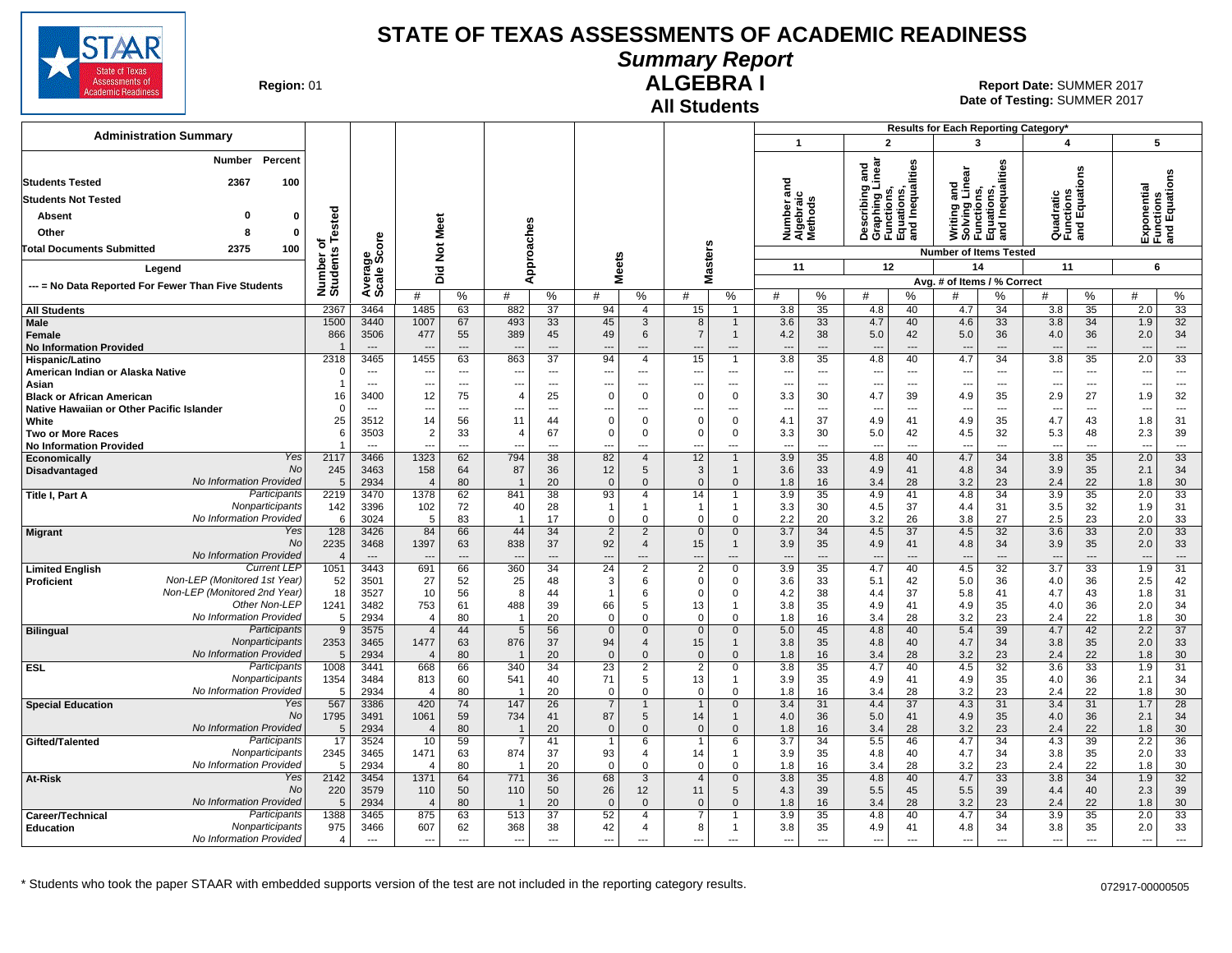

**Summary Report**

**Region: 01** 

## **First-Time Tested Students**

**ALGEBRA I** 01 **Report Date:** SUMMER 2017 **Date of Testing:**  SUMMER 2017

|                                                                                                                            |                           |                          |                                                    |                             |                                                            |                                            |                                      |                                        |                                                      |                                                      |                                                                                                           |                                                                                                                   |                                   | <b>Results for Each Reporting Category</b>                  |                            |                                                      |                         |                                           |                                                     |
|----------------------------------------------------------------------------------------------------------------------------|---------------------------|--------------------------|----------------------------------------------------|-----------------------------|------------------------------------------------------------|--------------------------------------------|--------------------------------------|----------------------------------------|------------------------------------------------------|------------------------------------------------------|-----------------------------------------------------------------------------------------------------------|-------------------------------------------------------------------------------------------------------------------|-----------------------------------|-------------------------------------------------------------|----------------------------|------------------------------------------------------|-------------------------|-------------------------------------------|-----------------------------------------------------|
| <b>Administration Summary</b>                                                                                              |                           |                          |                                                    |                             |                                                            |                                            |                                      |                                        |                                                      |                                                      | $\mathbf{1}$                                                                                              | $\overline{2}$                                                                                                    |                                   | 3                                                           |                            | 4                                                    |                         | 5                                         |                                                     |
| Percent<br>Number<br><b>Students Tested</b><br>100<br>101<br><b>Students Not Tested</b><br>Absent<br>o                     |                           |                          |                                                    |                             |                                                            |                                            |                                      |                                        |                                                      |                                                      | ত<br>Number and<br>Algebraic<br>Methods                                                                   | ਨ<br>ত<br>ِّفِي<br>escribing a<br>Examples<br>Describing<br>Graphing L<br>Functions,<br>Equations,<br>and Inequal | Inequalities                      | Writing and<br>Solving Linear<br>Functions,                 | iations,<br>I Inequalities | Quadratic<br>Functions<br>and Equati                 | <b>ons</b>              | Exponential<br>Functions<br>and Equations |                                                     |
|                                                                                                                            | Tested                    |                          |                                                    |                             |                                                            |                                            |                                      |                                        |                                                      |                                                      |                                                                                                           |                                                                                                                   |                                   |                                                             | ូមី<br>ខ្លួ                |                                                      |                         |                                           |                                                     |
| Other<br>0<br>0                                                                                                            | ৳                         |                          |                                                    |                             |                                                            |                                            |                                      |                                        |                                                      |                                                      |                                                                                                           |                                                                                                                   |                                   |                                                             |                            |                                                      |                         |                                           |                                                     |
| 100<br><b>Total Documents Submitted</b><br>101                                                                             |                           | ge<br>Score              | <b>Not Meet</b>                                    |                             |                                                            | Approaches                                 |                                      |                                        | lasters                                              |                                                      |                                                                                                           |                                                                                                                   |                                   | <b>Number of Items Tested</b>                               |                            |                                                      |                         |                                           |                                                     |
| Legend                                                                                                                     |                           |                          | Did                                                |                             |                                                            |                                            |                                      | <b>Meets</b>                           | ż                                                    |                                                      | 11                                                                                                        | 12                                                                                                                |                                   | 14                                                          |                            | 11                                                   |                         | 6                                         |                                                     |
| --- = No Data Reported For Fewer Than Five Students                                                                        | Number o<br>Students      | Average                  | #                                                  | %                           | #                                                          | %                                          | #                                    | %                                      | #                                                    | %                                                    | $\%$<br>#                                                                                                 | #                                                                                                                 | %                                 | Avg. # of Items / % Correct<br>#                            | %                          | #                                                    | %                       | #                                         | $\%$                                                |
| <b>All Students</b>                                                                                                        | 101                       | 3658                     | 49                                                 | 49                          | 52                                                         | 51                                         | 24                                   | $\overline{24}$                        | 9                                                    | 9                                                    | 43<br>4.8                                                                                                 | 5.8                                                                                                               | 48                                | 6.1                                                         | 43                         | 4.9                                                  | 45                      | 2.6                                       | 44                                                  |
| Male<br>Female<br><b>No Information Provided</b>                                                                           | 61<br>39                  | 3549<br>3843<br>$---$    | 36<br>12<br>---                                    | 59<br>31<br>$---$           | 25<br>27<br>$\overline{\phantom{a}}$                       | 41<br>69<br>$---$                          | 9<br>15<br>---                       | 15<br>38<br>$\overline{a}$             | $\overline{4}$<br>5                                  | $\overline{7}$<br>13<br>$---$                        | 3.9<br>35<br>56<br>6.2<br>$\overline{a}$<br>$---$                                                         | 5.2<br>6.7<br>$\overline{\phantom{a}}$                                                                            | 43<br>56<br>$---$                 | $5.5\,$<br>7.2<br>$\overline{\phantom{a}}$                  | 39<br>51<br>---            | 4.5<br>5.5<br>$\overline{\phantom{a}}$               | 41<br>50<br>---         | 2.4<br>3.0<br>$\overline{\phantom{a}}$    | 40<br>50<br>---                                     |
| Hispanic/Latino                                                                                                            | 95                        | 3668                     | 46                                                 | 48                          | 49                                                         | 52                                         | $\overline{24}$                      | 25                                     | 9                                                    | 9                                                    | 4.8<br>43                                                                                                 | 5.8                                                                                                               | 48                                | 6.1                                                         | 44                         | 5.0                                                  | 45                      | 2.7                                       | 44                                                  |
| American Indian or Alaska Native<br>Asian                                                                                  | $\Omega$<br>$\Omega$      | $\overline{a}$<br>$---$  | ---<br>---                                         | $\overline{a}$<br>---       | $\sim$<br>$\overline{\phantom{a}}$                         | $\overline{a}$<br>$\overline{a}$           | $\overline{\phantom{a}}$<br>---      | ---<br>---                             | $\overline{\phantom{a}}$<br>$\overline{\phantom{a}}$ | $\overline{\phantom{a}}$<br>$\overline{\phantom{a}}$ | $\overline{a}$<br>---<br>$\overline{a}$<br>---                                                            | $\overline{\phantom{a}}$<br>$---$                                                                                 | ---<br>---                        | $\overline{a}$<br>$\overline{\phantom{a}}$                  | ---<br>---                 | ---<br>---                                           | $\overline{a}$<br>$---$ | ---<br>---                                | $\overline{a}$<br>$\overline{\phantom{a}}$          |
| <b>Black or African American</b>                                                                                           |                           | $---$                    | $\overline{a}$                                     | $---$                       | $\overline{\phantom{a}}$                                   | $---$                                      | $-$                                  | $\overline{a}$                         | $\sim$                                               | $\overline{a}$                                       | $\sim$<br>$---$                                                                                           | $\sim$                                                                                                            | $---$                             | $\overline{a}$                                              | ---                        | $\sim$                                               | $---$                   | $\overline{a}$                            | $\overline{a}$                                      |
| Native Hawaiian or Other Pacific Islander                                                                                  | $\Omega$                  | ---                      | ---                                                | ---                         |                                                            | $---$                                      | ---                                  |                                        | $\overline{\phantom{a}}$                             | $---$                                                | ---<br>$---$                                                                                              | $\overline{\phantom{a}}$                                                                                          | ---                               | $\overline{\phantom{a}}$                                    | ---                        | $\overline{\phantom{a}}$                             | ---                     | ---                                       | $\overline{\phantom{a}}$                            |
| White<br><b>Two or More Races</b>                                                                                          |                           | ---<br>---               | ---<br>---                                         | ---<br>---                  | $\overline{\phantom{a}}$                                   | $---$<br>---                               | ---<br>$\overline{\phantom{a}}$      | $\sim$<br>---                          | $\overline{\phantom{a}}$<br>$\overline{\phantom{a}}$ | $---$<br>---                                         | ---<br>$---$<br>---<br>$\overline{\phantom{a}}$                                                           | $\overline{\phantom{a}}$<br>$\sim$                                                                                | $---$<br>$\overline{\phantom{a}}$ | $\overline{\phantom{a}}$<br>$\overline{\phantom{a}}$        | ---<br>---                 | $\overline{\phantom{a}}$<br>$\overline{\phantom{a}}$ | $\overline{a}$<br>---   | $\overline{a}$<br>---                     | ---<br>$\overline{\phantom{a}}$                     |
| <b>No Information Provided</b>                                                                                             |                           | $\overline{a}$           | ---                                                | $\overline{a}$              |                                                            | $\overline{a}$                             | ---                                  | $\overline{a}$                         | $\overline{a}$                                       | ---                                                  | $\overline{a}$<br>$\overline{a}$                                                                          | $\overline{\phantom{a}}$                                                                                          | ---                               | $\overline{a}$                                              | ---                        | $\overline{\phantom{a}}$                             | ---                     | $\sim$                                    | $\overline{a}$                                      |
| Yes<br>Economically                                                                                                        | 82                        | 3717                     | 36                                                 | 44                          | 46                                                         | 56                                         | 21                                   | 26                                     | $\overline{7}$                                       | 9                                                    | 5.0<br>46                                                                                                 | 6.0                                                                                                               | 50                                | 6.2                                                         | 45                         | 5.2                                                  | 47                      | 2.7                                       | 46                                                  |
| <b>No</b><br>Disadvantaged<br>No Information Provided                                                                      | 14<br>5                   | 3576<br>2934             | 9<br>$\overline{4}$                                | 64<br>80                    | 5                                                          | 36<br>20                                   | 3<br>$\Omega$                        | 21<br>$\Omega$                         | 2<br>$\Omega$                                        | 14<br>$\Omega$                                       | 4.1<br>38<br>1.8<br>16                                                                                    | 5.2<br>3.4                                                                                                        | 43<br>28                          | 6.0<br>3.2                                                  | 43<br>23                   | 4.1<br>2.4                                           | 37<br>22                | 2.3<br>1.8                                | 38<br>30                                            |
| Participants<br>Title I, Part A                                                                                            | 89                        | 3712                     | 39                                                 | 44                          | 50                                                         | 56                                         | $\overline{23}$                      | 26                                     | 8                                                    | 9                                                    | 5.0<br>46                                                                                                 | 6.0                                                                                                               | 50                                | 6.3                                                         | 45                         | 5.1                                                  | 47                      | 2.7                                       | 45                                                  |
| Nonparticipants                                                                                                            | 6                         | 3498                     | 5                                                  | 83                          |                                                            | 17                                         | $\overline{1}$                       | 17                                     | $\mathbf{1}$                                         | 17                                                   | 3.5<br>32                                                                                                 | 5.0                                                                                                               | 42                                | 4.8                                                         | 35                         | 3.8                                                  | 35                      | 2.3                                       | 39                                                  |
| No Information Provided<br>Yes<br><b>Migrant</b>                                                                           | 6<br>13                   | 3024<br>3488             | 5<br>8                                             | 83<br>62                    | $\sqrt{5}$                                                 | 17<br>38                                   | $\mathbf 0$<br>$\overline{1}$        | $\mathbf 0$<br>8                       | $\Omega$<br>$\mathbf{0}$                             | $\mathbf 0$<br>$\mathbf 0$                           | 2.2<br>20<br>32<br>3.5                                                                                    | 3.2<br>5.0                                                                                                        | 26<br>42                          | 3.8<br>5.0                                                  | 27<br>36                   | 2.5<br>4.3                                           | 23<br>39                | 2.0<br>2.1                                | 33<br>$\overline{35}$                               |
| <b>No</b>                                                                                                                  | 85                        | 3720                     | 38                                                 | 45                          | 47                                                         | 55                                         | 23                                   | 27                                     | 9                                                    | 11                                                   | 5.1<br>46                                                                                                 | 6.0                                                                                                               | 50                                | 6.4                                                         | 45                         | 5.1                                                  | 46                      | 2.8                                       | 46                                                  |
| <b>No Information Provided</b>                                                                                             | 3                         | $---$                    | $\overline{a}$                                     | $---$                       | $\overline{\phantom{a}}$                                   | $---$                                      | $\overline{a}$                       | $\overline{\phantom{a}}$               | $\overline{\phantom{a}}$                             | $---$                                                | $\overline{a}$<br>$---$                                                                                   | $\overline{\phantom{a}}$                                                                                          | $---$                             | $---$                                                       | $\overline{a}$             | $\overline{\phantom{a}}$                             | ---                     | ---                                       | $\cdots$                                            |
| <b>Current LEP</b><br><b>Limited English</b><br>Non-LEP (Monitored 1st Year)<br>Proficient<br>Non-LEP (Monitored 2nd Year) | 36<br>3<br>$\overline{2}$ | 3547<br>$\sim$<br>$\sim$ | $\overline{24}$<br>---<br>$\overline{\phantom{a}}$ | 67<br>$\overline{a}$<br>--- | 12<br>$\overline{\phantom{a}}$<br>$\overline{\phantom{a}}$ | $\overline{33}$<br>$---$<br>$\overline{a}$ | 6<br>---<br>$\overline{\phantom{a}}$ | 17<br>$\overline{a}$<br>$\overline{a}$ | $\overline{\phantom{a}}$<br>$\overline{\phantom{a}}$ | 3<br>$---$<br>---                                    | $\overline{37}$<br>4.1<br>$\overline{\phantom{a}}$<br>$---$<br>$\overline{\phantom{a}}$<br>$\overline{a}$ | 5.3<br>$\overline{\phantom{a}}$<br>$\overline{\phantom{a}}$                                                       | 44<br>$---$<br>---                | 5.4<br>$\overline{\phantom{a}}$<br>$\hspace{0.05cm} \ldots$ | 38<br>---<br>---           | 4.4<br>---<br>---                                    | 40<br>$---$<br>$---$    | 2.2<br>---<br>---                         | $\overline{37}$<br>$\overline{a}$<br>$\overline{a}$ |
| Other Non-LEP                                                                                                              | 55                        | 3805                     | 19                                                 | 35                          | 36                                                         | 65                                         | 18                                   | 33                                     | 8                                                    | 15                                                   | 5.5<br>50                                                                                                 | 6.3                                                                                                               | 52                                | 6.8                                                         | 48                         | 5.6                                                  | 51                      | 3.0                                       | 50                                                  |
| No Information Provided<br>Participants<br><b>Bilingual</b>                                                                | 5<br>2                    | 2934<br>$\cdots$         | $\overline{4}$<br>---                              | 80<br>$\overline{a}$        |                                                            | 20<br>$\qquad \qquad \cdots$               | $\Omega$<br>$\overline{\phantom{a}}$ | $\Omega$<br>$\overline{\phantom{a}}$   | $\Omega$<br>$\overline{\phantom{a}}$                 | $\Omega$<br>$\cdots$                                 | 1.8<br>16<br>$\overline{\phantom{a}}$<br>$\qquad \qquad \cdots$                                           | 3.4<br>$\overline{\phantom{a}}$                                                                                   | 28<br>---                         | 3.2<br>$\overline{\phantom{a}}$                             | 23<br>$\cdots$             | 2.4<br>$\overline{\phantom{a}}$                      | 22<br>---               | 1.8<br>---                                | 30<br>$---$                                         |
| Nonparticipants<br>No Information Provided                                                                                 | 94<br>5                   | 3704<br>2934             | 43<br>$\overline{4}$                               | 46<br>80                    | 51                                                         | 54<br>20                                   | 24<br>$\overline{0}$                 | 26<br>$\mathbf{0}$                     | 9<br>$\mathbf{0}$                                    | 10<br>$\mathbf{0}$                                   | 4.9<br>45<br>1.8<br>16                                                                                    | 5.9<br>3.4                                                                                                        | 49<br>28                          | 6.3<br>3.2                                                  | 45<br>23                   | 5.1<br>2.4                                           | 46<br>22                | 2.7<br>1.8                                | 45<br>30                                            |
| <b>ESL</b><br>Participants                                                                                                 | 33                        | 3539                     | $\overline{22}$                                    | 67                          | 11                                                         | 33                                         | 5                                    | 15                                     |                                                      | 3                                                    | 4.2<br>38                                                                                                 | 5.3                                                                                                               | 44                                | 5.2                                                         | $\overline{37}$            | 4.2                                                  | 38                      | 2.2                                       | 36                                                  |
| Nonparticipants<br>No Information Provided                                                                                 | 63<br>5                   | 3778<br>2934             | 23<br>$\overline{4}$                               | 37<br>80                    | 40                                                         | 63<br>20                                   | 19<br>$\Omega$                       | 30<br>$\Omega$                         | 8<br>$\Omega$                                        | 13<br>0                                              | 5.3<br>48<br>1.8<br>16                                                                                    | 6.2<br>3.4                                                                                                        | 51<br>28                          | 6.7<br>3.2                                                  | 48<br>23                   | 5.5<br>2.4                                           | 50<br>22                | 2.9<br>1.8                                | 49<br>30                                            |
| <b>Special Education</b><br>Yes                                                                                            | 5                         | 3256                     | 5                                                  | 100                         | $\overline{0}$                                             | $\mathbf 0$                                | $\Omega$                             | $\mathbf{0}$                           | $\Omega$                                             | $\mathbf 0$                                          | 2.2<br>20                                                                                                 | 4.0                                                                                                               | 33                                | 3.8                                                         | 27                         | 2.2                                                  | 20                      | 1.8                                       | 30                                                  |
| No<br>No Information Provided                                                                                              | 91<br>5                   | 3720<br>2934             | 40<br>$\overline{4}$                               | 44<br>80                    | 51                                                         | 56<br>20                                   | 24<br>$\Omega$                       | 26<br>$\Omega$                         | 9<br>$\mathbf{0}$                                    | 10<br>$\Omega$                                       | 5.1<br>46<br>1.8<br>16                                                                                    | 6.0<br>3.4                                                                                                        | 50<br>28                          | 6.3<br>3.2                                                  | 45<br>23                   | 5.2<br>2.4                                           | 47<br>22                | 2.7<br>1.8                                | 45<br>30                                            |
| Participants<br>Gifted/Talented                                                                                            | $\overline{1}$            | $\overline{\phantom{a}}$ | ---                                                | ---                         | $\overline{\phantom{a}}$                                   | $\overline{a}$                             | ---                                  | ---                                    | ---                                                  | ---                                                  | $\overline{a}$<br>---                                                                                     | $\overline{\phantom{a}}$                                                                                          | ---                               | $\overline{\phantom{a}}$                                    | ---                        | $\overline{\phantom{a}}$                             | ---                     | ---                                       | ---                                                 |
| Nonparticipants<br>No Information Provided                                                                                 | 95<br>5                   | 3683<br>2934             | 45<br>$\overline{4}$                               | 47<br>80                    | 50                                                         | 53<br>20                                   | 23<br>$\Omega$                       | 24<br>$\Omega$                         | 8<br>$\Omega$                                        | 8<br>0                                               | 4.9<br>44<br>1.8<br>16                                                                                    | 5.8<br>3.4                                                                                                        | 48<br>28                          | 6.1<br>3.2                                                  | 44<br>23                   | 5.0<br>2.4                                           | 45<br>22                | 2.6<br>1.8                                | 44<br>30                                            |
| Yes<br>At-Risk                                                                                                             | 76                        | 3580                     | 40                                                 | 53                          | 36                                                         | 47                                         | 12                                   | 16                                     |                                                      |                                                      | 4.3<br>39                                                                                                 | 5.3                                                                                                               | 44                                | 5.7                                                         | 41                         | 4.5                                                  | 41                      | 2.4                                       | 41                                                  |
| No                                                                                                                         | 20                        | 4138                     | 5                                                  | 25                          | 15                                                         | 75                                         | 12                                   | 60                                     | 8                                                    | 40                                                   | 7.3<br>66                                                                                                 | 8.0                                                                                                               | 66                                | 8.2                                                         | 59                         | 7.1                                                  | 64                      | 3.5                                       | 58                                                  |
| No Information Provided<br>Participants<br>Career/Technical                                                                | 5<br>46                   | 2934<br>3657             | $\overline{4}$<br>21                               | 80<br>46                    | 25                                                         | 20<br>54                                   | $\Omega$<br>9                        | $\mathbf{0}$<br>20                     | $\Omega$<br>3                                        | $\Omega$<br>$\overline{7}$                           | 1.8<br>16<br>4.9<br>44                                                                                    | 3.4<br>5.6                                                                                                        | 28<br>47                          | 3.2<br>6.0                                                  | 23<br>43                   | 2.4<br>4.8                                           | 22<br>43                | 1.8<br>2.6                                | 30<br>43                                            |
| Nonparticipants<br><b>Education</b><br>No Information Provided                                                             | 51<br>$\overline{4}$      | 3721<br>$\overline{a}$   | 25<br>$\overline{a}$                               | 49<br>$\overline{a}$        | 26<br>$\overline{a}$                                       | 51<br>$\overline{a}$                       | 15<br>$\overline{a}$                 | 29                                     | 6<br>$\overline{a}$                                  | 12<br>---                                            | 4.9<br>44<br>$\overline{a}$                                                                               | 6.1<br>$\overline{\phantom{a}}$                                                                                   | 51<br>$\overline{\phantom{a}}$    | 6.3<br>$\overline{a}$                                       | 45<br>---                  | 5.3<br>$\overline{a}$                                | 48<br>---               | 2.7                                       | 45<br>$\overline{a}$                                |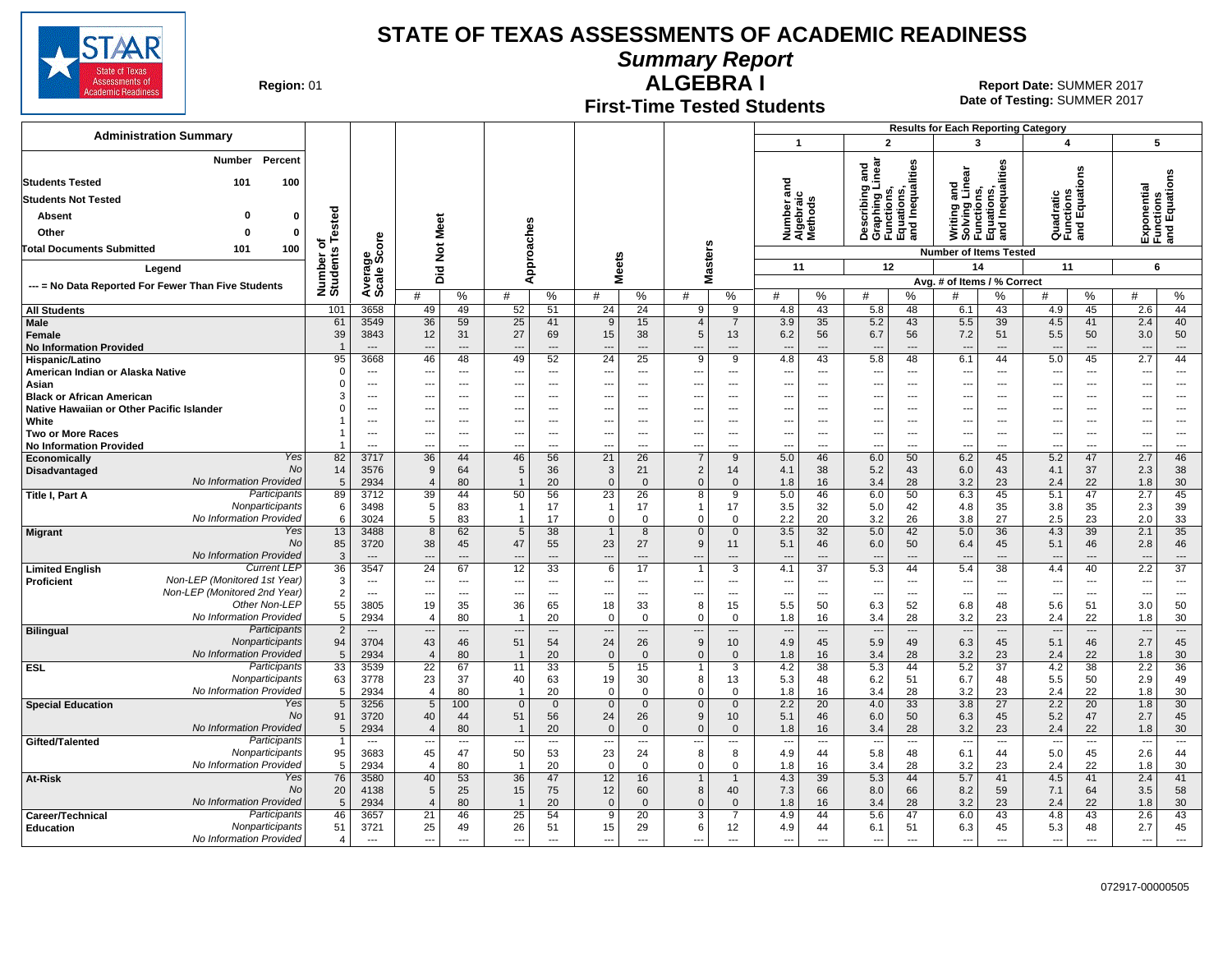

**Summary Report**

**Region: 01** 

## **ALGEBRA I**

**Date of Testing:**  SUMMER 2017 01 **Report Date:** SUMMER 2017

**Retested Students**

| <b>Administration Summary</b>                                        |                      |                          |                          |                          |                          |                      |                          |                               |                                  |                         |                                    |                          |                                                                                   |                                | Results for Each Reporting Category*                                          |                                |                                       |                      |                                 |                                           |
|----------------------------------------------------------------------|----------------------|--------------------------|--------------------------|--------------------------|--------------------------|----------------------|--------------------------|-------------------------------|----------------------------------|-------------------------|------------------------------------|--------------------------|-----------------------------------------------------------------------------------|--------------------------------|-------------------------------------------------------------------------------|--------------------------------|---------------------------------------|----------------------|---------------------------------|-------------------------------------------|
|                                                                      |                      |                          |                          |                          |                          |                      |                          |                               |                                  |                         | $\overline{1}$                     |                          | $\overline{2}$                                                                    |                                | $\mathbf{3}$                                                                  |                                | 4                                     |                      | 5                               |                                           |
| Percent<br>Number<br>2266<br><b>Students Tested</b><br>100           |                      |                          |                          |                          |                          |                      |                          |                               |                                  |                         | ਠ                                  |                          | Describing and<br>Graphing Linear<br>Functions,<br>Equations,<br>and Inequalities |                                | Writing and<br>Solving Linear<br>Functions,<br>Equations,<br>and Inequalities |                                |                                       | es<br>o              |                                 | Exponential<br>Functions<br>and Equations |
| <b>Students Not Tested</b>                                           |                      |                          |                          |                          |                          |                      |                          |                               |                                  |                         | Number and<br>Algebraic<br>Methods |                          |                                                                                   |                                |                                                                               |                                | Quadratic<br>Functions<br>and Equatic |                      |                                 |                                           |
|                                                                      |                      |                          |                          |                          |                          |                      |                          |                               |                                  |                         |                                    |                          |                                                                                   |                                |                                                                               |                                |                                       |                      |                                 |                                           |
| $\mathbf{0}$<br><b>Absent</b>                                        | ested                |                          |                          |                          |                          |                      |                          |                               |                                  |                         |                                    |                          |                                                                                   |                                |                                                                               |                                |                                       |                      |                                 |                                           |
| $\mathbf{0}$<br>Other                                                |                      |                          |                          |                          | oaches                   |                      |                          |                               |                                  |                         |                                    |                          |                                                                                   |                                |                                                                               |                                |                                       |                      |                                 |                                           |
| <b>Total Documents Submitted</b><br>2274<br>100                      | ৳                    |                          | Not Meet                 |                          |                          |                      |                          |                               |                                  |                         |                                    |                          |                                                                                   |                                | <b>Number of Items Tested</b>                                                 |                                |                                       |                      |                                 |                                           |
| Legend                                                               |                      |                          | Did                      |                          |                          | ă                    | <b>Meets</b>             |                               | <b>Masters</b>                   |                         | 11                                 |                          | 12                                                                                |                                | 14                                                                            |                                | 11                                    |                      | 6                               |                                           |
| --- = No Data Reported For Fewer Than Five Students                  | Number o<br>Students | Average<br>Scale Score   | #                        | %                        | ⋖<br>#                   | $\%$                 | #                        | %                             | #                                | %                       | #                                  | %                        | #                                                                                 | %                              | Avg. # of Items / % Correct<br>#                                              | %                              | #                                     | %                    | #                               | %                                         |
| <b>All Students</b>                                                  | 2266                 | 3456                     | 1436                     | 63                       | 830                      | 37                   | 70                       | 3                             | 6                                | $\mathbf 0$             | 3.8                                | 35                       | 4.8                                                                               | 40                             | 4.7                                                                           | 33                             | 3.8                                   | 35                   | 1.9                             | 32                                        |
| <b>Male</b>                                                          | 1439                 | 3436                     | 971                      | 67                       | 468                      | 33                   | 36                       | 3                             | $\overline{4}$                   | $\mathbf{0}$            | 3.6                                | 33                       | 4.7                                                                               | 39                             | 4.5                                                                           | 32                             | 3.7                                   | 34                   | 1.9                             | 32                                        |
| Female                                                               | 827                  | 3491                     | 465                      | 56                       | 362                      | 44                   | 34                       | $\overline{4}$                | $\overline{2}$                   | $\mathbf 0$             | 4.1                                | 37                       | 4.9                                                                               | 41                             | 4.9                                                                           | 35                             | 3.9                                   | 36                   | 2.0                             | 33                                        |
| <b>No Information Provided</b>                                       | $\Omega$<br>2223     | $\sim$<br>3456           | 1409                     | ---<br>63                | 814                      | $\overline{a}$<br>37 | 70                       | ---<br>3                      | 6                                | $\mathbf{0}$            | 3.8                                | $\sim$<br>35             | $\overline{a}$                                                                    | $\overline{\phantom{a}}$<br>40 | 4.7                                                                           | $\overline{\phantom{a}}$<br>33 | 3.8                                   | $\overline{a}$<br>34 | 1.9                             | $\overline{a}$<br>32                      |
| Hispanic/Latino<br>American Indian or Alaska Native                  |                      | $---$                    | ---                      | $\overline{a}$           | ---                      | $---$                | ---                      | ---                           | ---                              | ---                     | $\overline{\phantom{a}}$           | $\overline{\phantom{a}}$ | 4.8<br>$\overline{\phantom{a}}$                                                   | $\overline{\phantom{a}}$       | $\overline{\phantom{a}}$                                                      | $\overline{\phantom{a}}$       | $\overline{\phantom{a}}$              | $\overline{a}$       | $\overline{\phantom{a}}$        | $\overline{a}$                            |
| Asian                                                                |                      | $---$                    | $\overline{a}$           | $---$                    | $\overline{\phantom{a}}$ | $---$                | $- - -$                  | $---$                         | $\overline{a}$                   | $---$                   | $---$                              | $---$                    | $\overline{a}$                                                                    | $\sim$                         | $\sim$                                                                        | $\sim$                         | $\sim$                                | $---$                | $\sim$                          | $---$                                     |
| <b>Black or African American</b>                                     | 13                   | 3403                     | 10                       | 77                       | 3                        | 23                   | $\Omega$                 | $\mathbf 0$                   | $\Omega$                         | $\mathbf 0$             | 3.2                                | 29                       | 4.9                                                                               | 41                             | 4.7                                                                           | 34                             | 2.9                                   | 27                   | 1.9                             | 32                                        |
| Native Hawaiian or Other Pacific Islander                            |                      | $\overline{a}$           | ---                      | ---                      | --                       | ---                  |                          |                               | ---                              |                         | ---                                | ---                      | ---                                                                               |                                |                                                                               | ---                            |                                       | ---                  | $\overline{\phantom{a}}$        | $\hspace{0.05cm} \ldots$                  |
| White                                                                | 24                   | 3492                     | 14                       | 58                       | 10<br>3                  | 42                   | $\Omega$                 | $\mathbf 0$                   | $\Omega$                         | $\Omega$                | 4.0                                | 36                       | 4.8                                                                               | 40                             | 4.8                                                                           | 34                             | 4.6                                   | 42                   | 1.8                             | 30                                        |
| <b>Two or More Races</b><br><b>No Information Provided</b>           | 5<br>$\Omega$        | 3459                     | $\overline{2}$<br>---    | 40<br>---                | $\overline{a}$           | 60                   | $\mathbf 0$              | $\mathbf 0$                   | $\Omega$<br>---                  | 0                       | 2.8<br>---                         | 25<br>---                | 4.8<br>---                                                                        | 40<br>---                      | 4.0                                                                           | 29<br>$\overline{a}$           | 5.4<br>$\overline{\phantom{a}}$       | 49<br>$\overline{a}$ | 2.4<br>$\overline{\phantom{a}}$ | 40<br>---                                 |
| Yes<br>Economically                                                  | 2035                 | 3456                     | 1287                     | 63                       | 748                      | 37                   | 61                       | 3                             | 5                                | $\mathbf{0}$            | 3.8                                | 35                       | 4.8                                                                               | 40                             | 4.7                                                                           | 33                             | 3.8                                   | 34                   | 1.9                             | 32                                        |
| No<br>Disadvantaged                                                  | 231                  | 3457                     | 149                      | 65                       | 82                       | 35                   | 9                        | $\overline{4}$                | $\overline{1}$                   | $\mathbf 0$             | 3.6                                | 33                       | 4.9                                                                               | 40                             | 4.8                                                                           | 34                             | 3.9                                   | 35                   | 2.0                             | 34                                        |
| No Information Provided                                              |                      | $\overline{\phantom{a}}$ | $\overline{\phantom{a}}$ | $\overline{a}$           | $\overline{\phantom{a}}$ | $\overline{a}$       | ---                      | ---                           | ---                              | ---                     | $\overline{\phantom{a}}$           | $\overline{\phantom{a}}$ | $\overline{\phantom{a}}$                                                          | $\overline{\phantom{a}}$       |                                                                               | $\overline{\phantom{a}}$       | $\overline{\phantom{a}}$              | $\overline{a}$       | $\overline{\phantom{a}}$        | $\overline{\phantom{a}}$                  |
| Participants<br><b>Title I, Part A</b><br>Nonparticipants            | 2130<br>136          | 3460<br>3392             | 1339<br>97               | 63<br>71                 | 791<br>39                | 37<br>29             | 70<br>$\mathbf 0$        | 3<br>$\mathbf 0$              | 6<br>$\Omega$                    | $\mathbf 0$<br>0        | 3.8<br>3.3                         | 35<br>30                 | 4.8                                                                               | 40<br>37                       | 4.7                                                                           | 34<br>31                       | 3.8<br>3.5                            | 35<br>32             | 1.9<br>1.8                      | 32<br>31                                  |
| No Information Provided                                              | $\Omega$             | $---$                    | ---                      | $\overline{a}$           | --                       | $\overline{a}$       | ---                      | $\overline{\phantom{a}}$      | ---                              | ---                     | $\overline{a}$                     | $\overline{a}$           | 4.5<br>$\overline{a}$                                                             | $\overline{\phantom{a}}$       | 4.3                                                                           | $\sim$                         | $\overline{\phantom{a}}$              | $\overline{a}$       | $\sim$                          | $\hspace{0.05cm} \ldots$                  |
| Yes<br><b>Migrant</b>                                                | 115                  | 3418                     | 76                       | 66                       | 39                       | 34                   |                          |                               | $\Omega$                         | $\Omega$                | 3.7                                | 34                       | 4.4                                                                               | 37                             | 4.4                                                                           | 32                             | 3.6                                   | 32                   | 2.0                             | 33                                        |
| No                                                                   | 2150                 | 3458                     | 1359                     | 63                       | 791                      | 37                   | 69                       | 3                             | 6                                | $\mathbf{0}$            | 3.8                                | 35                       | 4.8                                                                               | 40                             | 4.7                                                                           | 34                             | 3.8                                   | 35                   | 1.9                             | 32                                        |
| No Information Provided<br><b>Current LEP</b>                        |                      |                          |                          | ---                      | $\overline{\phantom{a}}$ |                      | $\overline{\phantom{a}}$ | ---                           | ---                              |                         |                                    |                          | $\overline{\phantom{a}}$                                                          |                                |                                                                               | $\overline{a}$                 |                                       | $\overline{a}$       |                                 | $---$                                     |
| <b>Limited English</b><br>Non-LEP (Monitored 1st Year)<br>Proficient | 1015<br>49           | 3439<br>3492             | 667<br>26                | 66<br>53                 | 348<br>23                | 34<br>47             | 18<br>3                  | $\overline{2}$<br>6           | $\mathbf{1}$<br>$\Omega$         | $\mathbf 0$<br>$\Omega$ | 3.8<br>3.6                         | 35<br>33                 | 4.7<br>5.0                                                                        | 39<br>42                       | 4.5<br>4.9                                                                    | 32<br>35                       | 3.6<br>3.9                            | 33<br>35             | 1.8<br>2.5                      | 31<br>42                                  |
| Non-LEP (Monitored 2nd Year)                                         | 16                   | 3536                     | 9                        | 56                       | $\overline{7}$           | 44                   | $\overline{1}$           | 6                             | $\Omega$                         | 0                       | 4.1                                | 37                       | 4.5                                                                               | 38                             | 5.8                                                                           | 41                             | 4.9                                   | 45                   | 1.8                             | 30                                        |
| Other Non-LEP                                                        | 1186                 | 3467                     | 734                      | 62                       | 452                      | 38                   | 48                       | $\overline{4}$                | 5                                | 0                       | 3.8                                | 34                       | 4.9                                                                               | 40                             | 4.8                                                                           | 34                             | 3.9                                   | 36                   | 2.0                             | 33                                        |
| No Information Provided                                              | $\Omega$             | $\overline{a}$           |                          | ---                      | --                       | $\overline{a}$       |                          | ---                           |                                  |                         |                                    | $\overline{a}$           | ---                                                                               | ---                            |                                                                               | $\overline{a}$                 |                                       | $\overline{a}$       |                                 | $\hspace{0.05cm} \ldots$                  |
| Participants<br><b>Bilingual</b>                                     | $\overline{7}$       | 3644                     | $\overline{2}$           | 29                       | 5                        | 71                   | $\mathbf{0}$             | $\mathbf{0}$                  | $\Omega$                         | $\mathbf{0}$            | 5.6                                | 51                       | 5.1                                                                               | 43                             | 5.9                                                                           | 42                             | 5.0                                   | 45                   | 2.3                             | 38                                        |
| Nonparticipants<br>No Information Provided                           | 2259<br>$\Omega$     | 3455<br>$\overline{a}$   | 1434                     | 63<br>---                | 825                      | 37                   | 70                       | 3                             | 6                                | $\mathbf{0}$<br>---     | 3.8                                | 35<br>$\overline{a}$     | 4.8<br>$\overline{\phantom{a}}$                                                   | 40<br>$\overline{\phantom{a}}$ | 4.7                                                                           | 33<br>$\overline{\phantom{a}}$ | 3.8                                   | 34<br>$---$          | 1.9                             | 32<br>$\overline{\phantom{a}}$            |
| Participants<br><b>ESL</b>                                           | 975                  | 3437                     | 646                      | 66                       | 329                      | $\overline{34}$      | 18                       | $\overline{2}$                |                                  | $\mathbf 0$             | 3.8                                | 35                       | 4.7                                                                               | 39                             | 4.5                                                                           | 32                             | 3.6                                   | $\overline{33}$      | 1.8                             | 31                                        |
| Nonparticipants                                                      | 1291                 | 3470                     | 790                      | 61                       | 501                      | 39                   | 52                       | $\overline{4}$                | 5                                | 0                       | 3.8                                | 34                       | 4.8                                                                               | 40                             | 4.8                                                                           | 34                             | 3.9                                   | 36                   | 2.0                             | 34                                        |
| No Information Provided                                              | $\Omega$             | $---$                    | ---                      | $\overline{a}$           | $\overline{\phantom{a}}$ | $\overline{a}$       | $\overline{\phantom{a}}$ | $\overline{\phantom{a}}$      | ---                              | ---                     | $\overline{\phantom{a}}$           | $\overline{a}$           | $\overline{\phantom{a}}$                                                          | $\overline{\phantom{a}}$       | $\overline{\phantom{a}}$                                                      | $\overline{\phantom{a}}$       | $\overline{\phantom{a}}$              | $\overline{a}$       | $\overline{\phantom{a}}$        | $\overline{a}$                            |
| Yes<br><b>Special Education</b>                                      | 562                  | 3387                     | 415                      | 74                       | 147                      | 26                   | $\overline{7}$           |                               |                                  | $\Omega$                | 3.4                                | 31                       | 4.4                                                                               | 37                             | 4.3                                                                           | 31                             | 3.4                                   | 31                   | 1.7                             | 28                                        |
| <b>No</b><br>No Information Provided                                 | 1704<br>$\Omega$     | 3478                     | 1021                     | 60<br>---                | 683                      | 40                   | 63<br>---                | $\overline{4}$<br>---         | 5<br>---                         | $\mathbf 0$             | 3.9                                | 36<br>$\overline{a}$     | 4.9<br>$\overline{\phantom{a}}$                                                   | 41                             | 4.8                                                                           | 34<br>$\overline{a}$           | 3.9                                   | 36<br>$\overline{a}$ | 2.0                             | 34<br>$\cdots$                            |
| Participants<br>Gifted/Talented                                      | 16                   | 3436                     | 10                       | 63                       | 6                        | 38                   | $\mathbf 0$              | $\mathbf 0$                   | $\Omega$                         | $\mathbf 0$             | 3.3                                | 30                       | 5.1                                                                               | 42                             | 4.2                                                                           | 30                             | 3.9                                   | 36                   | 2.0                             | 33                                        |
| Nonparticipants                                                      | 2250                 | 3456                     | 1426                     | 63                       | 824                      | 37                   | 70                       | 3                             | 6                                | $\mathbf{0}$            | 3.8                                | 35                       | 4.8                                                                               | 40                             | 4.7                                                                           | 33                             | 3.8                                   | 35                   | 1.9                             | 32                                        |
| No Information Provided                                              | $\Omega$             |                          |                          | ---                      |                          |                      |                          |                               |                                  |                         |                                    | $\overline{a}$           |                                                                                   | $\overline{a}$                 |                                                                               | $\overline{a}$                 |                                       | $\overline{a}$       | $\sim$                          | $\overline{a}$                            |
| Yes<br><b>At-Risk</b>                                                | 2066                 | 3449                     | 1331                     | 64                       | 735                      | 36                   | 56                       | 3                             | 3                                | $\mathbf{0}$            | 3.8                                | 34                       | 4.8                                                                               | 40                             | 4.6                                                                           | $\overline{33}$                | 3.8                                   | $\overline{34}$      | 1.9                             | 32                                        |
| No<br>No Information Provided                                        | 200                  | 3523                     | 105                      | 53<br>$\overline{a}$     | 95                       | 48                   | 14                       | $\overline{7}$                | 3                                | $\overline{2}$          | 4.0                                | 36<br>$\sim$             | 5.2                                                                               | 43<br>$\overline{\phantom{a}}$ | 5.2                                                                           | 37                             | 4.2                                   | 38                   | 2.2                             | 37<br>$---$                               |
| Participants<br>Career/Technical                                     | 1342                 | $---$<br>3459            | $\overline{a}$<br>854    | 64                       | $\overline{a}$<br>488    | $---$<br>36          | $---$<br>43              | $\overline{\phantom{a}}$<br>3 | $\overline{a}$<br>$\overline{4}$ | $---$<br>$\Omega$       | $\overline{a}$<br>3.8              | 35                       | ---<br>4.8                                                                        | 40                             | $\overline{\phantom{a}}$<br>4.7                                               | $---$<br>33                    | $---$<br>3.8                          | $---$<br>35          | $\overline{\phantom{a}}$<br>2.0 | 33                                        |
| Nonparticipants<br>Education                                         | 924                  | 3452                     | 582                      | 63                       | 342                      | 37                   | 27                       | 3                             | $\overline{2}$                   | $\mathbf 0$             | 3.8                                | 34                       | 4.8                                                                               | 40                             | 4.7                                                                           | 34                             | 3.7                                   | 34                   | 1.9                             | 32                                        |
| No Information Provided                                              | $\Omega$             | $\sim$                   | $\hspace{0.05cm} \ldots$ | $\overline{\phantom{a}}$ | $---$                    | $\overline{a}$       | $\overline{\phantom{a}}$ | $\overline{\phantom{a}}$      | ---                              | $\sim$                  | $---$                              | $\overline{a}$           | ---                                                                               | $\overline{a}$                 | $\overline{a}$                                                                | $\overline{\phantom{a}}$       | $\overline{\phantom{a}}$              | $\overline{a}$       | $\overline{\phantom{a}}$        | ---                                       |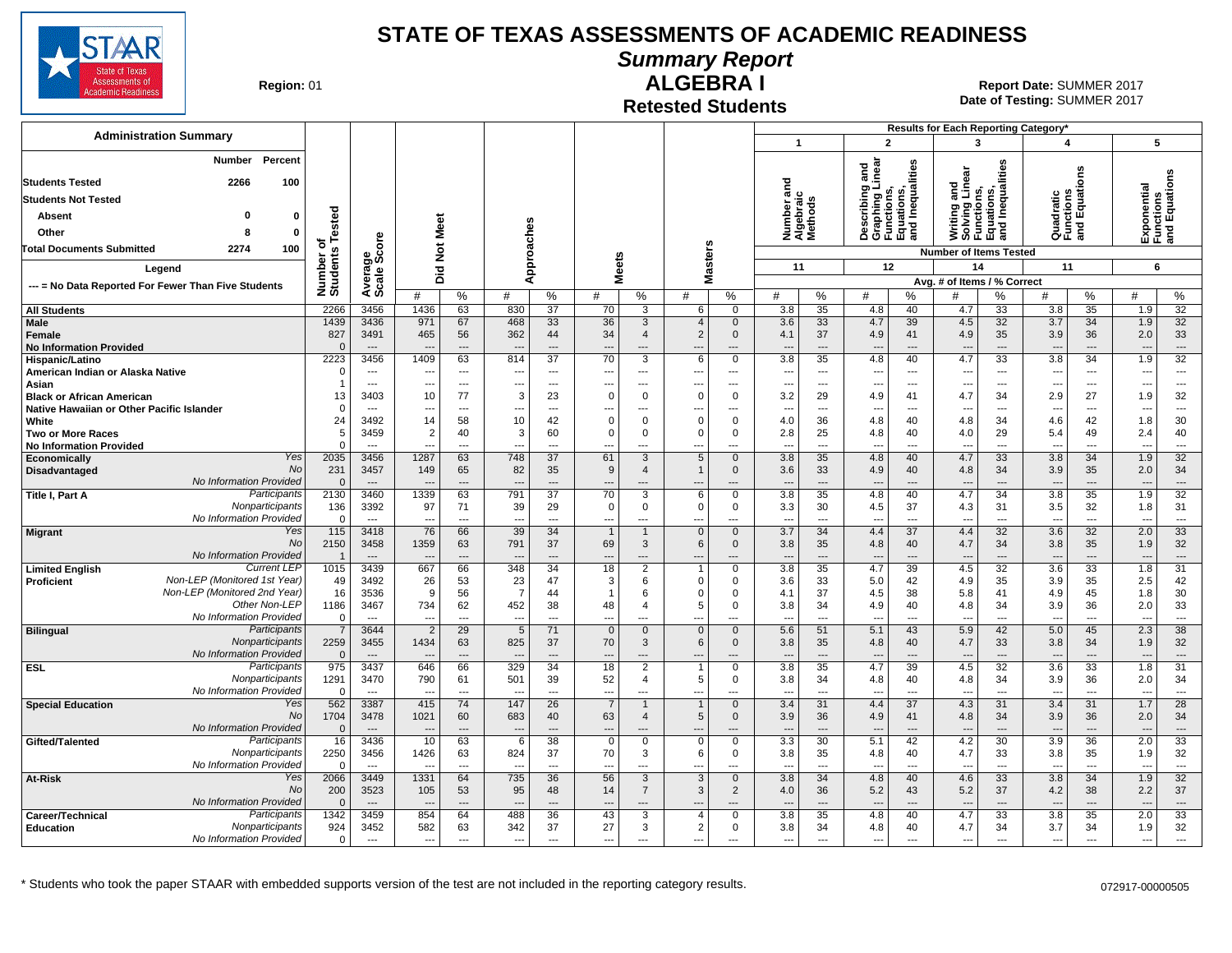

**Summary Report**

**Region: 01** 

# **All Students**

**BIOLOGY** 01 **Report Date:** SUMMER 2017 **Date of Testing:**  SUMMER 2017

|                                                                               |                          |                                |                                        |                                      |                                                      |                            |                      |                                  |                            |                               |                                                                         |                                                      |                                             | <b>Results for Each Reporting Category</b>           |                                   |                                              |                                   |                                 |                                      |
|-------------------------------------------------------------------------------|--------------------------|--------------------------------|----------------------------------------|--------------------------------------|------------------------------------------------------|----------------------------|----------------------|----------------------------------|----------------------------|-------------------------------|-------------------------------------------------------------------------|------------------------------------------------------|---------------------------------------------|------------------------------------------------------|-----------------------------------|----------------------------------------------|-----------------------------------|---------------------------------|--------------------------------------|
| <b>Administration Summary</b>                                                 |                          |                                |                                        |                                      |                                                      |                            |                      |                                  |                            |                               | $\mathbf{1}$                                                            |                                                      | $\overline{2}$                              | 3                                                    |                                   | $\overline{\mathbf{4}}$                      |                                   | 5                               |                                      |
| Percent<br><b>Number</b><br>2544<br>100<br><b>Students Tested</b>             |                          |                                |                                        |                                      |                                                      |                            |                      |                                  |                            |                               | Structure<br>Function                                                   |                                                      |                                             | Biological<br>Evolution and<br>Classification        |                                   | and                                          |                                   | erdependence                    | rithin<br>:nvironmental<br>ystems    |
|                                                                               |                          |                                |                                        |                                      |                                                      |                            |                      |                                  |                            |                               |                                                                         |                                                      |                                             |                                                      |                                   |                                              |                                   |                                 |                                      |
| <b>Students Not Tested</b>                                                    |                          |                                |                                        |                                      |                                                      |                            |                      |                                  |                            |                               |                                                                         |                                                      | Mechanisms<br>of Genetics                   |                                                      |                                   | <b>Miological</b><br>Processes<br>Systems    |                                   |                                 |                                      |
| <b>Absent</b><br>$\mathbf 0$                                                  | Tested                   |                                |                                        |                                      |                                                      |                            |                      |                                  |                            |                               |                                                                         |                                                      |                                             |                                                      |                                   |                                              |                                   |                                 |                                      |
| Other<br>$\Omega$<br>$\mathbf 0$                                              |                          |                                |                                        |                                      |                                                      |                            |                      |                                  |                            |                               | ិច<br>តូ                                                                |                                                      |                                             |                                                      |                                   | mάσ                                          |                                   | 莫莫민잋                            |                                      |
| 100<br>2544<br><b>Total Documents Submitted</b>                               | ৳                        | ge<br>Score                    | <b>Not Meet</b>                        |                                      |                                                      |                            |                      |                                  |                            |                               |                                                                         |                                                      |                                             | <b>Number of Items Tested</b>                        |                                   |                                              |                                   |                                 |                                      |
| Legend                                                                        | Number of<br>Students    |                                |                                        |                                      |                                                      | Approaches                 |                      | <b>Meets</b>                     | lasters                    |                               | 11                                                                      |                                                      | 11                                          | 10                                                   |                                   | 11                                           |                                   | 11                              |                                      |
| --- = No Data Reported For Fewer Than Five Students                           |                          | Averag<br>Scale                | Did                                    |                                      |                                                      |                            |                      |                                  | Σ                          |                               |                                                                         |                                                      |                                             | Avg. # of Items / % Correct                          |                                   |                                              |                                   |                                 |                                      |
|                                                                               |                          |                                | #                                      | %                                    | #                                                    | %                          | #                    | %                                | #                          | %                             | %<br>#                                                                  | #                                                    | %                                           | #                                                    | %                                 | #                                            | $\%$                              | #                               | $\%$                                 |
| <b>All Students</b>                                                           | 2544                     | 3502                           | 1479                                   | 58                                   | 1065                                                 | 42                         | 87                   | 3                                | 4                          | $\mathbf{0}$                  | 34<br>3.7                                                               | 4.4                                                  | 40                                          | 4.1                                                  | 41                                | 3.7                                          | 34                                | 4.2                             | 38                                   |
| Male<br>Female<br><b>No Information Provided</b>                              | 1422<br>1122<br>$\Omega$ | 3477<br>3533<br>$\overline{a}$ | 883<br>596<br>$\overline{\phantom{a}}$ | 62<br>53<br>$\overline{\phantom{a}}$ | 539<br>526<br>$\overline{\phantom{a}}$               | 38<br>47<br>$\overline{a}$ | 39<br>48             | 3<br>$\overline{4}$<br>---       | $\overline{1}$<br>3<br>--- | $\mathbf{0}$<br>0             | 3.6<br>33<br>35<br>3.8<br>$\overline{\phantom{a}}$<br>$\overline{a}$    | 4.2<br>4.7<br>$\overline{\phantom{a}}$               | 38<br>42<br>---                             | 4.0<br>4.3<br>$\overline{\phantom{a}}$               | 40<br>43<br>---                   | 3.6<br>3.9<br>$\overline{\phantom{a}}$       | 33<br>35<br>$---$                 | 4.1<br>4.2<br>---               | 38<br>38<br>$\hspace{0.05cm} \ldots$ |
| Hispanic/Latino                                                               | 2506                     | 3501                           | 1459                                   | 58                                   | 1047                                                 | 42                         | 85                   | 3                                | $\overline{4}$             | $\mathbf 0$                   | 3.7<br>34                                                               | 4.4                                                  | 40                                          | 4.1                                                  | 41                                | 3.7                                          | 34                                | 4.2                             | 38                                   |
| American Indian or Alaska Native                                              | 2                        | ---                            | ---                                    | ---                                  | $\overline{\phantom{a}}$                             | ---                        | ---                  | ---                              | ---                        | ---                           | $\overline{a}$<br>$\overline{a}$                                        | $\overline{\phantom{a}}$                             | ---                                         | $\overline{\phantom{a}}$                             | ---                               | ---                                          | $\overline{\phantom{a}}$          | ---                             | ---                                  |
| Asian                                                                         |                          | ---                            | ---                                    | ---                                  | $\overline{\phantom{a}}$                             | ---                        | ---                  | ---                              | ---                        | ---                           | ---<br>$\overline{a}$                                                   | $\qquad \qquad \cdots$                               | ---                                         | $\overline{\phantom{a}}$                             | ---                               | ---                                          | $\overline{\phantom{a}}$          | ---                             | ---                                  |
| <b>Black or African American</b><br>Native Hawaiian or Other Pacific Islander | $\Omega$                 | ---<br>$---$                   | ---<br>---                             | ---<br>$\sim$                        | $\overline{\phantom{a}}$<br>$\overline{\phantom{a}}$ | ---<br>$---$               | ---                  | ---<br>---                       | ---<br>---                 | ---                           | $\overline{a}$<br>$---$                                                 | $\overline{\phantom{a}}$<br>$\overline{\phantom{a}}$ | ---<br>$- - -$                              | $\overline{\phantom{a}}$<br>$\overline{\phantom{a}}$ | ---<br>$---$                      |                                              | $\overline{\phantom{a}}$<br>$---$ | ---                             | ---<br>$---$                         |
| White                                                                         | 25                       | 3587                           | 12                                     | 48                                   | 13                                                   | 52                         | $\overline{2}$       | 8                                | $\mathbf 0$                | $\Omega$                      | 4.2<br>38                                                               | 5.2                                                  | 47                                          | 4.4                                                  | 44                                | 3.9                                          | 35                                | 4.6                             | 41                                   |
| <b>Two or More Races</b>                                                      | 5                        | 3472                           | 3                                      | 60                                   | 2                                                    | 40                         | $\mathbf 0$          | $\mathbf 0$                      | $\Omega$                   | 0                             | 2.6<br>24                                                               | 4.8                                                  | 44                                          | 4.0                                                  | 40                                | 3.8                                          | 35                                | 4.2                             | 38                                   |
| <b>No Information Provided</b>                                                |                          | $---$                          | ---                                    | $\sim$                               | $--$                                                 | $---$                      | ---                  | ---                              | ---                        | ---                           | $\overline{\phantom{a}}$<br>$---$                                       | $\sim$                                               | $\overline{a}$                              | $\overline{\phantom{a}}$                             | ---                               | ---                                          | $---$                             | ---                             | $\overline{\phantom{a}}$             |
| Yes<br>Economically<br>No                                                     | 2306                     | 3497                           | 1350                                   | 59                                   | 956                                                  | 41                         | 70                   | 3                                | $\Omega$                   | $\mathbf 0$                   | 3.7<br>33                                                               | 4.4                                                  | 40                                          | 4.1                                                  | 41                                | 3.7                                          | 33                                | 4.1                             | $\overline{37}$                      |
| Disadvantaged<br>No Information Provided                                      | 236<br>$\mathcal{P}$     | 3550<br>$\overline{a}$         | 128                                    | 54<br>$---$                          | 108                                                  | 46<br>$\overline{a}$       | 17<br>---            | $\overline{7}$<br>---            | $\overline{4}$<br>---      | $\overline{2}$<br>---         | 3.9<br>35<br>$\overline{a}$<br>$\overline{\phantom{a}}$                 | 4.5<br>$---$                                         | 41<br>---                                   | 4.3                                                  | 43<br>---                         | 4.0                                          | 36<br>$---$                       | 4.7                             | 42<br>$\overline{\phantom{a}}$       |
| Participants<br>Title I, Part A                                               | 2365                     | 3504                           | 1361                                   | 58                                   | 1004                                                 | 42                         | 83                   | $\overline{4}$                   | $\overline{4}$             | $\mathbf 0$                   | $\overline{3.7}$<br>$\overline{34}$                                     | 4.4                                                  | 40                                          | 4.1                                                  | 41                                | 3.7                                          | 34                                | 4.2                             | $\overline{38}$                      |
| Nonparticipants                                                               | 177                      | 3468                           | 117                                    | 66                                   | 60                                                   | 34                         | 4                    | 2                                | $\Omega$                   | 0                             | 3.5<br>32                                                               | 4.2                                                  | 38                                          | 4.0                                                  | 40                                | 3.6                                          | 33                                | 3.9                             | 36                                   |
| No Information Provided                                                       | 2                        | $---$                          | $\overline{\phantom{a}}$               | $\sim$                               | $\sim$                                               | $---$                      | ---                  | ---                              | $\overline{\phantom{a}}$   | $---$                         | $\sim$<br>$---$                                                         | $\overline{\phantom{a}}$                             | $\overline{\phantom{a}}$                    | $\overline{a}$                                       | $---$                             | $\sim$                                       | $---$                             | ---                             | $\overline{\phantom{a}}$             |
| Yes<br><b>Migrant</b><br><b>No</b>                                            | 131                      | 3474                           | 78                                     | 60                                   | 53                                                   | 40                         | 5                    | $\overline{4}$                   | $\Omega$<br>$\overline{4}$ | $\mathbf 0$                   | 3.5<br>31                                                               | 4.3                                                  | 39                                          | 4.1                                                  | 41                                | 3.6                                          | 33                                | 4.0                             | 36                                   |
| No Information Provided                                                       | 2411<br>$\overline{2}$   | 3503<br>$\overline{a}$         | 1399<br>---                            | 58<br>$---$                          | 1012                                                 | 42<br>$---$                | 82<br>$\overline{a}$ | 3<br>$---$                       | ---                        | $\mathbf 0$<br>$\overline{a}$ | 3.7<br>34<br>$\overline{\phantom{a}}$<br>$---$                          | 4.4<br>$\overline{\phantom{a}}$                      | 40<br>---                                   | 4.1<br>$\overline{\phantom{a}}$                      | 41<br>$---$                       | 3.7<br>$\overline{\phantom{a}}$              | 34<br>$---$                       | 4.2<br>$\overline{\phantom{a}}$ | 38<br>$---$                          |
| <b>Current LEP</b><br><b>Limited English</b>                                  | 1336                     | 3473                           | 846                                    | 63                                   | 490                                                  | $\overline{37}$            | $\overline{35}$      | $\overline{3}$                   | 1                          | $\mathbf 0$                   | 3.6<br>$\overline{32}$                                                  | 4.2                                                  | 38                                          | 3.9                                                  | 39                                | 3.6                                          | 33                                | 4.0                             | $\overline{36}$                      |
| Non-LEP (Monitored 1st Year)<br>Proficient                                    | 53                       | 3567                           | 26                                     | 49                                   | 27                                                   | 51                         | $\overline{2}$       | $\overline{4}$                   | $\Omega$                   | 0                             | 4.0<br>37                                                               | 4.8                                                  | 44                                          | 4.5                                                  | 45                                | 3.7                                          | 34                                | 4.5                             | 41                                   |
| Non-LEP (Monitored 2nd Year)                                                  | 27                       | 3646                           | 10                                     | 37                                   | 17                                                   | 63                         | $\overline{4}$       | 15                               | $\Omega$                   | $\Omega$                      | 4.3<br>39                                                               | 5.0                                                  | 46                                          | 4.8                                                  | 48                                | 4.6                                          | 42                                | 4.9                             | 45                                   |
| Other Non-LEP<br>No Information Provided                                      | 1126                     | 3529                           | 596                                    | 53                                   | 530                                                  | 47                         | 46                   | $\overline{4}$                   | 3                          | $\mathbf 0$                   | 3.8<br>35                                                               | 4.5                                                  | 41                                          | 4.3                                                  | 43                                | 3.8                                          | 34                                | 4.3                             | 40                                   |
| <b>Bilingual</b><br>Participants                                              | $\overline{2}$<br>6      | $\overline{a}$<br>3591         | ---<br>3                               | ---<br>50                            | $\overline{\phantom{a}}$<br>3                        | $---$<br>50                | ---<br>$\mathbf 0$   | ---<br>$\mathbf 0$               | ---<br>$\Omega$            | ---<br>$\mathbf{0}$           | $---$<br>$\overline{\phantom{a}}$<br>4.3<br>39                          | $\overline{\phantom{a}}$<br>6.3                      | ---<br>58                                   | $\overline{\phantom{a}}$<br>3.5                      | $---$<br>35                       | $\overline{\phantom{a}}$<br>3.5              | $---$<br>32                       | $\overline{\phantom{a}}$<br>4.7 | ---<br>42                            |
| Nonparticipants                                                               | 2535                     | 3501                           | 1474                                   | 58                                   | 1061                                                 | 42                         | 87                   | 3                                | $\overline{4}$             | $\mathbf 0$                   | 3.7<br>34                                                               | 4.4                                                  | 40                                          | 4.1                                                  | 41                                | 3.7                                          | 34                                | 4.2                             | 38                                   |
| No Information Provided                                                       | 3                        | $\overline{a}$                 |                                        | $---$                                |                                                      | ---                        | --                   | ---                              | ---                        |                               | $\overline{\phantom{a}}$<br>$---$                                       | $\overline{\phantom{a}}$                             | $\sim$                                      |                                                      |                                   |                                              | $-$                               | $\overline{\phantom{a}}$        | $\overline{\phantom{a}}$             |
| Participants<br><b>ESL</b>                                                    | 1305                     | 3473                           | 824                                    | 63                                   | 481                                                  | $\overline{37}$            | 33                   | 3                                | $\mathbf{1}$               | $\mathbf 0$                   | $\overline{33}$<br>3.6                                                  | 4.2                                                  | 38                                          | 3.9                                                  | 39                                | 3.7                                          | 33                                | 4.0                             | 36                                   |
| Nonparticipants                                                               | 1236                     | 3532                           | 653                                    | 53                                   | 583                                                  | 47                         | 54                   | $\overline{4}$                   | 3                          | $\mathbf 0$                   | 3.8<br>35                                                               | 4.6                                                  | 41                                          | 4.3                                                  | 43                                | 3.8                                          | 34                                | 4.4                             | 40                                   |
| No Information Provided<br>Yes<br><b>Special Education</b>                    | 3<br>509                 | $\overline{a}$<br>3442         | ---<br>361                             | $\overline{\phantom{a}}$<br>71       | $\overline{\phantom{a}}$<br>148                      | $\overline{a}$<br>29       | ---<br>14            | $\overline{a}$<br>$\overline{3}$ | ---<br>$\Omega$            | ---<br>$\mathbf{0}$           | $\overline{a}$<br>$\overline{a}$<br>3.5<br>32                           | $\overline{a}$<br>4.1                                | $\overline{\phantom{a}}$<br>$\overline{37}$ | $\overline{a}$<br>3.7                                | $\overline{a}$<br>$\overline{37}$ | $\overline{a}$<br>3.5                        | $\overline{a}$<br>31              | ---<br>3.8                      | $\overline{\phantom{a}}$<br>35       |
| No                                                                            | 2033                     | 3516                           | 1117                                   | 55                                   | 916                                                  | 45                         | 73                   | $\overline{4}$                   | $\overline{4}$             | $\mathbf 0$                   | 34<br>3.7                                                               | 4.4                                                  | 40                                          | 4.2                                                  | 42                                | 3.8                                          | 34                                | 4.3                             | 39                                   |
| No Information Provided                                                       | $\overline{2}$           | $---$                          | ---                                    | $\overline{a}$                       |                                                      | $---$                      | $\overline{a}$       | ---                              | ---                        |                               | $\overline{\phantom{a}}$<br>$\overline{a}$                              | $\overline{\phantom{a}}$                             | $\overline{\phantom{a}}$                    | $\overline{\phantom{a}}$                             |                                   | ---                                          | $\overline{\phantom{a}}$          | ---                             | $\qquad \qquad \cdots$               |
| Participants<br>Gifted/Talented                                               | 14                       | 3578                           | 6                                      | 43                                   | 8                                                    | 57                         | $\mathbf{1}$         | $\overline{7}$                   | $\Omega$                   | $\mathbf 0$                   | 3.9<br>36                                                               | 4.3                                                  | 39                                          | 4.8                                                  | 48                                | 4.1                                          | 37                                | 4.7                             | 43                                   |
| Nonparticipants                                                               | 2528                     | 3501                           | 1472                                   | 58                                   | 1056                                                 | 42                         | 86                   | 3                                | $\overline{4}$             | 0                             | 3.7<br>34                                                               | 4.4                                                  | 40                                          | 4.1                                                  | 41                                | 3.7                                          | 34                                | 4.2                             | 38                                   |
| No Information Provided<br>Yes                                                | 2<br>2366                | $\overline{a}$<br>3496         | 1397                                   | $\overline{\phantom{a}}$<br>59       | 969                                                  | ---                        | 76                   | ---<br>$\overline{3}$            | ---<br>$\overline{2}$      | <br>$\mathbf{0}$              | $\overline{a}$<br>$\overline{a}$<br>$\overline{3.7}$<br>$\overline{33}$ | $\overline{a}$<br>4.3                                | ---                                         | 4.1                                                  | $\overline{a}$<br>41              | $\overline{\phantom{a}}$<br>$\overline{3.7}$ | $\overline{a}$<br>$\overline{34}$ | ---<br>4.1                      | $\overline{\phantom{a}}$<br>38       |
| At-Risk<br>No                                                                 | 176                      | 3573                           | 81                                     | 46                                   | 95                                                   | 41<br>54                   | 11                   | 6                                | $\overline{2}$             | $\mathbf{1}$                  | 36<br>3.9                                                               | 4.7                                                  | 40<br>43                                    | 4.6                                                  | 46                                | 4.0                                          | 36                                | 4.6                             | 42                                   |
| No Information Provided                                                       | $\overline{2}$           | $---$                          | ---                                    | $\overline{\phantom{a}}$             | $\overline{\phantom{a}}$                             | $\overline{a}$             | ---                  | ---                              | ---                        | ---                           | $\overline{a}$<br>$\overline{\phantom{a}}$                              | $\overline{\phantom{a}}$                             | ---                                         | $\overline{\phantom{a}}$                             | ---                               |                                              | $\overline{a}$                    | $\overline{\phantom{a}}$        | $\cdots$                             |
| Participants<br>Career/Technical                                              | 1584                     | 3505                           | 904                                    | 57                                   | 680                                                  | 43                         | 54                   | 3                                | $\overline{2}$             | 0                             | 3.7<br>34                                                               | 4.4                                                  | 40                                          | 4.2                                                  | 42                                | 3.7                                          | 34                                | 4.2                             | 38                                   |
| <b>Education</b><br>Nonparticipants                                           | 958                      | 3496                           | 574                                    | 60                                   | 384                                                  | 40                         | 33                   | 3                                | $\overline{2}$             | 0                             | 3.7<br>33                                                               | 4.4                                                  | 40                                          | 4.1                                                  | 41                                | 3.7                                          | 34                                | 4.1                             | 38                                   |
| No Information Provided                                                       | $\overline{2}$           | ---                            | $\overline{\phantom{a}}$               | $\overline{\phantom{a}}$             | $\overline{\phantom{a}}$                             | $\overline{a}$             | $\overline{a}$       | ---                              | ---                        | ---                           | $\overline{a}$<br>$\overline{a}$                                        | $\overline{\phantom{a}}$                             | ---                                         | $\overline{a}$                                       | $\overline{a}$                    | $\overline{\phantom{a}}$                     | $\overline{a}$                    | $\overline{\phantom{a}}$        | $\overline{\phantom{a}}$             |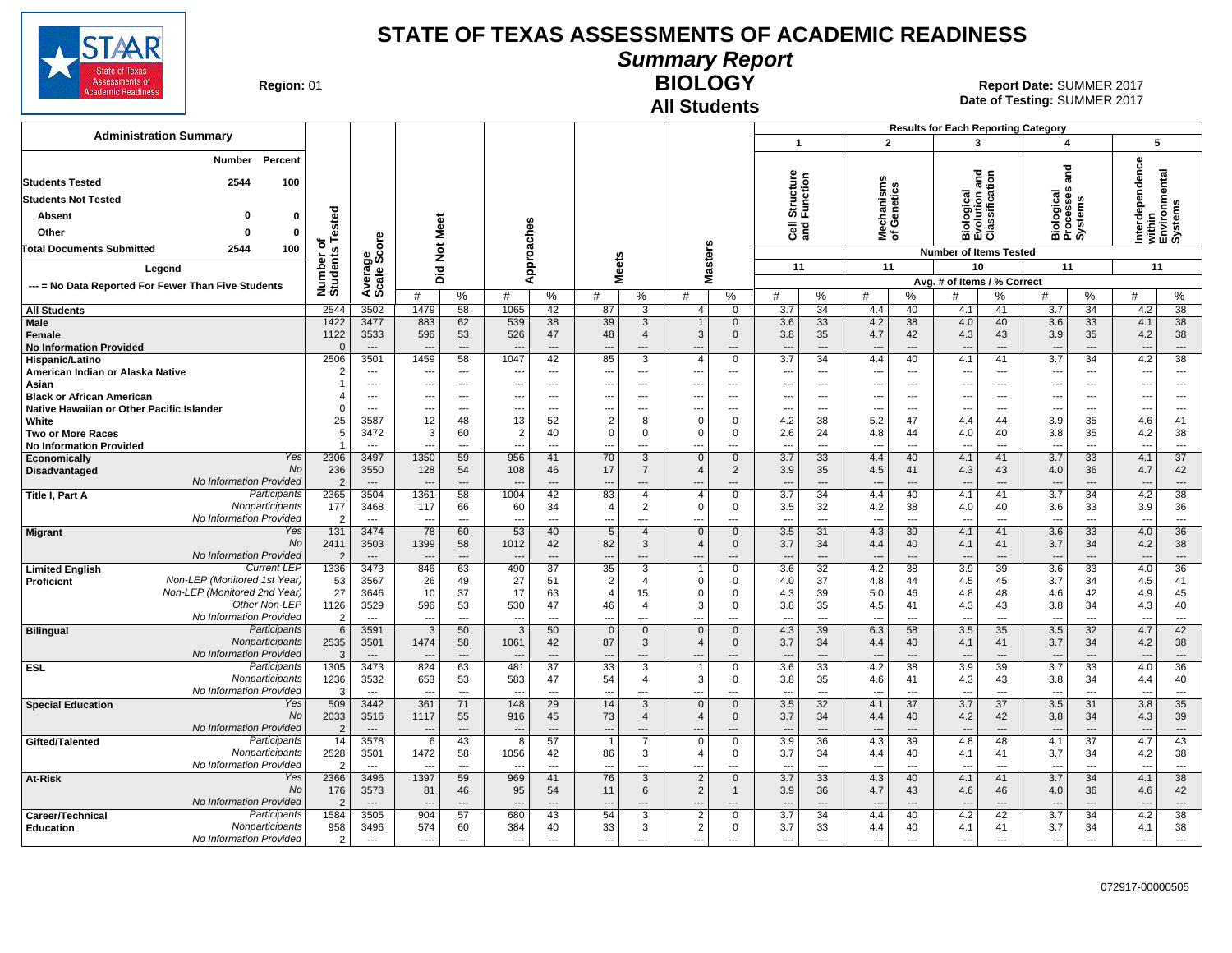

**Summary Report**

**Region: 01** 

#### **First-Time Tested Students**

**BIOLOGY** 01 **Report Date:** SUMMER 2017 **Date of Testing:**  SUMMER 2017

|                                                                      |                                   |                                                      |                                |                                 |                |                                 |                                |                                |                                         |                          |                                 |                                            |                                                      |                                |                                                      |                                | <b>Results for Each Reporting Category</b> |                          |                          |                                                      |
|----------------------------------------------------------------------|-----------------------------------|------------------------------------------------------|--------------------------------|---------------------------------|----------------|---------------------------------|--------------------------------|--------------------------------|-----------------------------------------|--------------------------|---------------------------------|--------------------------------------------|------------------------------------------------------|--------------------------------|------------------------------------------------------|--------------------------------|--------------------------------------------|--------------------------|--------------------------|------------------------------------------------------|
| <b>Administration Summary</b>                                        |                                   |                                                      |                                |                                 |                |                                 |                                |                                |                                         |                          | $\mathbf{1}$                    |                                            | $\overline{2}$                                       |                                |                                                      | 3                              | 4                                          |                          | 5                        |                                                      |
|                                                                      |                                   |                                                      |                                |                                 |                |                                 |                                |                                |                                         |                          |                                 |                                            |                                                      |                                |                                                      |                                |                                            |                          |                          |                                                      |
| Percent<br><b>Number</b>                                             |                                   |                                                      |                                |                                 |                |                                 |                                |                                |                                         |                          |                                 |                                            |                                                      |                                |                                                      |                                |                                            |                          |                          |                                                      |
| <b>Students Tested</b><br>99<br>100                                  |                                   |                                                      |                                |                                 |                |                                 |                                |                                |                                         |                          | Structure<br>Function           |                                            |                                                      |                                | Biological<br>Evolution and<br>Classification        |                                | and                                        |                          | erdependence             | within<br>Environmental<br>Systems                   |
| <b>Students Not Tested</b>                                           |                                   |                                                      |                                |                                 |                |                                 |                                |                                |                                         |                          |                                 |                                            | lechanisms<br>f Genetics                             |                                |                                                      |                                | Biological<br>Processes<br>Systems         |                          |                          |                                                      |
| Absent<br>$\mathbf 0$<br>ŋ                                           |                                   |                                                      |                                |                                 |                |                                 |                                |                                |                                         |                          |                                 |                                            |                                                      |                                |                                                      |                                |                                            |                          |                          |                                                      |
|                                                                      |                                   |                                                      | Meet                           |                                 |                |                                 |                                |                                |                                         |                          | ලි දි                           |                                            |                                                      |                                |                                                      |                                |                                            |                          |                          |                                                      |
| Other<br>$\Omega$<br>$\Omega$                                        | Tested<br>৳                       |                                                      |                                |                                 |                |                                 |                                |                                |                                         |                          |                                 |                                            | ౾ౕ                                                   |                                |                                                      |                                |                                            |                          |                          |                                                      |
| <b>Total Documents Submitted</b><br>99<br>100                        |                                   |                                                      | $\breve{\mathbf{z}}$           |                                 |                |                                 |                                |                                |                                         |                          |                                 |                                            |                                                      |                                | <b>Number of Items Tested</b>                        |                                |                                            |                          |                          |                                                      |
| Legend                                                               | Number of<br>Students             | Average<br>Scale Score                               | Did                            |                                 |                | Approaches                      |                                | <b>Meets</b>                   | <b>Masters</b>                          |                          | 11                              |                                            | 11                                                   |                                | 10                                                   |                                | 11                                         |                          | 11                       |                                                      |
| --- = No Data Reported For Fewer Than Five Students                  |                                   |                                                      |                                |                                 |                |                                 |                                |                                |                                         |                          |                                 |                                            |                                                      |                                | Avg. # of Items / % Correct                          |                                |                                            |                          |                          |                                                      |
|                                                                      |                                   |                                                      | #                              | %                               | #              | %                               | #                              | %                              | #                                       | %                        | #                               | %                                          | #                                                    | ℅                              | #                                                    | $\%$                           | #                                          | %                        | #                        | %                                                    |
| <b>All Students</b>                                                  | 99                                | 3684                                                 | 39                             | 39                              | 60             | 61                              | 18                             | 18                             | 2                                       | $\overline{2}$           | 4.7                             | 43                                         | 5.2                                                  | 47                             | 5.2                                                  | 52                             | 4.3                                        | 39                       | 5.1                      | 46                                                   |
| Male                                                                 | 48                                | 3645                                                 | 19                             | 40                              | 29             | 60                              | $\overline{7}$                 | 15                             | $\mathbf 0$                             | $\mathbf{0}$             | 4.4                             | 40                                         | 4.9                                                  | 45                             | 5.1                                                  | 51                             | 4.1                                        | 37                       | 5.1                      | 46                                                   |
| Female<br><b>No Information Provided</b>                             | 51<br>$\mathbf{0}$                | 3720<br>$---$                                        | 20<br>$\overline{\phantom{a}}$ | 39<br>$---$                     | 31<br>$---$    | 61<br>$---$                     | 11<br>---                      | 22<br>$---$                    | 2<br>$\overline{\phantom{a}}$           | $\overline{4}$<br>$---$  | 5.0<br>$---$                    | 46<br>$---$                                | 5.5<br>$\overline{\phantom{a}}$                      | 50<br>$---$                    | 5.3<br>$---$                                         | 53<br>$\overline{\phantom{a}}$ | 4.5<br>$\overline{\phantom{a}}$            | 41<br>$---$              | 5.1<br>---               | 46<br>$---$                                          |
| Hispanic/Latino                                                      | 99                                | 3684                                                 | $\overline{39}$                | 39                              | 60             | 61                              | 18                             | 18                             | $\overline{2}$                          | $\overline{2}$           | 4.7                             | 43                                         | 5.2                                                  | 47                             | 5.2                                                  | 52                             | 4.3                                        | 39                       | 5.1                      | 46                                                   |
| American Indian or Alaska Native                                     | $\mathbf 0$                       | $\overline{\phantom{a}}$                             | ---                            | ---                             | $---$          | $\overline{a}$                  | ---                            | $---$                          | $\overline{a}$                          | ---                      | $\overline{\phantom{a}}$        | $\overline{a}$                             | $\overline{\phantom{a}}$                             | $---$                          | $\overline{\phantom{a}}$                             | ---                            | ---                                        | $\overline{\phantom{a}}$ | ---                      | $\overline{\phantom{a}}$                             |
| Asian                                                                | $\Omega$                          | $\overline{\phantom{a}}$                             | ---                            | $\sim$                          | ---            | $\overline{a}$                  | ---                            | $---$                          |                                         | ---                      | ---                             | $\overline{a}$                             | $\overline{\phantom{a}}$                             | $---$                          | $\overline{\phantom{a}}$                             | $\overline{\phantom{a}}$       | ---                                        | $---$                    | $---$                    | $\overline{\phantom{a}}$                             |
| <b>Black or African American</b>                                     | $\Omega$                          | $\overline{\phantom{a}}$                             | ---                            | $---$                           | ---            | $\overline{a}$                  | ---                            | $-$                            | $\overline{a}$                          | $\overline{a}$           | ---                             | $\overline{a}$                             | $\overline{\phantom{a}}$                             | $\overline{a}$                 | $\overline{\phantom{a}}$                             | ---                            | ---                                        | ---                      | $---$                    | ---                                                  |
| Native Hawaiian or Other Pacific Islander                            | $\mathbf 0$                       | ---                                                  | ---                            | ---                             |                | ---                             | ---                            |                                |                                         | ---                      | ---                             | $\overline{\phantom{a}}$                   | $\overline{\phantom{a}}$                             | ---                            | ---                                                  | ---                            | ---                                        | ---                      |                          | ---                                                  |
| White<br><b>Two or More Races</b>                                    | $\mathbf 0$<br>$\Omega$           | $\overline{\phantom{a}}$<br>$\overline{\phantom{a}}$ | ---<br>…                       | ---<br>$\overline{\phantom{a}}$ | ---            | ---<br>$\overline{\phantom{a}}$ | ---<br>---                     | $\overline{\phantom{a}}$       | $\overline{\phantom{a}}$                | ---<br>---               | ---<br>---                      | $\overline{a}$<br>$\overline{\phantom{a}}$ | $\overline{\phantom{a}}$<br>$\overline{\phantom{a}}$ | ---<br>---                     | $\overline{\phantom{a}}$<br>$\overline{\phantom{a}}$ | ---<br>---                     | --<br>---                                  | ---<br>---               | ---                      | $\overline{\phantom{a}}$<br>$\overline{\phantom{a}}$ |
| <b>No Information Provided</b>                                       | $\Omega$                          | $\overline{a}$                                       | Ξ.                             | ---                             |                | $\overline{a}$                  | ---                            | $\sim$                         | $\sim$                                  | ---                      | $\overline{a}$                  | $\overline{a}$                             | $\sim$                                               | $\overline{a}$                 | $\overline{a}$                                       | ---                            | $\overline{\phantom{a}}$                   | $\overline{a}$           |                          | $\overline{a}$                                       |
| Yes<br>Economically                                                  | 87                                | 3676                                                 | $\overline{34}$                | 39                              | 53             | 61                              | 16                             | 18                             | $\overline{0}$                          | $\Omega$                 | 4.6                             | 42                                         | 5.2                                                  | 47                             | 5.3                                                  | 53                             | 4.3                                        | 39                       | 5.1                      | 46                                                   |
| No<br>Disadvantaged                                                  | 11                                | 3749                                                 | 5                              | 45                              | 6              | 55                              | $\overline{2}$                 | 18                             | 2                                       | 18                       | 5.6                             | 51                                         | 5.5                                                  | 50                             | 5.2                                                  | 52                             | 4.2                                        | 38                       | 5.1                      | 46                                                   |
| No Information Provided<br>Participants                              | $\overline{1}$                    | $\overline{\phantom{a}}$                             | ---                            | ---                             |                | $\overline{a}$                  | $\overline{\phantom{a}}$       | $\overline{\phantom{a}}$       |                                         | ---                      | $\overline{\phantom{a}}$        | $\overline{\phantom{a}}$                   | $\overline{\phantom{a}}$                             | $\overline{\phantom{a}}$       | $\overline{\phantom{a}}$                             | ---                            | ---                                        | ---                      | $\overline{\phantom{a}}$ | $\overline{\phantom{a}}$                             |
| Title I, Part A<br>Nonparticipants                                   | 89<br>9                           | 3676<br>3769                                         | 38<br>-1                       | 43<br>11                        | 51<br>8        | 57<br>89                        | 17<br>-1                       | 19<br>11                       | $\overline{2}$<br>$\mathbf 0$           | 2<br>$\mathbf 0$         | 4.7<br>5.0                      | 43<br>45                                   | 5.2<br>5.9                                           | 47<br>54                       | 5.2<br>5.3                                           | 52<br>53                       | 4.2<br>5.7                                 | 38<br>52                 | 5.1<br>4.8               | 46<br>43                                             |
| No Information Provided                                              | $\mathbf{1}$                      | $---$                                                | ---                            | ---                             | ---            | $\overline{a}$                  | $\overline{\phantom{a}}$       | ---                            | $---$                                   | ---                      | $\overline{a}$                  | $---$                                      | $\overline{\phantom{a}}$                             | $\overline{a}$                 | $\overline{\phantom{a}}$                             | ---                            | $\overline{a}$                             | $\overline{a}$           | $\overline{a}$           | $\overline{\phantom{a}}$                             |
| Yes<br><b>Migrant</b>                                                | 11                                | 3536                                                 | 5                              | 45                              | 6              | 55                              | $\overline{1}$                 | 9                              | $\overline{0}$                          | $\mathbf{0}$             | 4.2                             | 38                                         | 3.8                                                  | 35                             | 4.6                                                  | 46                             | 4.0                                        | 36                       | 4.4                      | 40                                                   |
| No                                                                   | 88                                | 3702                                                 | 34                             | 39                              | 54             | 61                              | 17                             | 19                             | 2                                       | $\overline{2}$           | 4.8                             | 43                                         | 5.4                                                  | 49                             | 5.3                                                  | 53                             | 4.4                                        | 40                       | 5.2                      | 47                                                   |
| No Information Provided<br><b>Current LEP</b>                        | $\mathbf{0}$                      | $\overline{\phantom{a}}$                             | ---                            | $\overline{a}$                  | $\overline{a}$ | $\overline{a}$                  | $\overline{\phantom{a}}$       | $---$                          | $\overline{\phantom{a}}$                | $\overline{a}$           | $\overline{\phantom{a}}$        | $---$                                      | $\overline{\phantom{a}}$                             | $---$                          | $\overline{\phantom{a}}$                             | ---                            | $\overline{\phantom{a}}$                   | $\overline{a}$           | ---                      | $\overline{\phantom{a}}$                             |
| <b>Limited English</b><br>Non-LEP (Monitored 1st Year)<br>Proficient | $\overline{29}$<br>$\overline{2}$ | 3530<br>$\overline{a}$                               | 17<br>---                      | 59<br>---                       | 12<br>---      | 41<br>$\overline{a}$            | 3<br>$\overline{\phantom{a}}$  | 10<br>---                      | $\mathbf 0$<br>$\overline{\phantom{a}}$ | $\Omega$<br>---          | 4.2<br>$\overline{\phantom{a}}$ | 38<br>$\overline{a}$                       | 4.4<br>$\overline{\phantom{a}}$                      | 40<br>---                      | 4.6<br>$\overline{a}$                                | 46<br>$\overline{a}$           | 3.3<br>---                                 | 30<br>$\cdots$           | 4.2<br>---               | 38<br>$\overline{\phantom{a}}$                       |
| Non-LEP (Monitored 2nd Year)                                         | $\boldsymbol{2}$                  | $---$                                                | ---                            | $\sim$                          | $---$          | $---$                           | ---                            | $---$                          | $---$                                   | $\sim$                   | $\overline{a}$                  | $---$                                      | $\sim$                                               | $---$                          | $\hspace{0.05cm} \ldots$                             | $\overline{a}$                 | $\overline{a}$                             | $---$                    | $---$                    | $\overline{\phantom{a}}$                             |
| Other Non-LEP                                                        | 65                                | 3735                                                 | 21                             | 32                              | 44             | 68                              | 12                             | 18                             | $\overline{2}$                          | 3                        | 4.8                             | 44                                         | 5.5                                                  | 50                             | 5.5                                                  | 55                             | 4.6                                        | 42                       | 5.4                      | 49                                                   |
| No Information Provided                                              | $\overline{1}$                    | $\overline{a}$                                       | ---                            | $\overline{a}$                  |                | $\overline{a}$                  | $\overline{a}$                 | $-$                            |                                         | $\overline{a}$           | $\sim$                          | $\overline{a}$                             | $\sim$                                               | $\overline{a}$                 | $\overline{a}$                                       | ---                            | $\sim$                                     | $\overline{a}$           |                          | $\overline{a}$                                       |
| Participants<br><b>Bilingual</b>                                     | $\mathbf{0}$                      | $\overline{\phantom{a}}$                             | ---                            | $---$                           | ---            | $---$                           | $\overline{\phantom{a}}$       | $---$                          | $\overline{\phantom{a}}$                | ---                      | $\overline{\phantom{a}}$        | $\qquad \qquad \cdots$                     | $\overline{\phantom{a}}$                             | ---                            | $\overline{\phantom{a}}$                             | $\overline{\phantom{a}}$       | ---                                        | $---$                    | ---                      | $---$                                                |
| Nonparticipants<br>No Information Provided                           | 98<br>$\overline{1}$              | 3684<br>$---$                                        | 39<br>---                      | 40<br>$\overline{\phantom{a}}$  | 59             | 60<br>$\overline{a}$            | 18<br>$\overline{a}$           | 18<br>$\overline{\phantom{a}}$ | 2                                       | 2<br>$\overline{a}$      | 4.7                             | 43<br>$---$                                | 5.2<br>$\sim$                                        | 48<br>$-$                      | 5.3<br>$\overline{\phantom{a}}$                      | 53<br>---                      | 4.3                                        | 39<br>$---$              | 5.1                      | 46<br>$\overline{a}$                                 |
| <b>ESL</b><br>Participants                                           | $\overline{28}$                   | 3538                                                 | $\overline{15}$                | 54                              | 13             | 46                              | -3                             | 11                             | $\mathbf 0$                             | $\Omega$                 | 4.0                             | 37                                         | 4.4                                                  | 40                             | 4.8                                                  | 48                             | 3.5                                        | 32                       | 4.3                      | 39                                                   |
| Nonparticipants                                                      | 70                                | 3743                                                 | 24                             | 34                              | 46             | 66                              | 15                             | 21                             | 2                                       | 3                        | 5.0                             | 45                                         | 5.6                                                  | 51                             | 5.5                                                  | 55                             | 4.6                                        | 42                       | 5.4                      | 49                                                   |
| No Information Provided                                              | $\overline{1}$                    | $\overline{a}$                                       | −−                             | $\overline{a}$                  | ---            | $\overline{a}$                  | $\overline{\phantom{a}}$       | $\sim$                         |                                         | $\overline{a}$           |                                 | $\sim$                                     | $\sim$                                               | $\overline{\phantom{a}}$       | $\overline{a}$                                       | ---                            |                                            | $\overline{a}$           | ---                      | $\overline{\phantom{a}}$                             |
| Yes<br><b>Special Education</b>                                      | 6                                 | 3428                                                 | $5\overline{)}$                | 83                              |                | 17                              | $\overline{0}$                 | $\mathbf{0}$                   | $\mathbf 0$                             | $\mathbf{0}$             | 4.0                             | 36                                         | 4.3                                                  | 39                             | 4.2                                                  | 42                             | 2.3                                        | 21                       | 3.3                      | 30                                                   |
| No<br>No Information Provided                                        | 92<br>$\mathbf{1}$                | 3701<br>$\overline{\phantom{a}}$                     | 34<br>÷÷                       | 37<br>$---$                     | 58             | 63<br>$\overline{a}$            | 18<br>$\overline{\phantom{a}}$ | 20                             | $\overline{2}$                          | $\overline{2}$<br>---    | 4.8<br>$\overline{\phantom{a}}$ | 43<br>$\overline{a}$                       | 5.3<br>$\overline{\phantom{a}}$                      | 48<br>$\overline{\phantom{a}}$ | 5.3<br>$\overline{\phantom{a}}$                      | 53<br>---                      | 4.4<br>$\overline{\phantom{a}}$            | 40<br>$---$              | 5.2<br>$\overline{a}$    | 47<br>$---$                                          |
| Participants<br>Gifted/Talented                                      | 2                                 | $\sim$                                               | ---                            | $\overline{\phantom{a}}$        | ---            | $\sim$ $\sim$                   | $\overline{\phantom{a}}$       | $\overline{a}$                 | $\sim$                                  | $\hspace{0.05cm} \ldots$ | $\sim$                          | $\overline{\phantom{a}}$                   | $\overline{\phantom{a}}$                             | $\sim$                         | $\sim$                                               | $\hspace{0.05cm} \ldots$       | $\overline{\phantom{a}}$                   | $\sim$                   | ---                      | $\sim$                                               |
| Nonparticipants                                                      | 96                                | 3677                                                 | 39                             | 41                              | 57             | 59                              | 17                             | 18                             | $\overline{2}$                          | $\overline{2}$           | 4.6                             | 42                                         | 5.2                                                  | 47                             | 5.2                                                  | 52                             | 4.3                                        | 39                       | 5.0                      | 46                                                   |
| No Information Provided                                              | $\overline{1}$                    | $\overline{a}$                                       | ---                            |                                 | ---            | $\overline{a}$                  | ---                            | $\overline{\phantom{a}}$       | $\overline{a}$                          | $\overline{a}$           | $\overline{a}$                  | $\overline{a}$                             | $\overline{\phantom{a}}$                             | $\overline{a}$                 | $\overline{a}$                                       | ---                            | $\overline{a}$                             | $\overline{a}$           | $\overline{a}$           | $\overline{\phantom{a}}$                             |
| Yes<br>At-Risk                                                       | 84                                | 3626                                                 | $\overline{37}$                | 44                              | 47             | 56                              | 12                             | 14                             | $\overline{0}$                          | $\Omega$                 | 4.5                             | 41                                         | 4.9                                                  | 44                             | 5.1                                                  | 51                             | 4.0                                        | 36                       | 4.8                      | 44                                                   |
| <b>No</b>                                                            | 14                                | 4034                                                 | $\overline{2}$                 | 14                              | 12             | 86                              | 6                              | 43                             | 2                                       | 14                       | 6.1                             | 56                                         | 7.3                                                  | 66                             | 6.4                                                  | 64                             | 6.3                                        | 57                       | 6.8                      | 62                                                   |
| <b>No Information Provided</b><br>Participants<br>Career/Technical   | $\overline{1}$<br>62              | $---$<br>3697                                        | 22                             | 35                              | 40             | $\overline{a}$<br>65            | ---<br>12                      | 19                             |                                         | ---<br>2                 | 4.8                             | $\overline{a}$<br>43                       | 5.3                                                  | 48                             | $\overline{a}$<br>5.4                                | ---<br>54                      | 4.3                                        | ---<br>39                | 5.1                      | $\overline{a}$<br>47                                 |
| Nonparticipants<br><b>Education</b>                                  | 36                                | 3662                                                 | 17                             | 47                              | 19             | 53                              | 6                              | 17                             | $\overline{1}$                          | 3                        | 4.6                             | 42                                         | 5.1                                                  | 46                             | 4.9                                                  | 49                             | 4.4                                        | 40                       | 4.9                      | 45                                                   |
| No Information Provided                                              | $\mathbf{1}$                      | $\sim$                                               | $\overline{\phantom{a}}$       | $\sim$                          | ---            | $---$                           | ---                            | $---$                          | $\overline{a}$                          | $\overline{\phantom{a}}$ | $\overline{\phantom{a}}$        | $\overline{a}$                             | $\sim$                                               | $---$                          | $---$                                                | $\overline{\phantom{a}}$       | ---                                        | $---$                    | $---$                    | ---                                                  |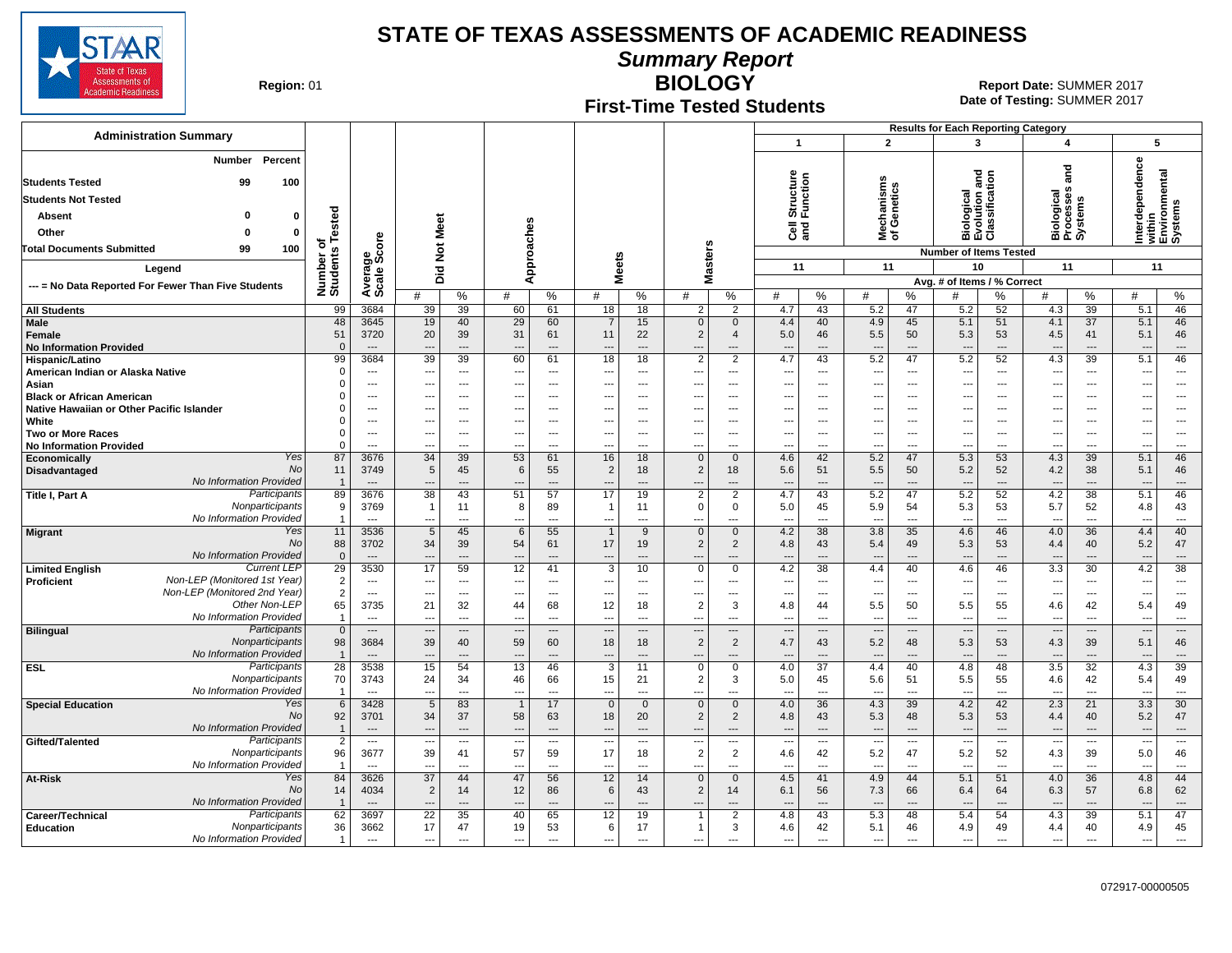

**Summary Report**

**Region: 01** 

### **Retested Students**

**BIOLOGY** 01 **Report Date:** SUMMER 2017 **Date of Testing:**  SUMMER 2017

| <b>Administration Summary</b>                               |                              |                                  |                                  |                                |                          |                                |                                            |                               |                                  |                            | $\mathbf{1}$                    |                      |                                 | $\overline{2}$                 | <b>Results for Each Reporting Category</b> | 3                                           | $\overline{\mathbf{4}}$         |                                    |                                 | 5                                                     |
|-------------------------------------------------------------|------------------------------|----------------------------------|----------------------------------|--------------------------------|--------------------------|--------------------------------|--------------------------------------------|-------------------------------|----------------------------------|----------------------------|---------------------------------|----------------------|---------------------------------|--------------------------------|--------------------------------------------|---------------------------------------------|---------------------------------|------------------------------------|---------------------------------|-------------------------------------------------------|
| Percent                                                     |                              |                                  |                                  |                                |                          |                                |                                            |                               |                                  |                            |                                 |                      |                                 |                                |                                            |                                             |                                 |                                    |                                 |                                                       |
| <b>Number</b>                                               |                              |                                  |                                  |                                |                          |                                |                                            |                               |                                  |                            |                                 |                      |                                 |                                |                                            |                                             |                                 | nd<br>and                          |                                 |                                                       |
| <b>Students Tested</b><br>2445<br>100                       |                              |                                  |                                  |                                |                          |                                |                                            |                               |                                  |                            | Structure<br>Function           |                      | lechanisms<br>f Genetics        |                                |                                            | iological<br>volution and<br>:lassification |                                 |                                    |                                 | Interdependence<br>within<br>Environmental<br>Systems |
| <b>Students Not Tested</b>                                  |                              |                                  |                                  |                                |                          |                                |                                            |                               |                                  |                            |                                 |                      |                                 |                                |                                            |                                             |                                 |                                    |                                 |                                                       |
| $\Omega$<br>0<br>Absent                                     |                              |                                  |                                  |                                |                          |                                |                                            |                               |                                  |                            |                                 |                      |                                 |                                |                                            |                                             |                                 | Biological<br>Processes<br>Systems |                                 |                                                       |
| Other<br>$\Omega$<br>0                                      |                              |                                  | Meet                             |                                |                          |                                |                                            |                               |                                  |                            | e≣<br>ama                       |                      | হঁ আ                            |                                | ᄪᇺᇚ                                        |                                             |                                 |                                    |                                 |                                                       |
| <b>Total Documents Submitted</b><br>2445<br>100             |                              |                                  |                                  |                                |                          |                                |                                            |                               |                                  |                            |                                 |                      |                                 |                                |                                            |                                             |                                 |                                    |                                 |                                                       |
|                                                             | Number of<br>Students Tested |                                  | $\rm \breve{\rm z}$              |                                |                          | Approaches                     |                                            | <b>Meets</b>                  |                                  | <b>Masters</b>             | 11                              |                      | 11                              |                                | <b>Number of Items Tested</b><br>10        |                                             | 11                              |                                    | 11                              |                                                       |
| Legend                                                      |                              |                                  | Did                              |                                |                          |                                |                                            |                               |                                  |                            |                                 |                      |                                 |                                | Avg. # of Items / % Correct                |                                             |                                 |                                    |                                 |                                                       |
| --- = No Data Reported For Fewer Than Five Students         |                              | Average<br>Scale Score           | #                                | %                              | #                        | %                              | #                                          | %                             | #                                | $\%$                       | #                               | %                    | #                               | %                              | #                                          | ℅                                           | #                               | %                                  | #                               | %                                                     |
| <b>All Students</b>                                         | 2445                         | 3494                             | 1440                             | 59                             | 1005                     | 41                             | 69                                         | 3                             | $\overline{2}$                   | $\Omega$                   | 3.6                             | 33                   | 4.3                             | 39                             | 4.1                                        | 41                                          | 3.7                             | 33                                 | 4.1                             | 38                                                    |
| Male                                                        | 1374                         | 3471                             | 864                              | 63                             | 510                      | 37                             | 32                                         | 2                             |                                  | $\mathbf 0$                | 3.6                             | 32                   | 4.1                             | 37                             | 4.0                                        | 40                                          | 3.6                             | 32                                 | 4.1                             | 37                                                    |
| Female                                                      | 1071                         | 3524                             | 576                              | 54                             | 495                      | 46                             | 37                                         | 3                             |                                  | $\mathbf 0$                | 3.8                             | 34                   | 4.6                             | 42                             | 4.2                                        | 42                                          | 3.8                             | 35                                 | 4.2                             | 38                                                    |
| <b>No Information Provided</b><br>Hispanic/Latino           | $\Omega$<br>2407             | $---$<br>3493                    | 1420                             | $---$<br>59                    | 987                      | $---$<br>41                    | $---$<br>67                                | $---$<br>3                    | $---$<br>$\overline{2}$          | $---$<br>$\mathbf 0$       | $\overline{a}$<br>3.6           | ---<br>33            | ---<br>4.3                      | $---$<br>39                    | $\overline{\phantom{a}}$<br>4.1            | $---$<br>41                                 | $---$<br>3.7                    | $---$<br>33                        | $\overline{a}$<br>4.1           | $---$<br>38                                           |
| American Indian or Alaska Native                            | $\overline{2}$               | $---$                            | --                               | $---$                          | $---$                    | $---$                          | $\overline{a}$                             | $\overline{a}$                | $\overline{a}$                   | $---$                      | $\overline{a}$                  | $\overline{a}$       | ---                             | $\sim$                         | $\overline{a}$                             | $---$                                       | $\overline{a}$                  | $\overline{a}$                     | $\overline{\phantom{a}}$        | $---$                                                 |
| Asian                                                       | $\overline{1}$               | $\overline{\phantom{a}}$         | --                               | $---$                          | ---                      | $\overline{a}$                 | ---                                        | ---                           | ---                              | ---                        | ---                             | ---                  | ---                             | $\sim$                         | $\ddotsc$                                  | $\overline{\phantom{a}}$                    | ---                             | ---                                | --                              | $\overline{\phantom{a}}$                              |
| <b>Black or African American</b>                            | 4                            | $\overline{a}$                   | ---                              | $\sim$                         | $---$                    | $\overline{a}$                 | ---                                        | $\overline{a}$                | $\overline{a}$                   | $---$                      | $\overline{a}$                  | $\overline{a}$       | ---                             | $\sim$                         | $\overline{a}$                             | $---$                                       | $\overline{\phantom{a}}$        | ---                                | $\overline{\phantom{a}}$        | $\sim$                                                |
| Native Hawaiian or Other Pacific Islander                   | $\Omega$                     | $\overline{a}$                   | --                               | $\overline{a}$                 |                          | $\overline{a}$                 | $\overline{\phantom{a}}$                   | ---                           | ---                              | ---                        | ---                             | ---                  | ---                             | $\overline{\phantom{a}}$       | $\overline{\phantom{a}}$                   | ---                                         | ---                             | ---                                | --                              | ---                                                   |
| White<br><b>Two or More Races</b>                           | 25<br>5                      | 3587<br>3472                     | 12<br>3                          | 48<br>60                       | 13<br>$\overline{2}$     | 52<br>40                       | $\overline{2}$<br>$\mathbf 0$              | 8<br>$\Omega$                 | $\Omega$<br>$\mathbf 0$          | $\mathbf 0$<br>$\mathbf 0$ | 4.2<br>2.6                      | 38<br>24             | 5.2<br>4.8                      | 47<br>44                       | 4.4<br>4.0                                 | 44<br>40                                    | 3.9<br>3.8                      | 35<br>35                           | 4.6<br>4.2                      | 41<br>38                                              |
| <b>No Information Provided</b>                              | $\overline{1}$               | $\overline{\phantom{a}}$         |                                  | $---$                          |                          | $\overline{a}$                 | ---                                        |                               |                                  | ---                        | $\overline{a}$                  | $\overline{a}$       | $\overline{a}$                  | $\overline{a}$                 |                                            | $---$                                       | $\sim$                          | ---                                | --                              | $\sim$                                                |
| Yes<br><b>Economically</b>                                  | 2219                         | 3490                             | 1316                             | 59                             | 903                      | 41                             | 54                                         | 2                             | $\Omega$                         | $\mathbf{0}$               | 3.6                             | 33                   | 4.3                             | 39                             | 4.1                                        | 41                                          | 3.7                             | 33                                 | 4.1                             | $\overline{37}$                                       |
| No<br>Disadvantaged<br>No Information Provided              | 225                          | 3540                             | 123                              | 55                             | 102                      | 45                             | 15                                         | $\overline{7}$                | 2                                | $\mathbf{1}$               | 3.8                             | 34                   | 4.4                             | 40                             | 4.2                                        | 42                                          | 3.9                             | 36                                 | 4.6                             | 42                                                    |
| Participants<br>Title I, Part A                             | $\overline{1}$<br>2276       | $\overline{\phantom{a}}$<br>3497 | ---<br>1323                      | $\overline{\phantom{a}}$<br>58 | 953                      | $\overline{\phantom{a}}$<br>42 | $\overline{\phantom{a}}$<br>66             | $\overline{\phantom{a}}$<br>3 | $\overline{a}$<br>2              | ---<br>$\mathbf 0$         | $\overline{a}$<br>3.7           | ---<br>33            | ---<br>4.4                      | $\overline{\phantom{a}}$<br>40 | $\overline{\phantom{a}}$<br>4.1            | ---<br>41                                   | $\overline{\phantom{a}}$<br>3.7 | ---<br>34                          | ---<br>4.2                      | $\hspace{0.05cm} \ldots$<br>38                        |
| Nonparticipants                                             | 168                          | 3452                             | 116                              | 69                             | 52                       | 31                             | 3                                          | 2                             | $\Omega$                         | $\mathbf 0$                | 3.4                             | 31                   | 4.1                             | 37                             | 3.9                                        | 39                                          | 3.5                             | 32                                 | 3.9                             | 35                                                    |
| No Information Provided                                     | $\overline{1}$               | $\sim$                           | $\overline{a}$                   | $\overline{a}$                 | ---                      | $\overline{a}$                 | ---                                        | $\overline{a}$                | $\overline{a}$                   | $---$                      | $\overline{a}$                  | $\overline{a}$       | $\overline{a}$                  | $\sim$                         | $\sim$                                     | $\overline{a}$                              | $\overline{a}$                  | $\overline{a}$                     | $\overline{\phantom{a}}$        | $\overline{\phantom{a}}$                              |
| Yes<br><b>Migrant</b>                                       | 120                          | 3468                             | 73                               | 61                             | 47                       | 39                             | $\overline{4}$                             | 3                             | $\mathbf{0}$                     | $\mathbf{0}$               | 3.4                             | 31                   | 4.4                             | 40                             | 4.0                                        | 40                                          | 3.6                             | 32                                 | 4.0                             | 36                                                    |
| No<br>No Information Provided                               | 2323<br>$\overline{2}$       | 3496<br>$\overline{\phantom{a}}$ | 1365<br>$\overline{\phantom{a}}$ | 59<br>$\overline{\phantom{a}}$ | 958<br>$\overline{a}$    | 41<br>$\overline{\phantom{a}}$ | 65<br>$\overline{\phantom{a}}$             | 3<br>$\overline{\phantom{a}}$ | 2<br>$\overline{\phantom{a}}$    | $\mathbf 0$<br>---         | 3.7<br>$\overline{\phantom{a}}$ | 33<br>$---$          | 4.3<br>$\overline{\phantom{a}}$ | 39<br>$\overline{\phantom{a}}$ | 4.1<br>$\overline{\phantom{a}}$            | 41<br>$\overline{\phantom{a}}$              | 3.7<br>$\overline{\phantom{a}}$ | 34<br>---                          | 4.1<br>$\overline{\phantom{a}}$ | 38<br>$---$                                           |
| <b>Current LEF</b><br><b>Limited English</b>                | 1307                         | 3472                             | 829                              | 63                             | 478                      | 37                             | 32                                         | 2                             |                                  | $\mathbf 0$                | 3.6                             | 32                   | 4.2                             | 38                             | 3.9                                        | 39                                          | 3.6                             | 33                                 | 4.0                             | $\overline{36}$                                       |
| Non-LEP (Monitored 1st Year)<br>Proficient                  | 51                           | 3563                             | 25                               | 49                             | 26                       | 51                             | $\overline{1}$                             | 2                             | $\Omega$                         | $\mathbf 0$                | 4.0                             | 36                   | 4.8                             | 44                             | 4.5                                        | 45                                          | 3.7                             | 34                                 | 4.5                             | 41                                                    |
| Non-LEP (Monitored 2nd Year)                                | 25                           | 3593                             | 10                               | 40                             | 15                       | 60                             | $\overline{2}$                             | 8                             | $\Omega$                         | 0                          | 4.0                             | 36                   | 4.8                             | 43                             | 4.6                                        | 46                                          | 4.3                             | 39                                 | 4.7                             | 43                                                    |
| Other Non-LEP<br>No Information Provided                    | 1061<br>$\overline{1}$       | 3516<br>$-$                      | 575<br>--                        | 54<br>$\overline{a}$           | 486<br>---               | 46<br>$\overline{a}$           | 34<br>---                                  | 3<br>$\overline{\phantom{a}}$ |                                  | $\Omega$<br>---            | 3.7<br>$\overline{a}$           | 34<br>$\overline{a}$ | 4.5<br>---                      | 41<br>$\overline{\phantom{a}}$ | 4.2<br>$\overline{\phantom{a}}$            | 42<br>$\overline{a}$                        | 3.7<br>---                      | 34<br>---                          | 4.3<br>--                       | 39<br>$\overline{\phantom{a}}$                        |
| Participants<br><b>Bilingual</b>                            | 6                            | 3591                             | 3                                | 50                             | 3                        | 50                             | $\mathbf{0}$                               | $\mathbf{0}$                  | $\mathbf{0}$                     | $\mathbf{0}$               | 4.3                             | 39                   | 6.3                             | 58                             | 3.5                                        | 35                                          | 3.5                             | 32                                 | 4.7                             | 42                                                    |
| Nonparticipants                                             | 2437                         | 3494                             | 1435                             | 59                             | 1002                     | 41                             | 69                                         | 3                             | 2                                | $\mathbf{0}$               | 3.6                             | 33                   | 4.3                             | 39                             | 4.1                                        | 41                                          | 3.7                             | 33                                 | 4.1                             | 38                                                    |
| No Information Provided                                     | 2                            | $---$                            |                                  | $\overline{a}$                 |                          | $\overline{a}$                 | $\overline{a}$                             | $\overline{a}$                | $\overline{a}$                   | $---$                      |                                 | $\overline{a}$       | ---                             | $---$                          |                                            | $---$                                       | $\overline{\phantom{a}}$        | ---                                | $\overline{\phantom{a}}$        | $---$                                                 |
| <b>ESL</b><br>Participants<br>Nonparticipants               | 1277<br>1166                 | 3472<br>3519                     | 809<br>629                       | 63<br>54                       | 468<br>537               | 37<br>46                       | $\overline{30}$<br>39                      | $\overline{2}$<br>3           |                                  | $\mathbf 0$<br>$\mathbf 0$ | 3.6<br>3.7                      | 32<br>34             | 4.2<br>4.5                      | 38<br>41                       | 3.9<br>4.2                                 | 39<br>42                                    | 3.7<br>3.7                      | 33<br>34                           | 4.0<br>4.3                      | 36<br>39                                              |
| No Information Provided                                     | $\overline{2}$               | $\overline{a}$                   |                                  | $-$                            |                          | $\sim$                         | $\overline{\phantom{a}}$                   | $\overline{\phantom{a}}$      |                                  | ---                        | $\overline{\phantom{a}}$        | $\overline{a}$       | ---                             | $\sim$                         | $\overline{\phantom{a}}$                   | $\overline{\phantom{a}}$                    |                                 | ---                                | $\overline{\phantom{a}}$        | $\overline{\phantom{a}}$                              |
| Yes<br><b>Special Education</b>                             | 503                          | 3442                             | 356                              | 71                             | 147                      | 29                             | 14                                         | 3                             | $\mathbf{0}$                     | $\overline{0}$             | 3.5                             | 32                   | 4.1                             | $\overline{37}$                | 3.7                                        | $\overline{37}$                             | 3.5                             | 32                                 | 3.8                             | 35                                                    |
| No                                                          | 1941                         | 3508                             | 1083                             | 56                             | 858                      | 44                             | 55                                         | 3                             | 2                                | $\mathbf{0}$               | 3.7                             | 33                   | 4.4                             | 40                             | 4.2                                        | 42                                          | 3.7                             | 34                                 | 4.2                             | 38                                                    |
| No Information Provided<br>Participants                     | $\overline{1}$               | $\overline{\phantom{a}}$<br>3503 | $\overline{\phantom{a}}$<br>6    | ---<br>50                      | 6                        | 50                             | $\overline{\phantom{a}}$<br>$\overline{0}$ | $\mathbf 0$                   | $\overline{a}$<br>$\overline{0}$ | ---<br>$\overline{0}$      | $\overline{a}$                  | $---$<br>30          | $\overline{a}$                  | $\overline{\phantom{a}}$<br>35 | 4.6                                        | $---$                                       |                                 | ---<br>35                          | $\overline{\phantom{a}}$<br>4.4 | $\overline{\phantom{a}}$<br>40                        |
| Gifted/Talented<br>Nonparticipants                          | 12<br>2432                   | 3494                             | 1433                             | 59                             | 999                      | 41                             | 69                                         | 3                             | 2                                | 0                          | 3.3<br>3.6                      | 33                   | 3.8<br>4.3                      | 39                             | 4.1                                        | 46<br>41                                    | 3.8<br>3.7                      | 33                                 | 4.1                             | 38                                                    |
| No Information Provideo                                     |                              | $\overline{a}$                   | $\overline{a}$                   | ---                            |                          | $\overline{a}$                 | $\overline{a}$                             | $\overline{a}$                | $\overline{a}$                   | ---                        | $\overline{a}$                  | $\overline{a}$       | $\overline{a}$                  | $\overline{\phantom{a}}$       | $\overline{\phantom{a}}$                   |                                             | $\overline{a}$                  | ---                                | $\overline{a}$                  | $\sim$                                                |
| Yes<br>At-Risk                                              | 2282                         | 3491                             | 1360                             | 60                             | 922                      | 40                             | 64                                         | 3                             | 2                                | $\mathbf 0$                | 3.6                             | $\overline{33}$      | 4.3                             | 39                             | 4.0                                        | 40                                          | 3.7                             | 33                                 | 4.1                             | 37                                                    |
| No                                                          | 162                          | 3533                             | 79                               | 49                             | 83                       | 51                             | 5                                          | 3                             | $\Omega$                         | $\mathbf{0}$               | 3.7                             | 34                   | 4.5                             | 41                             | 4.5                                        | 45                                          | 3.8                             | 34                                 | 4.4                             | 40                                                    |
| No Information Provided<br>Participants<br>Career/Technical | $\overline{1}$<br>1522       | $---$<br>3497                    | 882                              | ---<br>58                      | 640                      | $---$<br>42                    | ---<br>42                                  | $\overline{\phantom{a}}$<br>3 |                                  | ---<br>$\mathbf 0$         | 3.7                             | ---<br>33            | ---<br>4.3                      | $\overline{\phantom{a}}$<br>39 | 4.1                                        | $\overline{\phantom{a}}$<br>41              | $\overline{\phantom{a}}$<br>3.7 | ---<br>34                          | $\overline{a}$<br>4.2           | $---$<br>38                                           |
| Nonparticipants<br><b>Education</b>                         | 922                          | 3489                             | 557                              | 60                             | 365                      | 40                             | 27                                         | 3                             |                                  | 0                          | 3.6                             | 33                   | 4.3                             | 39                             | 4.0                                        | 40                                          | 3.7                             | 33                                 | 4.1                             | 37                                                    |
| No Information Provided                                     | $\overline{1}$               | $\sim$                           | $\overline{\phantom{a}}$         | $---$                          | $\overline{\phantom{a}}$ | $---$                          | ---                                        | $---$                         | ---                              | $---$                      | ---                             | $\overline{a}$       | ---                             | $\sim$                         | $\sim$                                     | $---$                                       | $\overline{\phantom{a}}$        | $\overline{a}$                     | ---                             | $\overline{\phantom{a}}$                              |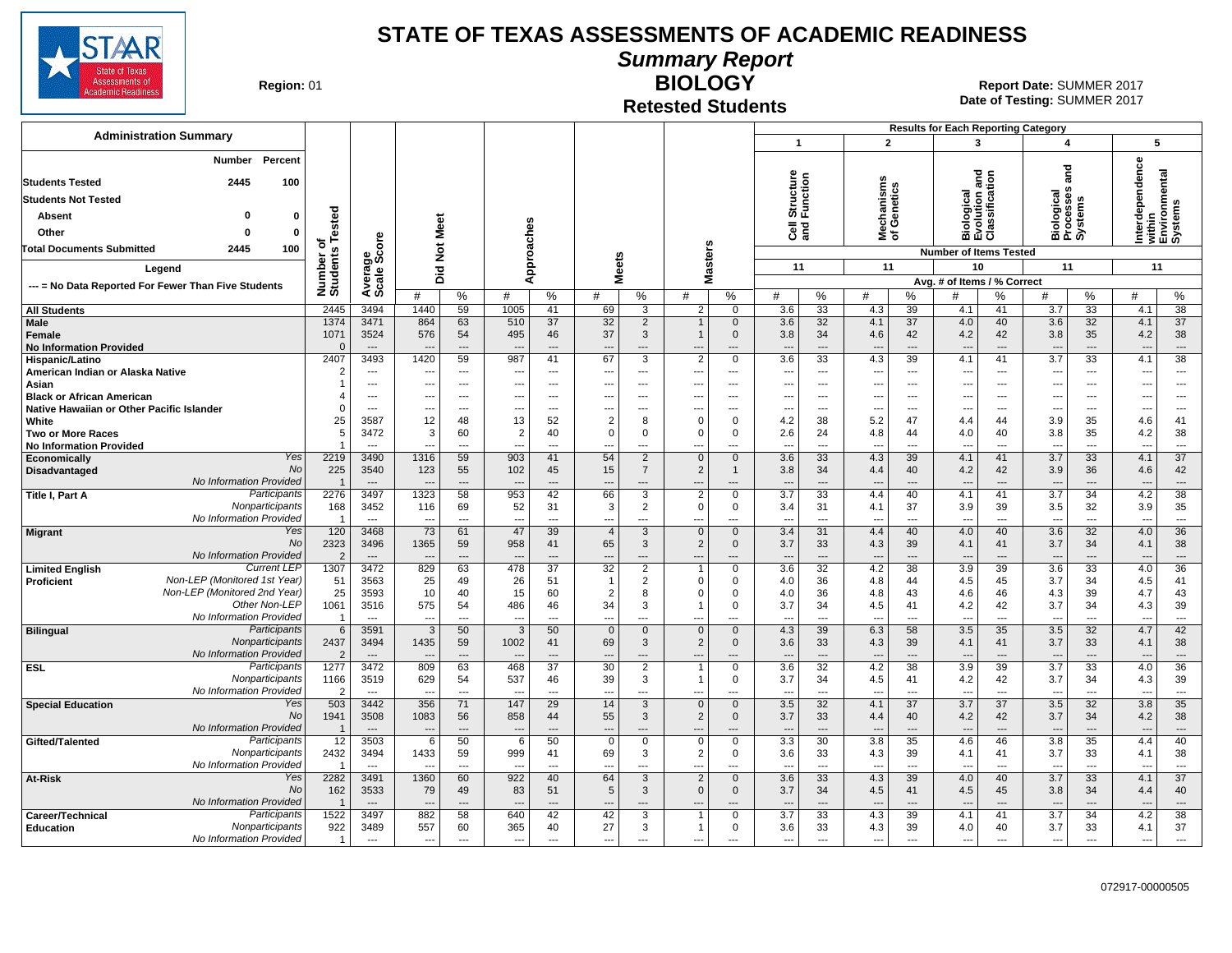

### **Summary Report**

**Region: 01** 

#### **All Students ENGLISH I**

**Date of Testing:**  SUMMER 2017 01 **Report Date:** SUMMER 2017

|                                                            |                            |                                          |                       |                       |                                            |                                      |                               |                                                 |                            |                                         |                                        |                                      |                                        |                   |                                                   |                      | Results for Each Reporting Category' |                                      |                          |                                      |                   |                                |
|------------------------------------------------------------|----------------------------|------------------------------------------|-----------------------|-----------------------|--------------------------------------------|--------------------------------------|-------------------------------|-------------------------------------------------|----------------------------|-----------------------------------------|----------------------------------------|--------------------------------------|----------------------------------------|-------------------|---------------------------------------------------|----------------------|--------------------------------------|--------------------------------------|--------------------------|--------------------------------------|-------------------|--------------------------------|
| <b>Administration Summary</b>                              |                            |                                          |                       |                       |                                            |                                      |                               |                                                 |                            |                                         | 1                                      |                                      | $\overline{2}$                         |                   | 3                                                 |                      | 4                                    |                                      | 5                        |                                      | 6                 |                                |
| Percent<br>Number<br><b>Students Tested</b><br>8680<br>100 |                            |                                          |                       |                       |                                            |                                      |                               |                                                 |                            |                                         | ding/<br>cross<br>∢                    |                                      | ৯<br>standin                           | Texts             | ਨ<br>tanding<br>$\overline{\mathbf{c}}$<br>ā<br>۰ |                      | Composition                          |                                      |                          |                                      |                   |                                |
| <b>Students Not Tested</b>                                 |                            |                                          |                       |                       |                                            |                                      |                               |                                                 |                            |                                         | ত<br>S                                 |                                      | w                                      |                   | Analysis<br>Informatio<br>ÿ۶,                     |                      |                                      |                                      |                          |                                      |                   |                                |
| Absent<br>0                                                | ested                      |                                          |                       |                       |                                            |                                      |                               |                                                 |                            |                                         | Underst<br>Analysis<br>Genres          |                                      | Understa<br>Analysis<br>Literary       |                   | ō<br>Ō                                            | S                    |                                      |                                      | Revision                 |                                      | Editing           |                                |
| Other<br>-6<br>0                                           |                            |                                          | Meet                  |                       |                                            |                                      |                               |                                                 |                            |                                         |                                        |                                      |                                        |                   | $\Rightarrow$                                     | š                    |                                      |                                      |                          |                                      |                   |                                |
| 100<br>8686<br><b>Total Documents Submitted</b>            | ठ                          | ge<br>Score                              | $\frac{5}{2}$         |                       |                                            |                                      |                               |                                                 |                            |                                         |                                        |                                      |                                        |                   | <b>Number of Points Possible</b>                  |                      |                                      |                                      |                          |                                      |                   |                                |
| Legend                                                     | Number o<br>Students       |                                          |                       |                       |                                            | Approaches                           | <b>Meets</b>                  |                                                 |                            | <b>Masters</b>                          | 8                                      |                                      | 13                                     |                   | 13                                                |                      | 16                                   |                                      | 9                        |                                      | 9                 |                                |
| --- = No Data Reported For Fewer Than Five Students        |                            | Avera<br>Scale                           | Did                   |                       |                                            |                                      |                               |                                                 |                            |                                         |                                        |                                      |                                        |                   | <b>Number of Points Scored</b>                    |                      |                                      |                                      |                          |                                      |                   |                                |
|                                                            |                            |                                          | #                     | %                     | #                                          | %                                    | #                             | %                                               | #                          | %                                       | #                                      | %                                    | #                                      | %                 | #                                                 | %                    | #                                    | %                                    | #                        | %                                    | #                 | ℅                              |
| <b>All Students</b>                                        | 8680                       | 3495                                     | 7122                  | 82                    | 1558                                       | 18                                   | 371                           | $\overline{4}$                                  | 6                          | $\overline{0}$                          | 4.0                                    | 50                                   | 5.5                                    | 42                | 5.7                                               | 43                   | 6.4                                  | 40                                   | 4.4                      | 49                                   | 4.7               | 52                             |
| Male<br>Female<br><b>No Information Provided</b>           | 5311<br>3369<br>$\sqrt{ }$ | 3469<br>3536<br>$\overline{\phantom{a}}$ | 4408<br>2714          | 83<br>81<br>$---$     | 903<br>655<br>$\overline{\phantom{a}}$     | 17<br>19<br>$\overline{\phantom{a}}$ | 218<br>153                    | $\overline{4}$<br>5<br>$\overline{\phantom{a}}$ | $\mathbf 1$<br>5<br>---    | $\mathbf{0}$<br>$\mathbf 0$<br>---      | 3.9<br>4.2<br>$\overline{\phantom{a}}$ | 49<br>52<br>$\overline{\phantom{a}}$ | 5.2<br>5.8<br>$\overline{\phantom{a}}$ | 40<br>44<br>$---$ | 5.6<br>5.8<br>$\overline{\phantom{a}}$            | 43<br>45<br>---      | 6.2<br>6.7                           | 39<br>42<br>$\overline{\phantom{a}}$ | 4.5<br>4.4<br>---        | 49<br>49<br>$\overline{\phantom{a}}$ | 4.5<br>5.1<br>--- | 50<br>56<br>$\overline{a}$     |
| Hispanic/Latino                                            | 8567                       | 3495                                     | 7034                  | 82                    | 1533                                       | 18                                   | 366                           | 4                                               | 6                          | $\mathbf 0$                             | 4.0                                    | 50                                   | 5.4                                    | 42                | 5.6                                               | 43                   | 6.4                                  | 40                                   | 4.4                      | 49                                   | 4.7               | 52                             |
| American Indian or Alaska Native                           | Ŀ.                         | $---$<br>3511                            | ---<br>$\overline{7}$ | ---<br>64             | $\overline{\phantom{a}}$<br>$\overline{4}$ | $\overline{\phantom{a}}$<br>36       | ---<br>$\mathbf 0$            | $---$<br>$\mathbf 0$                            | ---<br>$\Omega$            | $---$<br>$\overline{0}$                 | $- - -$                                | $\overline{\phantom{a}}$<br>41       | ---<br>5.4                             | ---<br>41         | $\sim$<br>5.3                                     | $\overline{a}$<br>41 | $\sim$<br>7.6                        | $---$<br>48                          | $\ddotsc$                | ---<br>53                            | ---<br>4.8        | $---$<br>54                    |
| Asian<br><b>Black or African American</b>                  | 11<br>19                   | 3552                                     | 14                    | 74                    | 5                                          | 26                                   | 1                             | 5                                               | $\Omega$                   | $\mathbf 0$                             | 3.3<br>4.1                             | 51                                   | 6.3                                    | 48                | 6.3                                               | 48                   | 5.7                                  | 36                                   | 4.7<br>5.1               | 57                                   | 5.2               | 57                             |
| Native Hawaiian or Other Pacific Islander                  | $\Omega$                   | $-$                                      | $\overline{a}$        | $---$                 | $\overline{a}$                             | $---$                                |                               | $---$                                           | ---                        | $---$                                   | $\sim$                                 | $\sim$                               | $\sim$                                 | $---$             | ---                                               | $-$                  |                                      | $\sim$                               | $\overline{\phantom{a}}$ | $\sim$                               | ---               | $\overline{a}$                 |
| White                                                      | 69                         | 3562                                     | 53                    | 77                    | 16                                         | 23                                   | $\overline{4}$                | 6                                               | $\mathbf 0$                | $\mathbf{0}$                            | 4.3                                    | 54                                   | 5.9                                    | 45                | 6.1                                               | 47                   | 6.6                                  | 41                                   | 5.0                      | 56                                   | 4.8               | 54                             |
| Two or More Races<br><b>No Information Provided</b>        | 8                          | 3477<br>$\overline{\phantom{a}}$         | 8<br>$\sim$           | 100<br>$\overline{a}$ | $\overline{0}$<br>$\overline{a}$           | $\mathbf 0$<br>$\overline{a}$        | $\mathbf 0$<br>$\overline{a}$ | $\mathbf 0$<br>$\overline{a}$                   | $\mathbf 0$<br>---         | $\mathbf 0$<br>$\overline{\phantom{a}}$ | 4.8<br>$-$                             | 59<br>$\overline{a}$                 | 4.1<br>$\overline{a}$                  | 32<br>$\sim$      | 5.5<br>---                                        | 42<br>$\overline{a}$ | 6.0<br>$\overline{a}$                | 38<br>$\overline{\phantom{a}}$       | 5.0<br>$\overline{a}$    | 56<br>$\overline{a}$                 | 4.8<br>$\sim$     | 53<br>$\overline{\phantom{a}}$ |
| Yes<br>Economically                                        | 7836                       | 3489                                     | 6481                  | 83                    | 1355                                       | 17                                   | 314                           | $\overline{4}$                                  | 5                          | $\mathbf 0$                             | 4.0                                    | 50                                   | 5.4                                    | 42                | 5.6                                               | 43                   | 6.4                                  | 40                                   | 4.4                      | 49                                   | 4.7               | 52                             |
| <b>No</b><br>Disadvantaged                                 | 836                        | 3552                                     | 633                   | 76                    | 203                                        | 24                                   | 57                            | $\overline{7}$                                  | $\mathbf{1}$               | $\mathbf 0$                             | 4.3                                    | 53                                   | 5.8                                    | 44                | 6.1                                               | 47                   | 6.7                                  | 42                                   | 4.7                      | 52                                   | 4.9               | 55                             |
| No Information Provided<br>Participants<br>Title I, Part A | -8<br>8173                 | 3279<br>3497                             | 8<br>6689             | 100<br>82             | $\Omega$<br>1484                           | $\overline{0}$<br>18                 | $\Omega$<br>346               | $\Omega$<br>$\overline{4}$                      | $\Omega$<br>6              | $\overline{0}$<br>$\overline{0}$        | 3.1<br>4.0                             | 39<br>50                             | 4.4<br>5.4                             | 34<br>42          | 4.4<br>5.7                                        | 34<br>44             | 3.5<br>6.4                           | 22<br>40                             | 3.8<br>4.4               | 42<br>49                             | 4.5<br>4.7        | 50<br>53                       |
| Nonparticipants                                            | 500                        | 3472                                     | 426                   | 85                    | 74                                         | 15                                   | 25                            | 5                                               | $\Omega$                   | $\mathbf 0$                             | 4.1                                    | 52                                   | 5.6                                    | 43                | 5.4                                               | 42                   | 6.0                                  | 38                                   | 4.4                      | 49                                   | 4.5               | 50                             |
| No Information Provided                                    | $\overline{7}$             | 3307                                     | $\overline{7}$        | 100                   | $\mathbf 0$                                | $\mathbf 0$                          | $\mathbf 0$                   | $\mathbf 0$                                     | $\mathbf 0$                | $\mathbf 0$                             | 3.7                                    | 46                                   | 4.7                                    | 36                | 4.9                                               | 37                   | 3.4                                  | 21                                   | 3.9                      | 43                                   | 4.0               | 44                             |
| Yes<br><b>Migrant</b><br>No                                | 443                        | 3435                                     | 389                   | 88                    | 54                                         | 12                                   | 10                            | $\overline{2}$                                  | $\overline{1}$             | $\mathbf 0$                             | 3.7                                    | 46                                   | 5.2                                    | 40                | 5.2                                               | 40                   | 5.9                                  | 37                                   | 4.2                      | 47                                   | 4.5               | 51                             |
| No Information Provided                                    | 8229<br>$\mathcal{R}$      | 3498<br>3309                             | 6725<br>8             | 82<br>100             | 1504<br>$\Omega$                           | 18<br>$\overline{0}$                 | 361<br>$\Omega$               | 4<br>$\Omega$                                   | 5<br>$\Omega$              | $\mathbf 0$<br>$\overline{0}$           | 4.0<br>3.8                             | 50<br>47                             | 5.5<br>3.9                             | 42<br>30          | 5.7<br>4.8                                        | 44<br>37             | 6.4<br>3.5                           | 40<br>22                             | 4.5<br>4.3               | 50<br>47                             | 4.7<br>4.4        | 52<br>49                       |
| <b>Current LEP</b><br><b>Limited English</b>               | 3945                       | 3421                                     | 3519                  | 89                    | 426                                        | 11                                   | 75                            | 2                                               | 3                          | 0                                       | 3.6                                    | 45                                   | 4.9                                    | 38                | 5.2                                               | 40                   | 6.0                                  | 37                                   | 4.1                      | 45                                   | 4.4               | 49                             |
| Non-LEP (Monitored 1st Year)<br><b>Proficient</b>          | 254                        | 3611                                     | 183                   | 72                    | 71                                         | 28                                   | 18                            | $\overline{7}$                                  | $\Omega$                   | $\mathbf 0$                             | 4.5                                    | 56                                   | 6.1                                    | 47                | 6.4                                               | 49                   | 7.3                                  | 45                                   | 5.1                      | 57                                   | 5.1               | 57                             |
| Non-LEP (Monitored 2nd Year)<br>Other Non-LEP              | 127<br>4347                | 3614<br>3552                             | 89<br>3324            | 70<br>76              | 38<br>1023                                 | 30<br>24                             | 8<br>270                      | 6<br>6                                          | $\Omega$<br>3              | 0<br>$\mathbf 0$                        | 4.4<br>4.3                             | 55<br>54                             | 6.1<br>5.9                             | 47<br>45          | 6.4<br>6.0                                        | 50<br>46             | 7.0<br>6.7                           | 44<br>42                             | 5.1<br>4.7               | 57<br>52                             | 5.4<br>4.9        | 60<br>55                       |
| No Information Provided                                    | $\overline{7}$             | 3331                                     | $\overline{7}$        | 100                   | $\overline{0}$                             | $\mathbf 0$                          | $\overline{0}$                | $\Omega$                                        | $\Omega$                   | $\mathbf 0$                             | 3.4                                    | 43                                   | 4.7                                    | 36                | 4.7                                               | 36                   | 4.0                                  | 25                                   | 3.7                      | 41                                   | 4.7               | 52                             |
| Participants<br><b>Bilingual</b>                           | 25                         | 3543                                     | 19                    | 76                    | 6                                          | 24                                   | $\overline{2}$                | 8                                               | $\mathbf{0}$               | $\mathbf 0$                             | 4.2                                    | 53                                   | 5.6                                    | 43                | 5.9                                               | 46                   | 6.7                                  | 42                                   | 5.0                      | 55                                   | 4.9               | 55                             |
| Nonparticipants                                            | 8646                       | 3495                                     | 7094                  | 82                    | 1552                                       | 18                                   | 369                           | $\overline{4}$                                  | 6                          | $\mathbf{0}$                            | 4.0                                    | 50                                   | 5.5                                    | 42                | 5.7                                               | 43                   | 6.4                                  | 40                                   | 4.4                      | 49                                   | 4.7               | 52                             |
| No Information Provided<br><b>ESL</b><br>Participants      | $\mathbf{c}$<br>3843       | 3334<br>3422                             | 9<br>3426             | 100<br>89             | $\Omega$<br>417                            | $\mathbf{0}$<br>11                   | $\Omega$<br>73                | $\Omega$<br>$\overline{2}$                      | $\Omega$<br>$\overline{2}$ | $\mathbf{0}$<br>0                       | 3.6<br>3.6                             | 44<br>45                             | 4.3<br>4.9                             | 33<br>38          | 4.6<br>5.2                                        | 35<br>40             | 4.2<br>6.0                           | 26<br>37                             | 3.9<br>4.1               | 43<br>45                             | 4.9<br>4.4        | 54<br>49                       |
| Nonparticipants                                            | 4828                       | 3554                                     | 3687                  | 76                    | 1141                                       | 24                                   | 298                           | 6                                               | $\overline{4}$             | $\mathbf 0$                             | 4.3                                    | 54                                   | 5.9                                    | 45                | 6.0                                               | 46                   | 6.7                                  | 42                                   | 4.7                      | 53                                   | 4.9               | 55                             |
| No Information Provided                                    | <b>c</b>                   | 3334                                     | 9                     | 100                   | $\Omega$                                   | $\mathbf 0$                          | $\mathbf 0$                   | $\mathbf 0$                                     | $\mathbf 0$                | $\mathbf 0$                             | 3.6                                    | 44                                   | 4.3                                    | 33                | 4.6                                               | 35                   | 4.2                                  | 26                                   | 3.9                      | 43                                   | 4.9               | 54                             |
| Yes<br><b>Special Education</b>                            | 1354                       | 3370                                     | 1249                  | 92                    | 105                                        | 8                                    | 14                            | -1                                              | $\mathbf 0$                | $\mathbf 0$                             | 3.5                                    | 43                                   | 4.9                                    | 37                | 4.9                                               | 37                   | 5.3                                  | 33                                   | 3.8                      | 43                                   | 4.0               | 45                             |
| No<br>No Information Provided                              | 7318<br>-8                 | 3518<br>3279                             | 5865<br>8             | 80<br>100             | 1453<br>$\Omega$                           | 20<br>$\Omega$                       | 357<br>$\Omega$               | 5<br>$\Omega$                                   | 6<br>$\Omega$              | $\mathbf 0$<br>$\mathbf{0}$             | 4.1<br>3.1                             | 51<br>39                             | 5.6<br>4.4                             | 43<br>34          | 5.8<br>4.4                                        | 45<br>34             | 6.6<br>3.5                           | 41<br>22                             | 4.6<br>3.8               | 51<br>42                             | 4.8<br>4.5        | 54<br>50                       |
| Participants<br>Gifted/Talented                            | 63                         | 3609                                     | 45                    | 71                    | 18                                         | 29                                   | 7                             | 11                                              | $\Omega$                   | $\mathbf 0$                             | 4.6                                    | 57                                   | 6.3                                    | 49                | 6.9                                               | 53                   | 6.5                                  | 41                                   | 4.7                      | 53                                   | 5.2               | 58                             |
| Nonparticipants                                            | 8610                       | 3494                                     | 7070                  | 82                    | 1540                                       | 18                                   | 364                           | $\overline{4}$                                  | 6                          | 0                                       | 4.0                                    | 50                                   | 5.4                                    | 42                | 5.6                                               | 43                   | 6.4                                  | 40                                   | 4.4                      | 49                                   | 4.7               | 52                             |
| No Information Provided                                    |                            | 3331                                     | 7                     | 100                   | - 0                                        | $\mathbf 0$                          | $\Omega$                      | $\Omega$                                        | $\Omega$                   | $\mathbf 0$                             | 3.4                                    | 43                                   | 4.7                                    | 36                | 4.7                                               | 36                   | 4.0                                  | 25                                   | 3.7                      | 41                                   | 4.7               | 52                             |
| Yes<br>At-Risk<br>No                                       | 7868<br>805                | 3478<br>3667                             | 6618<br>497           | 84<br>62              | 1250<br>308                                | 16<br>38                             | 249<br>122                    | 3<br>15                                         | 5<br>$\mathbf{1}$          | $\mathbf 0$<br>$\mathbf 0$              | 3.9<br>4.8                             | 49<br>59                             | 5.3<br>6.6                             | 41<br>51          | 5.6<br>6.6                                        | 43<br>51             | 6.3<br>7.3                           | 39<br>46                             | 4.4<br>5.2               | 48<br>58                             | 4.6<br>5.5        | 51<br>61                       |
| No Information Provided                                    | - 7                        | 3331                                     | $\overline{7}$        | 100                   | $\Omega$                                   | $\mathbf 0$                          | $\Omega$                      | $\Omega$                                        | $\Omega$                   | $\mathbf{0}$                            | 3.4                                    | 43                                   | 4.7                                    | 36                | 4.7                                               | 36                   | 4.0                                  | 25                                   | 3.7                      | 41                                   | 4.7               | 52                             |
| Participants<br>Career/Technical                           | 5888                       | 3501                                     | 4825                  | 82                    | 1063                                       | 18                                   | 265                           | 5                                               | 3                          | $\Omega$                                | 4.0                                    | 50                                   | 5.5                                    | 42                | 5.7                                               | 44                   | 6.4                                  | 40                                   | 4.5                      | 50                                   | 4.8               | 53                             |
| Nonparticipants<br><b>Education</b>                        | 2785                       | 3482                                     | 2290                  | 82                    | 495                                        | 18                                   | 106                           | $\overline{4}$                                  | 3                          | $\mathbf 0$                             | 4.0                                    | 49                                   | 5.4                                    | 41                | 5.6                                               | 43                   | 6.4                                  | 40                                   | 4.4                      | 49                                   | 4.6               | 51                             |
| No Information Provided                                    | $\overline{7}$             | 3364                                     | $\overline{7}$        | 100                   | $\mathbf 0$                                | $\mathbf 0$                          | $\mathbf{0}$                  | $\mathbf 0$                                     | $\mathbf 0$                | $\Omega$                                | 3.6                                    | 45                                   | 4.9                                    | 37                | 5.0                                               | 38                   | 4.3                                  | 27                                   | 3.7                      | 41                                   | 4.9               | 54                             |

\* Students who took the paper STAAR with embedded supports version of the test are not included in the reporting category results. 072917-00000505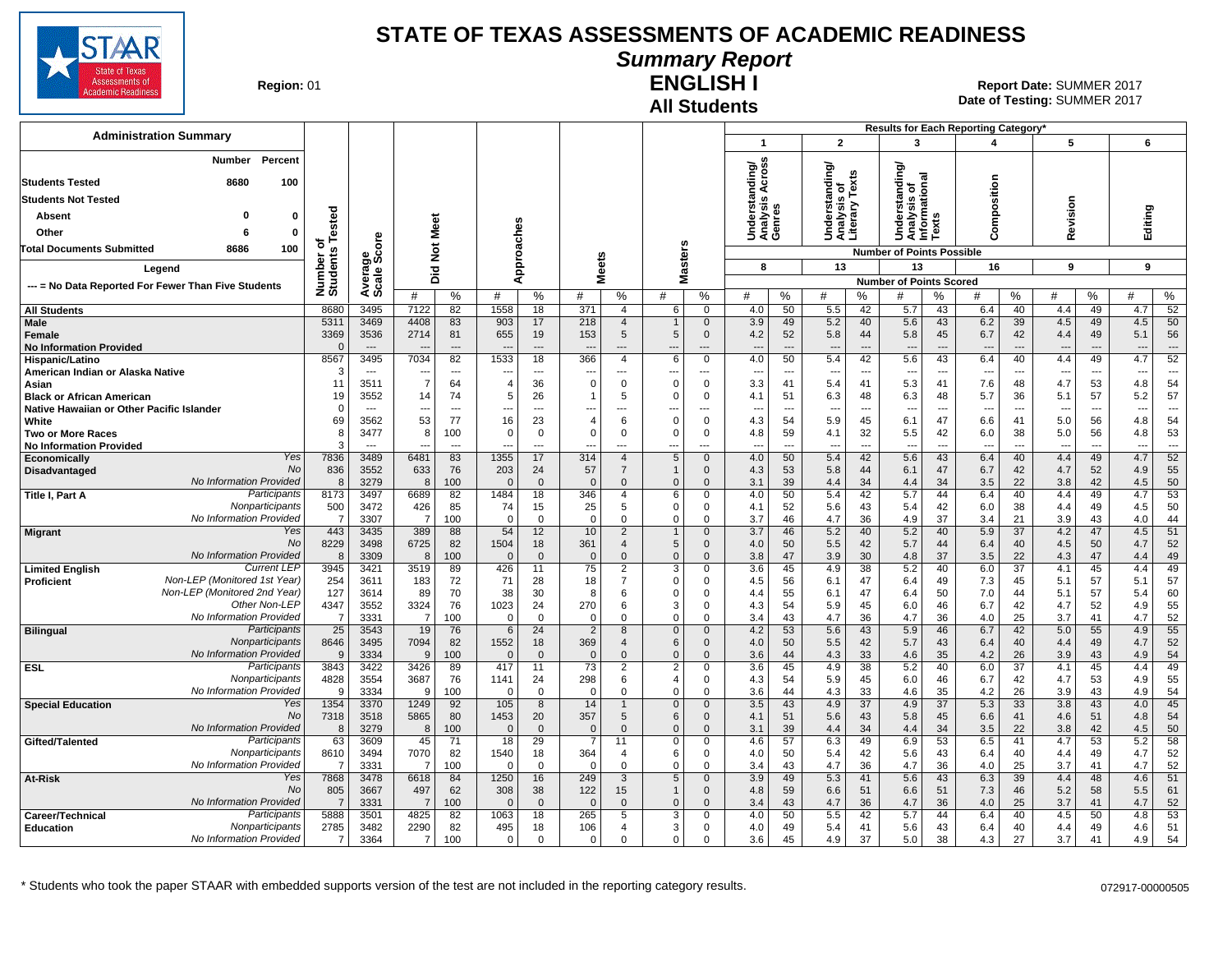

**Constructed Responses Summary Report**

**Region: 01** 

**All Students ENGLISH I**

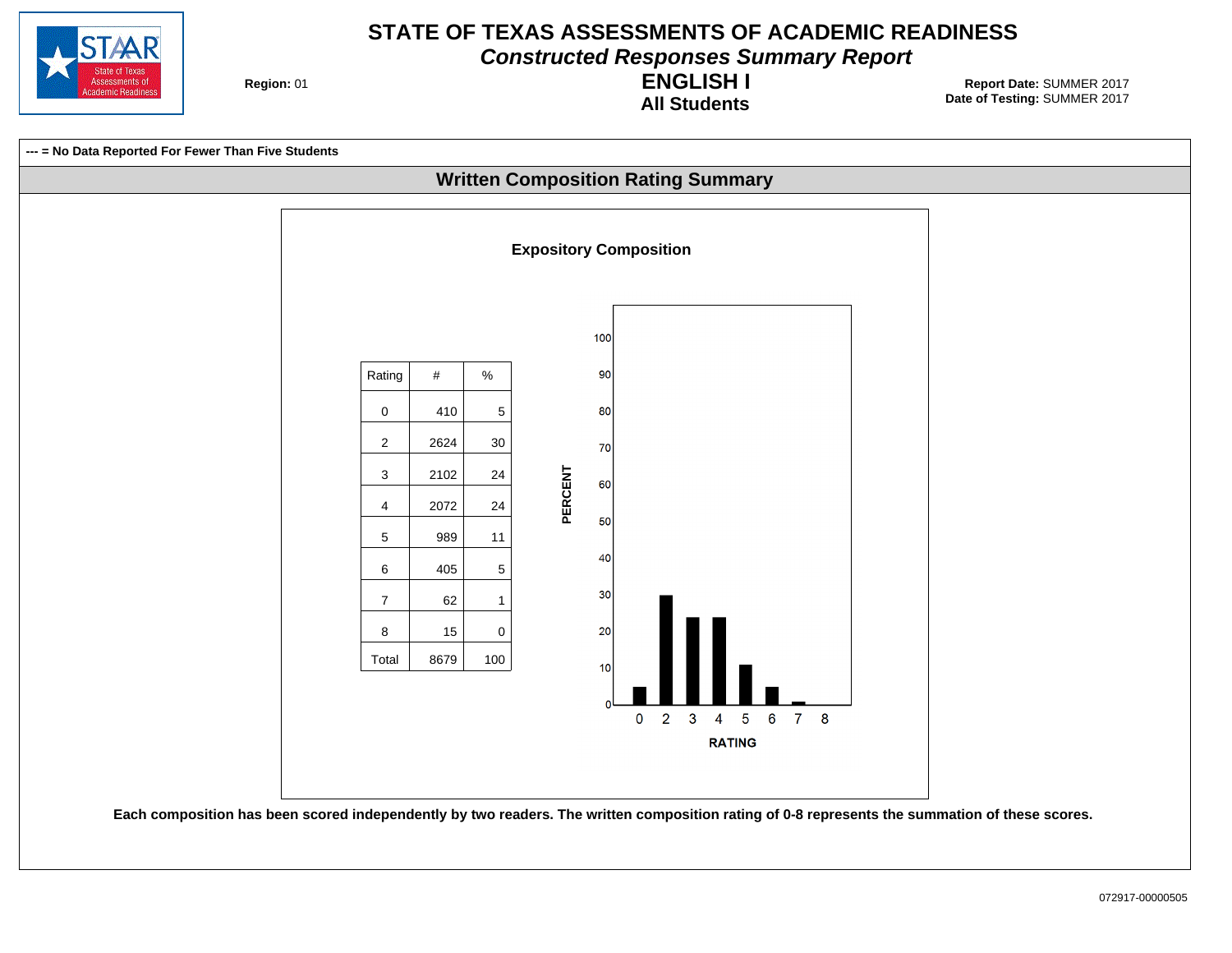

**Summary Report**

**Region: 01** 

### **First-Time Tested Students**

**ENGLISH I** 01 **Report Date:** SUMMER 2017 **Date of Testing:**  SUMMER 2017

|                                                                         |                              |                                          |                                      |                                                      |                          |                                            |                                    |                              |                                            |                                                 |                                                      |                                 |                                                                               | <b>Results for Each Reporting Category</b>             |                                                      |                                                      |                                                      |                                                      |                                            |                                 |                                |
|-------------------------------------------------------------------------|------------------------------|------------------------------------------|--------------------------------------|------------------------------------------------------|--------------------------|--------------------------------------------|------------------------------------|------------------------------|--------------------------------------------|-------------------------------------------------|------------------------------------------------------|---------------------------------|-------------------------------------------------------------------------------|--------------------------------------------------------|------------------------------------------------------|------------------------------------------------------|------------------------------------------------------|------------------------------------------------------|--------------------------------------------|---------------------------------|--------------------------------|
| <b>Administration Summary</b>                                           |                              |                                          |                                      |                                                      |                          |                                            |                                    |                              |                                            |                                                 | $\mathbf{1}$                                         |                                 | $\overline{2}$                                                                | 3                                                      |                                                      | 4                                                    |                                                      | 5                                                    |                                            | 6                               |                                |
| Percent<br><b>Number</b><br><b>Students Tested</b><br>97<br>99          |                              |                                          |                                      |                                                      |                          |                                            |                                    |                              |                                            |                                                 | anding/<br>Across                                    |                                 | Understanding/<br>Analysis of<br>Literary Texts                               | ৯                                                      |                                                      |                                                      |                                                      |                                                      |                                            |                                 |                                |
| <b>Students Not Tested</b>                                              |                              |                                          |                                      |                                                      |                          |                                            |                                    |                              |                                            |                                                 | w                                                    |                                 |                                                                               | tanding                                                |                                                      |                                                      |                                                      |                                                      |                                            |                                 |                                |
| 0<br>Absent<br>0                                                        |                              |                                          |                                      |                                                      |                          |                                            |                                    |                              |                                            |                                                 | lerstan<br>Underst<br>Analysi:<br>Genres             |                                 |                                                                               | Understanding<br>Analysis of<br>Informational<br>Texts |                                                      | omposition                                           |                                                      | evision                                              |                                            | Editing                         |                                |
| Other<br>$\mathbf{1}$                                                   |                              |                                          | Meet                                 |                                                      |                          |                                            |                                    |                              |                                            |                                                 |                                                      |                                 |                                                                               |                                                        |                                                      |                                                      |                                                      |                                                      |                                            |                                 |                                |
| 98<br><b>Total Documents Submitted</b><br>100                           |                              | δ                                        | $\frac{5}{2}$                        |                                                      | oaches                   |                                            |                                    |                              |                                            |                                                 |                                                      |                                 |                                                                               | <b>Number of Points Possible</b>                       |                                                      | ပ                                                    |                                                      | ≃                                                    |                                            |                                 |                                |
|                                                                         | Number of<br>Students Tested | န္မွဳ့ပ္ကိ                               |                                      |                                                      | ă                        |                                            | <b>Meets</b>                       |                              | <b>Masters</b>                             |                                                 | 8                                                    |                                 | 13                                                                            | 13                                                     |                                                      | 16                                                   |                                                      | 9                                                    |                                            | 9                               |                                |
| Legend                                                                  |                              | Avera<br>Scale                           | Did                                  |                                                      | ⋖                        |                                            |                                    |                              |                                            |                                                 |                                                      |                                 |                                                                               | <b>Number of Points Scored</b>                         |                                                      |                                                      |                                                      |                                                      |                                            |                                 |                                |
| --- = No Data Reported For Fewer Than Five Students                     |                              |                                          | #                                    | %                                                    | #                        | %                                          | #                                  | %                            | #                                          | %                                               | #                                                    | %<br>#                          | ℅                                                                             | #                                                      | %                                                    | #                                                    | %                                                    | #                                                    | %                                          | #                               | %                              |
| <b>All Students</b>                                                     | 97                           | 3610                                     | 64                                   | 66                                                   | 33                       | 34                                         | 14                                 | 14                           |                                            | $\overline{1}$                                  | 4.4                                                  | 55                              | 49<br>6.3                                                                     | 6.5                                                    | 50                                                   | 6.6                                                  | 41                                                   | 5.0                                                  | 56                                         | 5.2                             | 57                             |
| Male<br>Female<br><b>No Information Provided</b>                        | 60<br>37<br>$\Omega$         | 3588<br>3645<br>$\overline{\phantom{a}}$ | 40<br>24<br>$\overline{\phantom{a}}$ | 67<br>65<br>$\overline{a}$                           | 20<br>13<br>---          | 33<br>35<br>$\overline{a}$                 | 9<br>$\,$ 5 $\,$<br>$\overline{a}$ | 15<br>14<br>$\overline{a}$   | $\mathbf{1}$<br>$\mathbf 0$                | $\overline{2}$<br>$\mathbf 0$<br>$\overline{a}$ | 4.4<br>4.5<br>$\sim$                                 | 55<br>56<br>$\overline{a}$      | 6.0<br>46<br>6.9<br>53<br>$\sim$<br>$\overline{a}$                            | 6.3<br>6.8<br>---                                      | 48<br>52<br>$\overline{\phantom{a}}$                 | 6.5<br>6.8<br>$\overline{a}$                         | 40<br>42<br>$\overline{a}$                           | 5.2<br>4.7<br>$\overline{\phantom{a}}$               | 58<br>52<br>$\overline{a}$                 | 4.9<br>5.6<br>$\overline{a}$    | 54<br>63<br>$\overline{a}$     |
| Hispanic/Latino                                                         | 93<br>$\Omega$               | 3605                                     | 62                                   | 67                                                   | 31                       | 33                                         | 13                                 | 14                           | $\overline{1}$                             | $\overline{1}$                                  | 4.4                                                  | 55                              | 6.3<br>49                                                                     | 6.5                                                    | 50                                                   | 6.6                                                  | 41                                                   | 5.0                                                  | 55                                         | 5.1                             | 57                             |
| American Indian or Alaska Native<br>Asian                               | $\Omega$                     | $\sim$<br>$\sim$                         | $\overline{\phantom{a}}$             | $---$<br>$\overline{\phantom{a}}$                    | ---<br>---               | $\overline{a}$<br>$\overline{\phantom{a}}$ | ---<br>---                         | $---$<br>$---$               |                                            | $---$<br>---                                    | $\sim$<br>$\overline{\phantom{a}}$                   | $\overline{a}$<br>---           | --<br>---<br>$\overline{a}$<br>---                                            | ---<br>---                                             | $\overline{\phantom{a}}$<br>$\overline{\phantom{a}}$ | $\overline{\phantom{a}}$<br>$\overline{\phantom{a}}$ | ---<br>$\overline{\phantom{a}}$                      | $\overline{\phantom{a}}$<br>$\overline{\phantom{a}}$ | $\overline{a}$<br>$\overline{\phantom{a}}$ | ---<br>---                      | $- - -$<br>---                 |
| <b>Black or African American</b>                                        |                              | ---                                      | ---                                  | $---$                                                | ---                      | ---                                        | ---                                | ---                          | ---                                        | $---$                                           | $\overline{\phantom{a}}$                             | $\overline{\phantom{a}}$        | $\overline{\phantom{a}}$<br>---                                               | ---                                                    | $\overline{\phantom{a}}$                             | $\overline{\phantom{a}}$                             | ---                                                  | $\overline{\phantom{a}}$                             | ---                                        | ---                             | ---                            |
| Native Hawaiian or Other Pacific Islander<br>White                      | $\Omega$                     | $\overline{\phantom{a}}$                 | $\ddotsc$                            | $\overline{\phantom{a}}$<br>$\overline{\phantom{a}}$ | ---<br>---               | ---<br>---                                 | ---                                | ---                          | $\overline{\phantom{a}}$                   | ---<br>---                                      | $\overline{\phantom{a}}$<br>$\overline{\phantom{a}}$ | $\overline{\phantom{a}}$        | $\overline{\phantom{a}}$<br>---<br>$\overline{\phantom{a}}$<br>$\overline{a}$ | ---<br>---                                             | $\overline{\phantom{a}}$<br>$\overline{\phantom{a}}$ | $\overline{\phantom{a}}$<br>$\overline{a}$           | $\overline{\phantom{a}}$<br>$\overline{\phantom{a}}$ | $\qquad \qquad \cdots$<br>---                        | ---<br>---                                 | ---<br>---                      | ---                            |
| Two or More Races                                                       | $\Omega$                     | ---                                      |                                      | $\overline{\phantom{a}}$                             | ---                      | ---                                        | ---                                | ---<br>---                   | $\overline{\phantom{a}}$                   | ---                                             | $---$                                                | $\overline{\phantom{a}}$<br>--- | $\overline{\phantom{a}}$<br>---                                               | ---                                                    | $\overline{\phantom{a}}$                             | $\sim$                                               | ---                                                  | $\qquad \qquad \cdots$                               | ---                                        | ---                             | ---                            |
| <b>No Information Provided</b>                                          | 2                            | ---                                      | $\overline{a}$                       | $\overline{\phantom{a}}$                             | ÷.,                      | …                                          | ---                                | ---                          | $\overline{a}$                             | $\overline{a}$                                  | $\overline{a}$                                       | $\overline{a}$                  | ---<br>---                                                                    | Ξ.                                                     | ---                                                  | ---                                                  | $\overline{a}$                                       | ---                                                  | $\overline{a}$                             | $\overline{a}$                  | $\overline{a}$                 |
| Yes<br>Economically<br><b>No</b>                                        | 81<br>10                     | 3607<br>3742                             | 52<br>6                              | 64<br>60                                             | 29<br>$\overline{4}$     | $\overline{36}$<br>40                      | 11<br>3                            | 14<br>30                     | $\overline{1}$<br>$\mathbf{0}$             | $\overline{1}$<br>$\mathbf 0$                   | 4.4<br>4.8                                           | 55<br>60                        | 6.3<br>48<br>7.5<br>58                                                        | 6.4<br>7.9                                             | 49<br>61                                             | 6.6<br>7.2                                           | 42<br>45                                             | 5.1<br>5.2                                           | 56<br>58                                   | 5.1<br>5.7                      | 57<br>63                       |
| Disadvantaged<br>No Information Provided                                | 6                            | 3417                                     | 6                                    | 100                                                  | $\Omega$                 | $\overline{0}$                             | $\Omega$                           | $\Omega$                     | $\mathbf 0$                                | $\Omega$                                        | 3.5                                                  | 44                              | 5.2<br>40                                                                     | 5.0                                                    | 38                                                   | 4.7                                                  | 29                                                   | 4.2                                                  | 46                                         | 5.3                             | 59                             |
| Participants<br>Title I, Part A                                         | 82                           | 3619                                     | 53                                   | 65                                                   | 29                       | 35                                         | 11                                 | 13                           | $\mathbf{1}$                               |                                                 | 4.4                                                  | 55                              | 6.2<br>48                                                                     | 6.6                                                    | 51                                                   | 6.8                                                  | 42                                                   | 5.1                                                  | 57                                         | 5.2                             | 58                             |
| Nonparticipants<br>No Information Provided                              | 9<br>6                       | 3670<br>3389                             | 5<br>6                               | 56<br>100                                            | $\angle$<br>$\Omega$     | 44<br>$\overline{0}$                       | 3<br>$\mathbf 0$                   | 33<br>$\Omega$               | $\mathbf 0$<br>$\mathbf 0$                 | $\mathbf 0$<br>0                                | 4.8<br>3.8                                           | 60<br>48                        | 8.2<br>63<br>5.2<br>40                                                        | 6.4<br>5.2                                             | 50<br>40                                             | 6.4<br>4.0                                           | 40<br>25                                             | 4.7<br>4.3                                           | 52<br>48                                   | 4.9<br>4.5                      | 54<br>50                       |
| Yes<br><b>Migrant</b>                                                   | $\overline{7}$               | 3501                                     | $5\phantom{.0}$                      | 71                                                   | $\overline{2}$           | 29                                         | $\mathbf{0}$                       | $\mathbf 0$                  | $\mathbf 0$                                | $\mathbf 0$                                     | 3.4                                                  | 43                              | 5.6<br>43                                                                     | 5.7                                                    | 44                                                   | 6.3                                                  | 39                                                   | 5.3                                                  | 59                                         | 4.7                             | 52                             |
| <b>No</b>                                                               | 86                           | 3630                                     | 55                                   | 64                                                   | 31                       | 36                                         | 14                                 | 16                           | $\mathbf{1}$                               | $\mathbf{1}$                                    | 4.5                                                  | 57                              | 50<br>6.5                                                                     | 6.6                                                    | 51                                                   | 6.7                                                  | 42                                                   | 5.0                                                  | 56                                         | 5.2                             | 58                             |
| No Information Provided<br><b>Current LEF</b><br><b>Limited English</b> | $\boldsymbol{A}$<br>31       | $\overline{\phantom{a}}$<br>3348         | $\overline{\phantom{a}}$<br>28       | $---$<br>90                                          | ---<br>3                 | $\overline{a}$<br>10                       | $---$                              | $---$<br>3                   | $\overline{\phantom{a}}$<br>$\mathbf 0$    | $---$<br>$\mathbf 0$                            | $\overline{a}$<br>3.5                                | $\overline{\phantom{a}}$<br>44  | $\sim$<br>$---$<br>4.5<br>34                                                  | $\overline{\phantom{a}}$<br>5.1                        | $\overline{\phantom{a}}$<br>39                       | $---$<br>5.5                                         | $---$<br>34                                          | $\overline{\phantom{a}}$<br>3.8                      | $\overline{\phantom{a}}$<br>42             | $---$<br>3.6                    | $\overline{\phantom{a}}$<br>40 |
| Non-LEP (Monitored 1st Year)<br><b>Proficient</b>                       | 3                            | $- - -$                                  | $\sim$                               | $---$                                                | ---                      | $---$                                      | $\overline{\phantom{a}}$           | $---$                        | $-$                                        | $---$                                           | $\overline{a}$                                       | $\overline{a}$                  | $\overline{\phantom{a}}$<br>$---$                                             | ---                                                    | $\sim$                                               | $\overline{\phantom{a}}$                             | $\sim$                                               | $\sim$                                               | $\overline{a}$                             | $\overline{\phantom{a}}$        | $\overline{a}$                 |
| Non-LEP (Monitored 2nd Year)<br>Other Non-LEP                           | $\overline{4}$               | $-$                                      | $\overline{\phantom{a}}$             | $---$                                                | ---                      | $---$                                      | ---                                | $---$                        | ---                                        | $---$                                           | $\sim$                                               | $\overline{a}$                  | $\overline{\phantom{a}}$<br>$\sim$                                            | ---                                                    | $\sim$                                               | $\overline{\phantom{a}}$                             | $\sim$                                               | ---                                                  | $\overline{a}$                             | ---                             | $---$                          |
| No Information Provided                                                 | 53<br>6                      | 3748<br>3417                             | 27<br>6                              | 51<br>100                                            | 26<br>$\Omega$           | 49<br>$\Omega$                             | 11<br>$\Omega$                     | 21<br>$\Omega$               | $\overline{1}$<br>$\mathbf 0$              | 2<br>$\mathbf 0$                                | 4.9<br>3.5                                           | 61<br>44                        | 7.4<br>57<br>5.2<br>40                                                        | 7.3<br>5.0                                             | 56<br>38                                             | 7.2<br>4.7                                           | 45<br>29                                             | 5.7<br>4.2                                           | 63<br>46                                   | 5.8<br>5.3                      | 65<br>59                       |
| Participants<br><b>Bilingual</b>                                        | $\mathbf{0}$                 | $\hspace{1.5cm} \dots$                   | $\overline{\phantom{a}}$             | $\overline{\phantom{a}}$                             | $\overline{\phantom{a}}$ | $\overline{\phantom{a}}$                   | $\overline{\phantom{a}}$           | $\overline{a}$               | $\overline{\phantom{a}}$                   | ---                                             | $\overline{\phantom{a}}$                             | $\overline{\phantom{a}}$        | $\overline{\phantom{a}}$<br>$\overline{a}$                                    | $\overline{\phantom{a}}$                               | $\overline{\phantom{a}}$                             | $\overline{\phantom{a}}$                             | $\overline{\phantom{a}}$                             | $\overline{\phantom{a}}$                             | $\overline{\phantom{a}}$                   | $\overline{\phantom{a}}$        | $\overline{\phantom{a}}$       |
| Nonparticipants<br>No Information Provided                              | 91<br>6                      | 3622<br>3417                             | 58<br>6                              | 64<br>100                                            | 33<br>$\overline{0}$     | 36<br>$\overline{0}$                       | 14<br>$\Omega$                     | 15 <sup>15</sup><br>$\Omega$ | $\overline{1}$<br>$\Omega$                 | $\mathbf{1}$<br>$\mathbf{0}$                    | 4.5<br>3.5                                           | 56<br>44                        | 6.4<br>49<br>5.2<br>40                                                        | 6.6<br>5.0                                             | 51<br>38                                             | 6.7<br>4.7                                           | 42<br>29                                             | 5.1<br>4.2                                           | 57<br>46                                   | 5.2<br>5.3                      | 57<br>59                       |
| <b>ESL</b><br>Participants                                              | 32                           | 3352                                     | 29                                   | 91                                                   | 3                        | $\overline{9}$                             |                                    | 3                            | $\mathbf 0$                                | $\mathbf 0$                                     | 3.5                                                  | 44                              | 34<br>4.5                                                                     | 5.1                                                    | 39                                                   | 5.5                                                  | 34                                                   | 3.8                                                  | 43                                         | 3.6                             | 40                             |
| Nonparticipants                                                         | 59                           | 3769                                     | 29                                   | 49                                                   | 30                       | 51                                         | 13                                 | 22                           | $\mathbf{1}$                               | 2                                               | 5.0                                                  | 62                              | 7.5<br>57                                                                     | 7.4                                                    | 57                                                   | 7.4                                                  | 46                                                   | 5.8                                                  | 64                                         | 6.0                             | 66                             |
| No Information Provided<br>Yes<br><b>Special Education</b>              | 6<br>3                       | 3417<br>$\overline{\phantom{a}}$         | 6<br>$\overline{\phantom{a}}$        | 100<br>$\overline{\phantom{a}}$                      | $\overline{0}$<br>---    | $\overline{0}$<br>$\overline{\phantom{a}}$ | $\mathbf 0$<br>$\cdots$            | $\Omega$<br>---              | $\mathbf 0$<br>$\overline{\phantom{a}}$    | $\mathbf 0$<br>$\overline{\phantom{a}}$         | 3.5<br>$\overline{a}$                                | 44<br>---                       | 5.2<br>40<br>$\overline{\phantom{a}}$<br>---                                  | 5.0<br>$\overline{\phantom{a}}$                        | 38<br>$\overline{\phantom{a}}$                       | 4.7<br>$\overline{\phantom{a}}$                      | 29<br>$\overline{\phantom{a}}$                       | 4.2<br>$\overline{\phantom{a}}$                      | 46<br>$\overline{\phantom{a}}$             | 5.3<br>$\hspace{0.05cm} \cdots$ | 59<br>$\overline{\phantom{a}}$ |
| <b>No</b>                                                               | 88                           | 3643                                     | 55                                   | 63                                                   | 33                       | 38                                         | 14                                 | 16                           | $\overline{1}$                             | $\mathbf{1}$                                    | 4.6                                                  | 57                              | 6.5<br>50                                                                     | 6.8                                                    | 52                                                   | 6.8                                                  | 42                                                   | 5.2                                                  | 57                                         | 5.3                             | 58                             |
| No Information Provided                                                 | 6                            | 3417                                     | 6                                    | 100                                                  | $\overline{0}$           | $\overline{0}$                             | $\Omega$                           | $\mathbf{0}$                 | $\mathbf{0}$                               | $\mathbf{0}$                                    | 3.5                                                  | 44                              | 5.2<br>40                                                                     | 5.0                                                    | 38                                                   | 4.7                                                  | 29                                                   | 4.2                                                  | 46                                         | 5.3                             | 59                             |
| Participants<br>Gifted/Talented<br>Nonparticipants                      | 90                           | $\cdots$<br>3617                         | $\overline{\phantom{a}}$<br>58       | $\scriptstyle\cdots$<br>64                           | ---<br>32                | $\overline{\phantom{a}}$<br>36             | $\hspace{0.05cm} \ldots$<br>13     | ---<br>14                    | $\overline{\phantom{a}}$<br>$\overline{1}$ | $\hspace{0.05cm} \ldots$<br>$\overline{1}$      | $\cdots$<br>4.5                                      | $\ldots$<br>56                  | $\overline{\phantom{a}}$<br>$\overline{\phantom{a}}$<br>6.4<br>49             | $\overline{\phantom{a}}$<br>6.5                        | $\sim$<br>50                                         | $\overline{\phantom{a}}$<br>6.7                      | $\sim$<br>42                                         | $\sim$<br>5.1                                        | $\overline{\phantom{a}}$<br>56             | $\sim$<br>5.1                   | $\sim$<br>57                   |
| No Information Provided                                                 | 6                            | 3417                                     | 6                                    | 100                                                  | $\Omega$                 | $\Omega$                                   | $\Omega$                           | $\Omega$                     | $\Omega$                                   | $\mathbf 0$                                     | 3.5                                                  | 44                              | 5.2<br>40                                                                     | 5.0                                                    | 38                                                   | 4.7                                                  | 29                                                   | 4.2                                                  | 46                                         | 5.3                             | 59                             |
| Yes<br>At-Risk<br>No                                                    | 69                           | 3532                                     | 52                                   | 75                                                   | 17                       | $\overline{25}$                            | 6                                  | 9                            | $\mathbf{1}$                               | $\mathbf{1}$                                    | 4.2                                                  | 53                              | 5.8<br>44                                                                     | 5.8                                                    | 45                                                   | 6.4                                                  | 40                                                   | 4.8                                                  | 53                                         | 4.8                             | 53                             |
| No Information Provided                                                 | 22<br>6                      | 3904<br>3417                             | 6<br>6                               | 27<br>100                                            | 16<br>$\Omega$           | 73<br>$\overline{0}$                       | 8<br>$\Omega$                      | 36<br>$\Omega$               | $\mathbf{0}$<br>$\mathbf{0}$               | $\mathbf{0}$<br>$\Omega$                        | 5.3<br>3.5                                           | 66<br>44                        | 8.4<br>65<br>5.2<br>40                                                        | 8.9<br>5.0                                             | 68<br>38                                             | 7.7<br>4.7                                           | 48<br>29                                             | 6.1<br>4.2                                           | 68<br>46                                   | 6.3<br>5.3                      | 70<br>59                       |
| Participants<br>Career/Technical                                        | 51                           | 3701                                     | 32                                   | 63                                                   | 19                       | 37                                         | 12                                 | 24                           | -1                                         | $\overline{2}$                                  | 4.7                                                  | 59                              | 53<br>6.8                                                                     | 6.9                                                    | 53                                                   | 7.4                                                  | 46                                                   | 5.4                                                  | 60                                         | 5.5                             | 61                             |
| Nonparticipants<br><b>Education</b><br>No Information Provided          | 41<br>5                      | 3520<br>3407                             | 27<br>5                              | 66<br>100                                            | 14<br>$\mathbf 0$        | 34<br>$\Omega$                             | 2<br>$\mathbf 0$                   | 5<br>$\Omega$                | $\mathbf{0}$<br>$\mathbf 0$                | $\mathbf 0$<br>$\Omega$                         | 4.2<br>3.2                                           | 52<br>40                        | 5.8<br>45<br>42<br>5.4                                                        | 6.1<br>5.2                                             | 47<br>40                                             | 5.9<br>4.4                                           | 37<br>28                                             | 4.7<br>3.8                                           | 52<br>42                                   | 4.8<br>5.4                      | 53<br>60                       |
|                                                                         |                              |                                          |                                      |                                                      |                          |                                            |                                    |                              |                                            |                                                 |                                                      |                                 |                                                                               |                                                        |                                                      |                                                      |                                                      |                                                      |                                            |                                 |                                |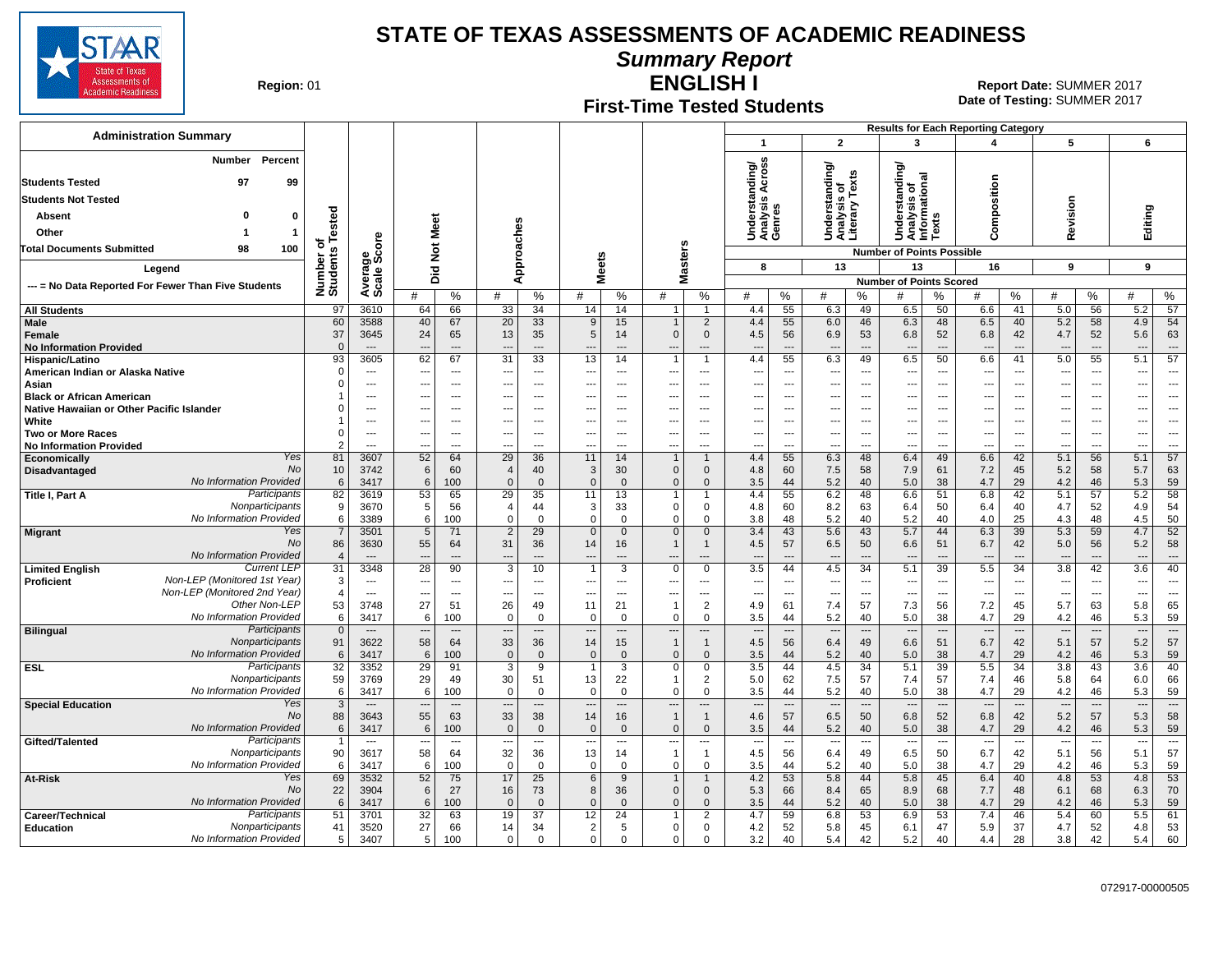

**Constructed Responses Summary Report**

**Region: 01** 

**First-Time Tested Students ENGLISH I**

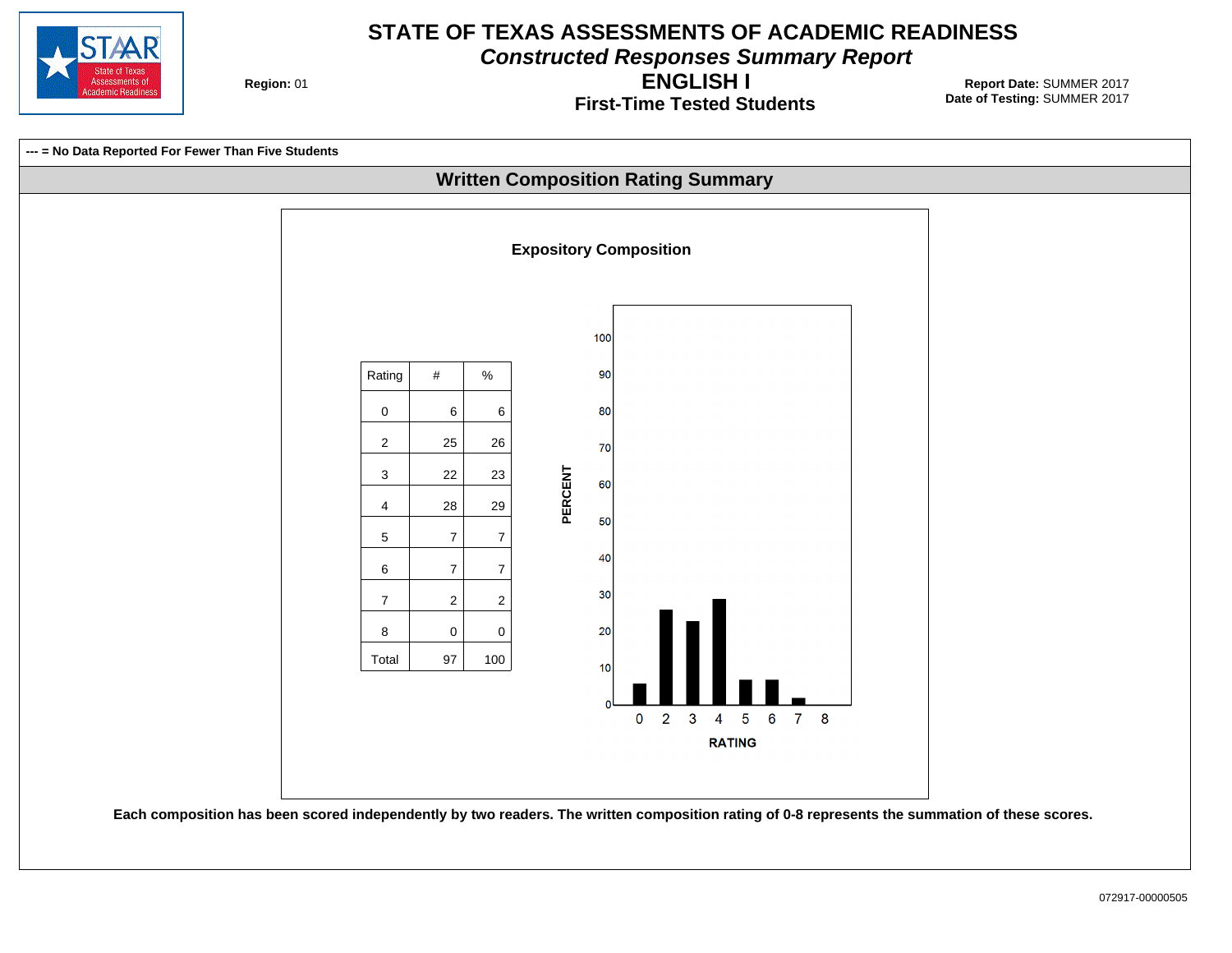

**Summary Report**

**Region: 01** 

#### **Retested Students ENGLISH I**

|                                                                              |                              |                                  |                |                                |                          |                                |                               |                                  |                                      |                                |                                     |                                |                                                 |                                | Results for Each Reporting Category'          |                                |                        |                      |                                 |                                |                                 |                                |
|------------------------------------------------------------------------------|------------------------------|----------------------------------|----------------|--------------------------------|--------------------------|--------------------------------|-------------------------------|----------------------------------|--------------------------------------|--------------------------------|-------------------------------------|--------------------------------|-------------------------------------------------|--------------------------------|-----------------------------------------------|--------------------------------|------------------------|----------------------|---------------------------------|--------------------------------|---------------------------------|--------------------------------|
| <b>Administration Summary</b>                                                |                              |                                  |                |                                |                          |                                |                               |                                  |                                      |                                | $\overline{1}$                      |                                | $\overline{2}$                                  |                                | $\overline{\mathbf{3}}$                       |                                | 4                      |                      | 5                               |                                | 6                               |                                |
| <b>Number</b><br>Percent                                                     |                              |                                  |                |                                |                          |                                |                               |                                  |                                      |                                |                                     |                                |                                                 |                                |                                               |                                |                        |                      |                                 |                                |                                 |                                |
| 8583<br>100<br><b>Students Tested</b>                                        |                              |                                  |                |                                |                          |                                |                               |                                  |                                      |                                | Across<br>ding/                     |                                | Understanding/<br>Analysis of<br>Literary Texts |                                | Jnderstanding/<br>Analysis of<br>nformational |                                |                        |                      |                                 |                                |                                 |                                |
| <b>Students Not Tested</b>                                                   |                              |                                  |                |                                |                          |                                |                               |                                  |                                      |                                | Understand<br>Analysis Av<br>Genres |                                |                                                 |                                |                                               |                                | omposition             |                      |                                 |                                |                                 |                                |
| <b>Absent</b><br>o<br>0                                                      |                              |                                  |                |                                |                          |                                |                               |                                  |                                      |                                |                                     |                                |                                                 |                                |                                               | n                              |                        |                      | evision                         |                                | Editing                         |                                |
| Other<br>0<br>5                                                              |                              |                                  |                | Meet                           |                          |                                |                               |                                  |                                      |                                |                                     |                                |                                                 |                                |                                               | Text                           |                        |                      |                                 |                                |                                 |                                |
| 8588<br>Total Documents Submitted<br>100                                     |                              | ၑ<br>ō                           |                | $\rm \breve{\rm z}$            |                          | oaches                         |                               |                                  |                                      |                                |                                     |                                |                                                 |                                | ⊇∢><br>∍                                      |                                | $\epsilon$             |                      | œ                               |                                |                                 |                                |
| Legend                                                                       | Number or<br>Students Tested | క్టిట్                           |                |                                |                          | ă                              | <b>Meets</b>                  |                                  |                                      | asters                         | 8                                   |                                | 13                                              |                                | <b>Number of Points Possible</b><br>13        |                                | 16                     |                      | 9                               |                                | 9                               |                                |
|                                                                              |                              | Average:                         |                | 흐<br>۵                         |                          | ⋖                              |                               |                                  | Σ                                    |                                |                                     |                                |                                                 |                                | <b>Number of Points Scored</b>                |                                |                        |                      |                                 |                                |                                 |                                |
| --- = No Data Reported For Fewer Than Five Students                          |                              |                                  | #              | $\%$                           | #                        | %                              | #                             | %                                | #                                    | %                              | #                                   | %                              | #                                               | %                              | #                                             | %                              | #                      | ℅                    | #                               | ℅                              | #                               | %                              |
| <b>All Students</b>                                                          | 8583                         | 3494                             | 7058           | 82                             | 1525                     | 18                             | 357                           | $\overline{4}$                   | 5                                    | $\Omega$                       | 4.0                                 | 50                             | 5.4                                             | 42                             | 5.6                                           | 43                             | 6.4                    | 40                   | 4.4                             | 49                             | 4.7                             | 52                             |
| <b>Male</b><br>Female                                                        | 5251<br>3332                 | 3467<br>3535                     | 4368<br>2690   | 83<br>81                       | 883<br>642               | 17<br>19                       | 209<br>148                    | $\overline{4}$<br>$\overline{4}$ | $\Omega$<br>5                        | $\mathbf{0}$<br>$\mathbf{0}$   | 3.9<br>4.2                          | 49<br>52                       | 5.2<br>5.8                                      | 40<br>44                       | 5.6<br>5.8                                    | 43<br>44                       | 6.2<br>6.7             | 39<br>42             | 4.4<br>4.4                      | 49<br>49                       | 4.5<br>5.1                      | 50<br>56                       |
| <b>No Information Provided</b>                                               | $\Omega$                     | $\overline{\phantom{a}}$         |                | $\overline{a}$                 |                          | $\sim$                         |                               | ---                              |                                      | $---$                          | $-$                                 |                                | $\overline{\phantom{a}}$                        | $\overline{a}$                 | $\overline{\phantom{a}}$                      | $\overline{\phantom{a}}$       | $\overline{a}$         | $\overline{a}$       |                                 | ---                            |                                 | $\overline{a}$                 |
| Hispanic/Latino                                                              | 8474                         | 3493                             | 6972           | 82                             | 1502                     | 18                             | 353                           | $\overline{4}$                   | 5                                    | $\mathbf 0$                    | 4.0                                 | 50                             | 5.4                                             | 42                             | 5.6                                           | 43                             | 6.4                    | 40                   | 4.4                             | 49                             | 4.7                             | 52                             |
| American Indian or Alaska Native<br>Asian                                    | 3<br>11                      | $\sim$<br>3511                   | $\overline{7}$ | $\overline{\phantom{a}}$<br>64 | --<br>$\overline{4}$     | $\overline{\phantom{a}}$<br>36 | $\Omega$                      | ---<br>$\Omega$                  | $\Omega$                             | ---<br>$\Omega$                | ---<br>3.3                          | $\overline{\phantom{a}}$<br>41 | $\overline{\phantom{a}}$<br>5.4                 | $\overline{\phantom{a}}$<br>41 | $\overline{\phantom{a}}$<br>5.3               | $\overline{\phantom{a}}$<br>41 | ---<br>7.6             | ---<br>48            | ---<br>4.7                      | ---<br>53                      | $\overline{\phantom{a}}$<br>4.8 | $\overline{a}$<br>54           |
| <b>Black or African American</b>                                             | 18                           | 3510                             | 14             | 78                             | 4                        | 22                             | $\mathbf 0$                   | 0                                | $\Omega$                             | 0                              | 3.9                                 | 49                             | 5.9                                             | 45                             | 6.0                                           | 46                             | 5.6                    | 35                   | 5.0                             | 56                             | 5.0                             | 56                             |
| Native Hawaiian or Other Pacific Islander                                    | $\Omega$                     | $\sim$                           |                | $\overline{\phantom{a}}$       | ---                      | $\overline{\phantom{a}}$       | ---                           | ---                              | $\overline{\phantom{a}}$             | ---                            | ---                                 | ---                            | $\overline{\phantom{a}}$                        | $\overline{\phantom{a}}$       | $\overline{\phantom{a}}$                      | $\overline{\phantom{a}}$       | $\overline{a}$         | ---                  | ---                             | $\overline{\phantom{a}}$       | ---                             | $---$                          |
| White<br><b>Two or More Races</b>                                            | 68<br>8                      | 3558<br>3477                     | 53<br>8        | 78<br>100                      | 15<br>$\Omega$           | 22<br>$\overline{0}$           | $\overline{4}$<br>$\mathsf 0$ | 6<br>$\mathbf 0$                 | $\Omega$<br>$\Omega$                 | $\mathbf 0$<br>$\mathbf 0$     | 4.3<br>4.8                          | 54<br>59                       | 5.9<br>4.1                                      | 45<br>32                       | 6.1<br>5.5                                    | 47<br>42                       | 6.6<br>6.0             | 41<br>38             | 5.0<br>5.0                      | 55<br>56                       | 4.8<br>4.8                      | 53<br>53                       |
| <b>No Information Provided</b>                                               |                              |                                  |                | $\overline{a}$                 |                          | $\overline{a}$                 | ---                           | ---                              | $\overline{\phantom{a}}$             | $\overline{a}$                 |                                     | ---                            | $\overline{\phantom{a}}$                        | $\overline{a}$                 | ---                                           | $\overline{a}$                 | ---                    | $\overline{a}$       |                                 | $\sim$                         |                                 | $\overline{a}$                 |
| Yes<br>Economically                                                          | 7755                         | 3488                             | 6429           | 83                             | 1326                     | 17                             | 303                           | $\overline{4}$                   | $\overline{4}$                       | $\mathbf{0}$                   | 4.0                                 | 50                             | 5.4                                             | 42                             | 5.6                                           | 43                             | 6.4                    | 40                   | 4.4                             | 49                             | 4.7                             | 52                             |
| <b>No</b><br>Disadvantaged<br>No Information Provided                        | 826<br>$\overline{2}$        | 3549<br>$---$                    | 627            | 76<br>$\overline{a}$           | 199<br>$\overline{a}$    | 24<br>$\overline{a}$           | 54<br>$\sim$                  | $\overline{7}$<br>$\overline{a}$ | $\overline{\phantom{a}}$             | $\mathbf 0$<br>$\overline{a}$  | 4.3<br>$\overline{a}$               | 53<br>$\overline{a}$           | 5.7<br>$\sim$                                   | 44<br>$\overline{a}$           | 6.1<br>---                                    | 47<br>$\overline{\phantom{a}}$ | 6.7<br>$\overline{a}$  | 42<br>$\overline{a}$ | 4.7<br>$\sim$                   | 52<br>$\overline{\phantom{a}}$ | 4.9<br>$\overline{\phantom{a}}$ | 55<br>$\overline{a}$           |
| Participants<br>Title I. Part A                                              | 8091                         | 3495                             | 6636           | 82                             | 1455                     | 18                             | 335                           | 4                                | 5                                    | $\mathbf 0$                    | 4.0                                 | 50                             | 5.4                                             | 42                             | 5.7                                           | 44                             | 6.4                    | 40                   | 4.4                             | 49                             | 4.7                             | 52                             |
| Nonparticipants                                                              | 491                          | 3468                             | 421            | 86                             | 70                       | 14                             | 22                            | 4                                | $\mathbf 0$                          | 0                              | 4.1                                 | 52                             | 5.5                                             | 42                             | 5.4                                           | 42                             | 6.0                    | 37                   | 4.4                             | 49                             | 4.5                             | 50                             |
| No Information Provided<br>Yes                                               |                              | $\sim$<br>3434                   | --<br>384      | $---$                          | $\overline{a}$           | ---                            | $\overline{a}$                | $\overline{a}$                   | $\sim$<br>$\overline{1}$             | $---$<br>$\mathbf{0}$          | $-$                                 | ---                            | ---                                             | ---                            | $\overline{a}$                                | $\overline{a}$                 | $\overline{a}$         | $\overline{a}$       | ---                             | ---                            | $\sim$<br>4.5                   | $---$<br>50                    |
| <b>Migrant</b><br>No                                                         | 436<br>8143                  | 3497                             | 6670           | 88<br>82                       | 52<br>1473               | 12<br>18                       | 10<br>347                     | $\overline{2}$<br>$\overline{4}$ | $\overline{4}$                       | $\mathbf 0$                    | 3.7<br>4.0                          | 46<br>50                       | 5.2<br>5.5                                      | 40<br>42                       | 5.2<br>5.7                                    | 40<br>44                       | 5.9<br>6.4             | 37<br>40             | 4.2<br>4.4                      | 47<br>49                       | 4.7                             | 52                             |
| No Information Provided                                                      | $\boldsymbol{\Delta}$        | $\overline{\phantom{a}}$         |                | $\overline{a}$                 |                          | $\overline{\phantom{a}}$       |                               | $\sim$                           |                                      | $\overline{a}$                 | $\overline{a}$                      | $\overline{a}$                 | $\sim$                                          | $\overline{\phantom{a}}$       | $\overline{\phantom{a}}$                      | $\sim$                         | $\sim$                 | $\sim$               | $\overline{\phantom{a}}$        | $\sim$                         |                                 | $\overline{a}$                 |
| <b>Current LEF</b><br><b>Limited English</b><br>Non-LEP (Monitored 1st Year) | 3914<br>251                  | 3422                             | 3491           | 89                             | 423<br>70                | 11                             | 74<br>18                      | $\overline{2}$<br>$\overline{7}$ | 3<br>$\Omega$                        | $\mathbf 0$<br>0               | $\overline{3.6}$                    | 45                             | 4.9                                             | 38                             | 5.2                                           | 40                             | 6.0<br>7.3             | $\overline{37}$      | 4.1                             | 45<br>57                       | 4.4                             | 49<br>57                       |
| Proficient<br>Non-LEP (Monitored 2nd Year)                                   | 123                          | 3611<br>3599                     | 181<br>88      | 72<br>72                       | 35                       | 28<br>28                       | 6                             | 5                                | $\Omega$                             | $\Omega$                       | 4.5<br>4.4                          | 56<br>54                       | 6.1<br>6.0                                      | 47<br>46                       | 6.4<br>6.3                                    | 49<br>49                       | 6.9                    | 45<br>43             | 5.1<br>5.1                      | 57                             | 5.1<br>5.4                      | 60                             |
| Other Non-LEF                                                                | 4294                         | 3550                             | 3297           | 77                             | 997                      | 23                             | 259                           | 6                                | $\overline{2}$                       | $\mathbf 0$                    | 4.3                                 | 54                             | 5.9                                             | 45                             | 6.0                                           | 46                             | 6.7                    | 42                   | 4.7                             | 52                             | 4.9                             | 55                             |
| No Information Provided                                                      | -1                           | $\overline{a}$                   |                | $\overline{\phantom{a}}$       | $\overline{a}$           | $\overline{a}$                 | ---                           | ---                              | $\overline{a}$                       | $\overline{a}$                 | $\overline{a}$                      | Ξ.                             | $\overline{\phantom{a}}$                        | ---                            | $\overline{\phantom{a}}$                      | ---                            | $\overline{a}$         | $\overline{a}$       | ---                             | $\overline{a}$                 |                                 | $\overline{\phantom{a}}$       |
| Participants<br><b>Bilingual</b><br>Nonparticipants                          | 25<br>8555                   | 3543<br>3494                     | 19<br>7036     | 76<br>82                       | 6<br>1519                | 24<br>18                       | $\overline{2}$<br>355         | 8<br>$\overline{4}$              | $\mathbf{0}$<br>5                    | $\mathbf{0}$<br>$\mathbf 0$    | 4.2<br>4.0                          | 53<br>50                       | 5.6<br>5.4                                      | 43<br>42                       | 5.9<br>5.6                                    | 46<br>43                       | 6.7<br>6.4             | 42<br>40             | 5.0<br>4.4                      | 55<br>49                       | 4.9<br>4.7                      | 55<br>52                       |
| No Information Provided                                                      | $\mathcal{R}$                | $---$                            |                | $\overline{a}$                 | $\overline{\phantom{a}}$ | $\overline{a}$                 |                               | $\overline{a}$                   |                                      | $\overline{a}$                 |                                     | $\overline{a}$                 | $\overline{\phantom{a}}$                        | $\overline{a}$                 | $\overline{\phantom{a}}$                      | $\overline{\phantom{a}}$       | $\overline{a}$         | $\overline{a}$       | $\overline{a}$                  | $\sim$                         |                                 | $\overline{a}$                 |
| Participants<br><b>ESL</b>                                                   | 3811                         | 3422                             | 3397           | 89                             | 414                      | 11                             | $\overline{72}$               | $\overline{2}$                   | 2                                    | $\mathbf 0$                    | 3.6                                 | 45                             | 4.9                                             | 38                             | 5.2                                           | 40                             | 6.0                    | $\overline{37}$      | 4.1                             | 45                             | 4.4                             | 49                             |
| Nonparticipants<br>No Information Provided                                   | 4769<br>- 3                  | 3551<br>$\overline{\phantom{a}}$ | 3658           | 77<br>$\overline{\phantom{a}}$ | 1111                     | 23<br>$\overline{\phantom{a}}$ | 285                           | 6<br>---                         | 3<br>---                             | $\mathbf{0}$<br>$\overline{a}$ | 4.3<br>---                          | 53<br>---                      | 5.9<br>$\overline{\phantom{a}}$                 | 45<br>$\overline{\phantom{a}}$ | 6.0<br>$\overline{\phantom{a}}$               | 46<br>$\overline{\phantom{a}}$ | 6.7<br>$\overline{a}$  | 42<br>---            | 4.7<br>---                      | 53<br>---                      | 4.9                             | 55<br>$\overline{\phantom{a}}$ |
| Yes<br><b>Special Education</b>                                              | 1351                         | 3371                             | 1246           | 92                             | 105                      | 8                              | 14                            | $\mathbf{1}$                     | $\mathbf{0}$                         | $\mathbf{0}$                   | 3.5                                 | 43                             | 4.9                                             | $\overline{37}$                | 4.9                                           | 38                             | 5.3                    | 33                   | 3.8                             | 43                             | 4.0                             | 45                             |
| No                                                                           | 7230                         | 3517                             | 5810           | 80                             | 1420                     | 20                             | 343                           | 5                                | 5                                    | $\mathbf 0$                    | 4.1                                 | 51                             | 5.5                                             | 43                             | 5.8                                           | 45                             | 6.6                    | 41                   | 4.5                             | 51                             | 4.8                             | 54                             |
| No Information Provided<br>Participants<br>Gifted/Talented                   | 62                           | 3601                             | 45             | $\overline{\phantom{a}}$<br>73 | --<br>17                 | $\overline{a}$<br>27           | 6                             | 10                               | $\overline{\phantom{a}}$<br>$\Omega$ | $---$<br>0                     | $\overline{\phantom{a}}$<br>4.6     | ---<br>57                      | $\overline{\phantom{a}}$<br>6.3                 | $\overline{a}$<br>48           | $\overline{\phantom{a}}$<br>6.8               | $\overline{\phantom{a}}$<br>52 | $\overline{a}$<br>6.5  | $---$<br>41          | $\overline{\phantom{a}}$<br>4.7 | $\overline{\phantom{a}}$<br>52 | 5.2                             | $---$<br>58                    |
| Nonparticipants                                                              | 8520                         | 3493                             | 7012           | 82                             | 1508                     | 18                             | 351                           | 4                                | 5                                    | $\mathbf 0$                    | 4.0                                 | 50                             | 5.4                                             | 42                             | 5.6                                           | 43                             | 6.4                    | 40                   | 4.4                             | 49                             | 4.7                             | 52                             |
| No Information Provided                                                      | - 1                          | $\sim$                           |                | $\overline{a}$                 | $\overline{\phantom{a}}$ | $\overline{a}$                 | $\sim$                        | $\overline{a}$                   | $- - -$                              | $---$                          | $-$                                 | $\overline{a}$                 | ---                                             | $\overline{a}$                 | $\overline{\phantom{a}}$                      | $\overline{\phantom{a}}$       | $\overline{a}$         | $\overline{a}$       | $\overline{\phantom{a}}$        | $\overline{a}$                 | $\sim$                          | $---$                          |
| Yes<br>At-Risk<br><b>No</b>                                                  | 7799                         | 3477                             | 6566           | 84                             | 1233                     | 16                             | 243                           | 3                                | $\overline{4}$<br>$\mathbf{1}$       | $\mathbf{0}$                   | 3.9                                 | 49                             | 5.3                                             | 41                             | 5.5                                           | 43                             | 6.3                    | 39                   | 4.4                             | 48                             | 4.6                             | 51                             |
| No Information Provided                                                      | 783                          | 3661<br>$---$                    | 491            | 63<br>$---$                    | 292<br>---               | 37<br>$---$                    | 114                           | 15<br>$---$                      | $\overline{\phantom{a}}$             | $\mathbf 0$<br>$---$           | 4.7<br>$\overline{a}$               | 59<br>$\overline{a}$           | 6.6<br>---                                      | 50<br>$\overline{a}$           | 6.6<br>---                                    | 51<br>$---$                    | 7.3<br>$---$           | 46<br>---            | 5.2<br>$---$                    | 58<br>$---$                    | 5.4<br>$\overline{\phantom{a}}$ | 60<br>$---$                    |
| Participants<br>Career/Technical                                             | 5837                         | 3500                             | 4793           | 82                             | 1044                     | 18                             | 253                           | 4                                | $\overline{2}$                       | $\mathbf 0$                    | 4.0                                 | 50                             | 5.5                                             | 42                             | 5.7                                           | 44                             | 6.4                    | 40                   | 4.5                             | 50                             | 4.7                             | 53                             |
| Nonparticipants<br><b>Education</b>                                          | 2744                         | 3481                             | 2263           | 82                             | 481                      | 18                             | 104                           | 4                                | 3                                    | 0                              | 4.0                                 | 49                             | 5.4                                             | 41                             | 5.5                                           | 43                             | 6.4                    | 40                   | 4.4                             | 49                             | 4.6                             | 51                             |
| No Information Provided                                                      | 2                            | $\sim$                           | $\sim$         | $\sim$                         | ---                      | $\overline{a}$                 | $\overline{\phantom{a}}$      | $- - -$                          | $\overline{\phantom{a}}$             | $\overline{a}$                 | ---                                 | ---                            | ---                                             | $\overline{a}$                 | $---$                                         | $\overline{\phantom{a}}$       | $\qquad \qquad \cdots$ | $\overline{a}$       | ---                             | $\sim$                         | $\overline{\phantom{a}}$        | $\overline{a}$                 |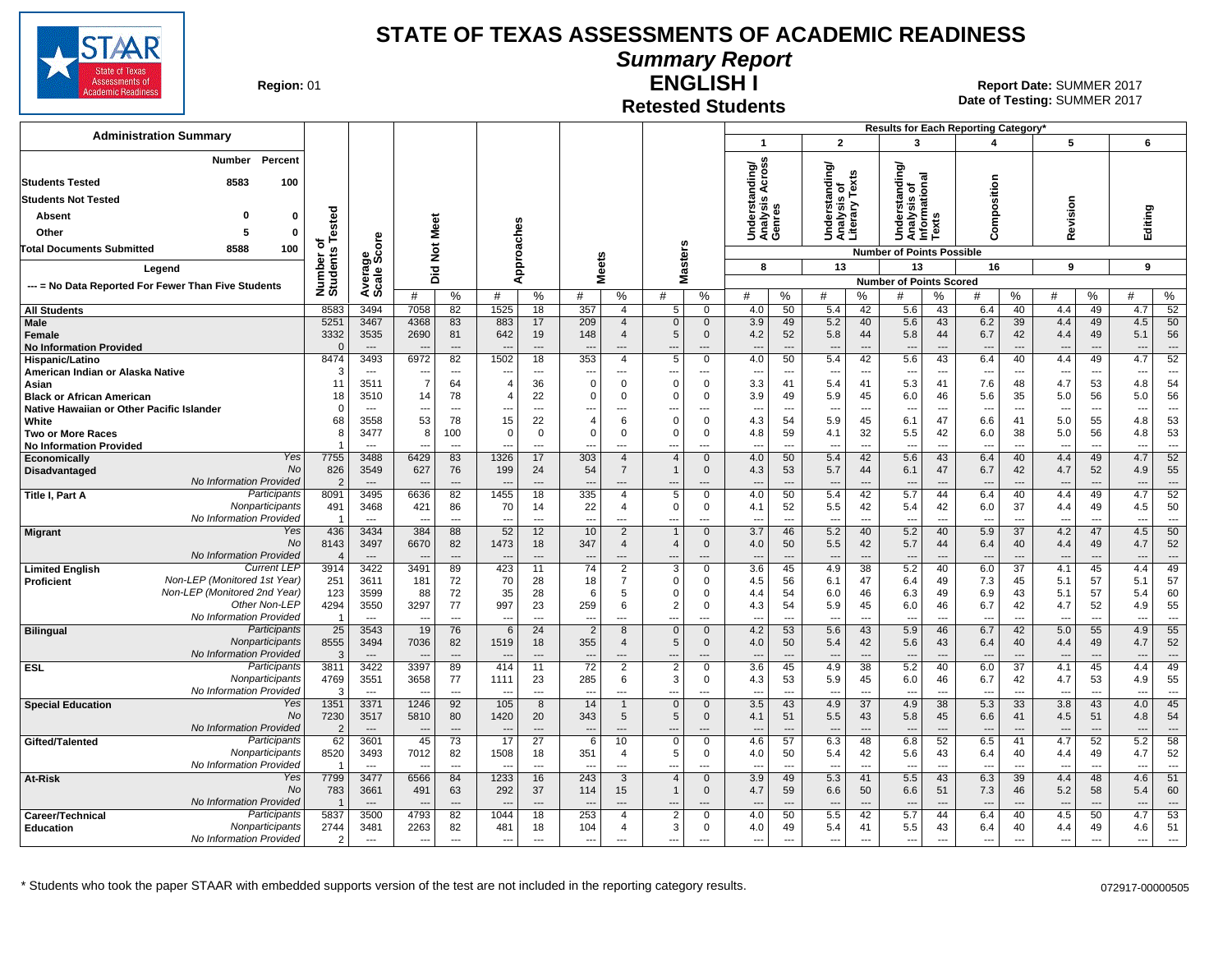

**Constructed Responses Summary Report**

**Region: 01** 

**Retested Students ENGLISH I**

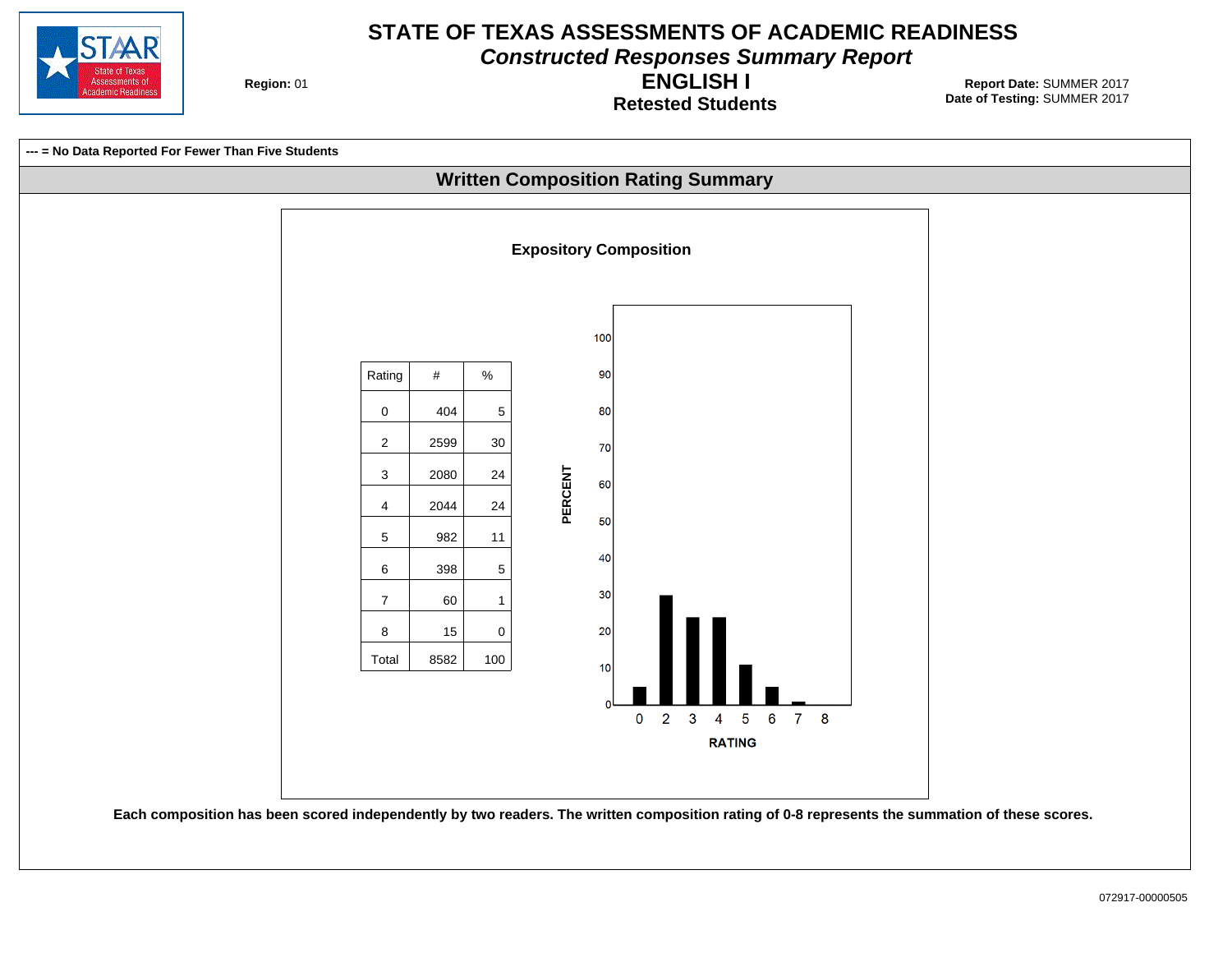

#### **Summary Report**

**Region: 01** 

## **All Students**

**ENGLISH II** 01 **Report Date:** SUMMER 2017 **Date of Testing:**  SUMMER 2017

|                                                                                   |                                 |                                  |                                  |                      |                                            |                                   |                                |                      |                                  |                            |                                                                   |                                 |                                | <b>Results for Each Reporting Category</b>                    |                                      |                                 |                                |                                 |                                |                       |                                |
|-----------------------------------------------------------------------------------|---------------------------------|----------------------------------|----------------------------------|----------------------|--------------------------------------------|-----------------------------------|--------------------------------|----------------------|----------------------------------|----------------------------|-------------------------------------------------------------------|---------------------------------|--------------------------------|---------------------------------------------------------------|--------------------------------------|---------------------------------|--------------------------------|---------------------------------|--------------------------------|-----------------------|--------------------------------|
| <b>Administration Summary</b>                                                     |                                 |                                  |                                  |                      |                                            |                                   |                                |                      |                                  |                            | $\mathbf 1$                                                       | $\overline{2}$                  |                                | 3                                                             |                                      | 4                               |                                | 5                               |                                | 6                     |                                |
| Number<br>Percent<br><b>Students Tested</b><br>7019<br>100                        |                                 |                                  |                                  |                      |                                            |                                   |                                |                      |                                  |                            | nding/<br>Across                                                  | tanding/                        | s of<br>Texts                  | anding<br>Unders.<br>│Analysis or<br>│Informational<br>│ ¯vts |                                      |                                 |                                |                                 |                                |                       |                                |
| <b>Students Not Tested</b>                                                        |                                 |                                  |                                  |                      |                                            |                                   |                                |                      |                                  |                            |                                                                   |                                 |                                |                                                               |                                      |                                 |                                |                                 |                                |                       |                                |
| Absent<br>0                                                                       | ested<br>0                      |                                  |                                  |                      |                                            |                                   |                                |                      |                                  |                            | Understanc<br>Analysis A<br>Genres                                | Underst<br>Analysis<br>Literary |                                |                                                               |                                      | Composition                     |                                | Revision                        |                                | Editing               |                                |
| 12<br>Other                                                                       | $\Omega$                        |                                  |                                  | Meet                 |                                            |                                   |                                |                      |                                  |                            |                                                                   |                                 |                                |                                                               |                                      |                                 |                                |                                 |                                |                       |                                |
| 7031<br>100<br><b>Total Documents Submitted</b>                                   | ৳                               | ge<br>Score                      |                                  | $\frac{5}{2}$        | pproaches                                  |                                   |                                |                      |                                  |                            |                                                                   |                                 |                                | <b>Number of Points Possible</b>                              |                                      |                                 |                                |                                 |                                |                       |                                |
| Legend                                                                            | Number o<br>Students            |                                  |                                  | 흐                    |                                            |                                   | <b>Meets</b>                   |                      |                                  | <b>Masters</b>             | 8                                                                 | 13                              |                                | 13                                                            |                                      | 16                              |                                | 9                               |                                | 9                     |                                |
|                                                                                   |                                 | Avera<br>Scale                   |                                  | ۵                    | ∢                                          |                                   |                                |                      |                                  |                            |                                                                   |                                 |                                | <b>Number of Points Scored</b>                                |                                      |                                 |                                |                                 |                                |                       |                                |
| --- = No Data Reported For Fewer Than Five Students                               |                                 |                                  | #                                | %                    | #                                          | %                                 | #                              | %                    | #                                | %                          | #<br>%                                                            | #                               | %                              | #                                                             | %                                    | #                               | %                              | #                               | %                              | #                     | %                              |
| <b>All Students</b>                                                               | 7019                            | 3529                             | 5264                             | 75                   | 1755                                       | 25                                | 413                            | 6                    | $\overline{4}$                   | 0                          | 4.2<br>53                                                         | 6.3                             | 49                             | 6.5                                                           | 50                                   | 7.1                             | 44                             | 4.8                             | 53                             | 4.7                   | 53                             |
| <b>Male</b><br>Female<br><b>No Information Provided</b>                           | 4052<br>2965                    | 3497<br>3572<br>$\overline{a}$   | 3122<br>2140                     | 77<br>72             | 930<br>825                                 | 23<br>28<br>$\overline{a}$        | 213<br>200                     | 5<br>$\overline{7}$  | $\overline{2}$<br>$\overline{2}$ | $\Omega$<br>$\mathbf{0}$   | 4.0<br>50<br>56<br>4.5<br>$\overline{a}$                          | 6.2<br>6.5                      | 47<br>50<br>$\overline{a}$     | 6.3<br>6.6                                                    | 49<br>51<br>$\overline{\phantom{a}}$ | 6.8<br>7.4                      | 43<br>46                       | 4.7<br>4.8                      | 52<br>54                       | 4.6<br>5.0            | 51<br>55<br>$\overline{a}$     |
| Hispanic/Latino                                                                   | 6933                            | 3528                             | 5204                             | 75                   | 1729                                       | 25                                | 404                            | 6                    | $\overline{4}$                   | 0                          | 4.2<br>53                                                         | 6.3                             | 49                             | 6.5                                                           | 50                                   | 7.1                             | 44                             | 4.8                             | 53                             | 4.7                   | 53                             |
| American Indian or Alaska Native                                                  | -0<br>12                        | $---$<br>3650                    | 8                                | ---<br>67            | $\overline{\phantom{a}}$<br>$\overline{4}$ | $\overline{\phantom{a}}$<br>33    | -1                             | 8                    | --<br>$\mathbf 0$                | ---<br>$\mathbf 0$         | $\sim$<br>$\overline{\phantom{a}}$<br>4.3<br>53                   | $\overline{\phantom{a}}$<br>7.3 | $\overline{\phantom{a}}$<br>56 | ---<br>7.1                                                    | $\overline{\phantom{a}}$<br>54       | $\overline{\phantom{a}}$<br>7.7 | ---<br>48                      | 4.8                             | ---<br>53                      | ---<br>6.2            | ---<br>69                      |
| Asian<br><b>Black or African American</b>                                         | 14                              | 3520                             | 10                               | 71                   | $\overline{4}$                             | 29                                | $\mathbf 0$                    | $\Omega$             | $\Omega$                         | $\Omega$                   | 57<br>4.6                                                         | 6.8                             | 52                             | 7.0                                                           | 54                                   | 5.6                             | 35                             | 4.9                             | 55                             | 4.7                   | 52                             |
| Native Hawaiian or Other Pacific Islander                                         | $\overline{\phantom{a}}$        | $\overline{\phantom{a}}$         | ---                              | ---                  | ---                                        | ---                               |                                |                      | ---                              | ---                        | ---<br>$\overline{\phantom{a}}$                                   | $\overline{\phantom{a}}$        | ---                            | ---                                                           | ---                                  | $\overline{a}$                  | $\overline{\phantom{a}}$       |                                 | ---                            |                       | ---                            |
| White                                                                             | 52                              | 3572                             | 36                               | 69                   | 16                                         | 31                                | $\overline{7}$                 | 13                   | $\Omega$                         | $\Omega$                   | 4.5<br>57                                                         | 6.8                             | 52                             | 6.7                                                           | 51                                   | 7.3                             | 46                             | 4.7                             | 52                             | 4.6                   | 51                             |
| Two or More Races<br><b>No Information Provided</b>                               | -5                              | 3820<br>$\overline{\phantom{a}}$ | 3<br>---                         | 60<br>---            | $\overline{2}$<br>$\overline{\phantom{a}}$ | 40                                | $\mathbf{1}$<br>---            | 20<br>$\overline{a}$ | $\Omega$<br>---                  | 0<br>---                   | 4.2<br>53<br>$\overline{a}$                                       | 9.4<br>$\overline{\phantom{a}}$ | 72<br>---                      | 7.8<br>$\overline{\phantom{a}}$                               | 60<br>---                            | 8.8<br>$\overline{\phantom{a}}$ | 55                             | 6.6<br>$\overline{\phantom{a}}$ | 73                             | 5.4<br>---            | 60<br>$\overline{a}$           |
| <b>Economically</b>                                                               | Yes<br>6284                     | 3525                             | 4729                             | 75                   | 1555                                       | $\overline{25}$                   | 356                            | 6                    | $\overline{3}$                   | $\mathbf{0}$               | 4.2<br>53                                                         | 6.3                             | 48                             | 6.4                                                           | 50                                   | 7.1                             | 44                             | 4.7                             | 53                             | 4.7                   | 53                             |
| Disadvantaged                                                                     | No<br>733                       | 3563                             | 533                              | 73                   | 200                                        | 27                                | 57                             | 8                    |                                  | $\mathbf{0}$               | 4.3<br>53                                                         | 6.7                             | 51                             | 6.7                                                           | 51                                   | 7.2                             | 45                             | 5.0                             | 55                             | 4.8                   | 53                             |
| No Information Provided<br>Participants<br>Title I, Part A                        | $\overline{2}$<br>6683          | $\overline{\phantom{a}}$<br>3529 | 5017                             | $---$<br>75          | 1666                                       | $\overline{\phantom{a}}$<br>25    | 387                            | 6                    | $\overline{4}$                   | ---<br>$\mathbf 0$         | $\overline{\phantom{a}}$<br>4.2<br>53                             | $\overline{\phantom{a}}$<br>6.3 | $\overline{\phantom{a}}$<br>49 | 6.5                                                           | $\overline{\phantom{a}}$<br>50       | $\overline{\phantom{a}}$<br>7.1 | $\overline{\phantom{a}}$<br>44 | 4.8                             | 53                             | 4.7                   | $\overline{a}$<br>53           |
| Nonparticipants                                                                   | 334                             | 3524                             | 245                              | 73                   | 89                                         | 27                                | 26                             | 8                    | $\Omega$                         | $\mathbf 0$                | 4.2<br>53                                                         | 6.2                             | 48                             | 6.4                                                           | 49                                   | 7.0                             | 44                             | 4.8                             | 54                             | 4.9                   | 54                             |
| No Information Provided                                                           |                                 | $---$                            | $\sim$                           | $\overline{a}$       | $- - -$                                    | $---$                             | $\sim$                         | $---$                | ---                              | ---                        | $\overline{a}$<br>---                                             | $\overline{\phantom{a}}$        | ---                            | ---                                                           | ---                                  | $---$                           | $\sim$                         | $- - -$                         | $\sim$                         | ---                   | $---$                          |
| Yes<br><b>Migrant</b>                                                             | 370<br>6646                     | 3474<br>3532                     | 294<br>4967                      | 79                   | 76<br>1679                                 | 21<br>25                          | $\overline{7}$<br>406          | $\overline{2}$<br>6  | $\mathbf{0}$<br>$\overline{4}$   | $\Omega$                   | 4.1<br>52                                                         | 5.9                             | 45                             | 6.2<br>6.5                                                    | 47<br>50                             | 6.8                             | 42<br>44                       | 4.7<br>4.8                      | 52<br>53                       | 4.5<br>4.8            | 50                             |
| No Information Provided                                                           | $\mathcal{R}$                   | $\overline{\phantom{a}}$         |                                  | 75<br>$\overline{a}$ |                                            | $\overline{a}$                    |                                |                      |                                  | $\mathbf 0$<br>---         | 4.2<br>53<br>$\overline{a}$                                       | 6.3                             | 49<br>$\overline{a}$           |                                                               | ---                                  | 7.1                             |                                |                                 |                                |                       | 53<br>$\overline{a}$           |
| <b>Current LEP</b><br><b>Limited English</b>                                      | 3058                            | 3429                             | 2599                             | 85                   | 459                                        | 15                                | 69                             | $\overline{2}$       | $\mathbf 0$                      | $\mathbf 0$                | 3.9<br>49                                                         | 5.8                             | 45                             | 5.9                                                           | 45                                   | 6.5                             | 40                             | 4.2                             | 46                             | 4.4                   | 48                             |
| Non-LEP (Monitored 1st Year)<br><b>Proficient</b><br>Non-LEP (Monitored 2nd Year) | 82                              | 3648                             | 50                               | 61                   | 32                                         | 39                                | 10                             | 12                   | $\Omega$                         | $\mathbf 0$                | 4.6<br>58                                                         | 6.7                             | 52                             | 7.0                                                           | 54                                   | 8.2                             | 51                             | 5.1                             | 57                             | 5.4                   | 60                             |
| Other Non-LEP                                                                     | 227<br>3650                     | 3646<br>3603                     | 142<br>2471                      | 63<br>68             | 85<br>1179                                 | 37<br>32                          | 17<br>317                      | $\overline{7}$<br>9  | ſ                                | $\Omega$<br>$\Omega$       | 4.8<br>60<br>4.4<br>55                                            | 6.9<br>6.7                      | 53<br>51                       | 7.3<br>6.9                                                    | 56<br>53                             | 7.7<br>7.5                      | 48<br>47                       | 5.3<br>5.2                      | 59<br>58                       | 5.1<br>5.0            | 57<br>56                       |
| No Information Provided                                                           | -2                              | $-$                              | $\overline{\phantom{a}}$         | $---$                | $\sim$                                     | $---$                             | $\overline{\phantom{a}}$       | $---$                | ---                              | ---                        | $\overline{\phantom{a}}$<br>$\sim$                                | $\overline{\phantom{a}}$        | $\overline{a}$                 | ---                                                           | $\overline{a}$                       | $---$                           | $\sim$                         | $\sim$                          | $\sim$                         | ---                   | $\overline{\phantom{a}}$       |
| Participants<br><b>Bilingual</b>                                                  | 10                              | 3650                             | 6                                | 60                   | $\overline{4}$                             | 40                                |                                | 10                   | $\Omega$                         | $\overline{0}$             | 4.5<br>56                                                         | 7.9                             | 61                             | 7.1                                                           | 55                                   | 8.0                             | 50                             | 4.9                             | 54                             | 4.9                   | 54                             |
| Nonparticipants<br>No Information Provided                                        | 7005                            | 3529                             | 5254                             | 75                   | 1751                                       | 25                                | 412                            | 6                    | $\overline{4}$                   | $\mathbf 0$                | 4.2<br>53                                                         | 6.3                             | 49                             | 6.5                                                           | 50                                   | 7.1                             | 44                             | 4.8                             | 53                             | 4.7                   | 53                             |
| Participants<br><b>ESL</b>                                                        | 2996                            | $\overline{\phantom{a}}$<br>3430 | 2542                             | $\overline{a}$<br>85 | 454                                        | 15                                | 68                             | $\overline{2}$       | $\mathbf 0$                      | ---<br>$\mathbf 0$         | $\overline{\phantom{a}}$<br>3.9<br>49                             | ---<br>5.8                      | $\overline{a}$<br>45           | 5.9                                                           | $\overline{a}$<br>45                 | 6.5                             | 41                             | 4.2                             | 46                             | ---<br>4.4            | $\sim$<br>49                   |
| Nonparticipants                                                                   | 4019                            | 3603                             | 2718                             | 68                   | 1301                                       | 32                                | 345                            | 9                    | $\overline{4}$                   | $\mathbf 0$                | 4.5<br>56                                                         | 6.7                             | 51                             | 6.9                                                           | 53                                   | 7.5                             | 47                             | 5.2                             | 58                             | 5.0                   | 56                             |
| No Information Provided                                                           |                                 | $\overline{\phantom{a}}$         | $\overline{a}$                   | $\overline{a}$       | $\overline{\phantom{a}}$                   | $\overline{a}$                    | $\overline{\phantom{a}}$       | $---$                | ---                              | $\overline{a}$             | $\overline{\phantom{a}}$<br>$\overline{a}$                        | $\sim$                          | $\overline{a}$                 | $\overline{\phantom{a}}$                                      | $\overline{a}$                       | $\overline{a}$                  | $\overline{\phantom{a}}$       | $\sim$                          | $\sim$                         | $\overline{a}$        | $\sim$                         |
| <b>Special Education</b>                                                          | Yes<br>741<br><b>No</b><br>6276 | 3396<br>3545                     | 647<br>4615                      | 87<br>74             | 94<br>1661                                 | 13<br>26                          | 15<br>398                      | $\overline{2}$<br>6  | $\Omega$<br>$\overline{4}$       | $\mathbf 0$<br>$\mathbf 0$ | 3.7<br>46<br>4.3<br>53                                            | 5.8<br>6.4                      | 45<br>49                       | 5.6<br>6.6                                                    | 43<br>50                             | 5.9<br>7.2                      | $\overline{37}$<br>45          | 4.3<br>4.8                      | 47<br>54                       | 4.2<br>4.8            | 46<br>53                       |
| No Information Provided                                                           |                                 | $\overline{\phantom{a}}$         |                                  | $\overline{a}$       |                                            | $\sim$                            |                                |                      |                                  |                            |                                                                   |                                 | $\overline{a}$                 |                                                               | ---                                  |                                 |                                |                                 |                                |                       | $\sim$                         |
| Participants<br>Gifted/Talented                                                   | 81                              | 3839                             | 35                               | 43                   | 46                                         | 57                                | 27                             | 33                   | 3                                | $\overline{4}$             | 5.2<br>66                                                         | 7.7                             | 59                             | 7.9                                                           | 61                                   | 8.8                             | 55                             | 6.3                             | 70                             | 5.9                   | 66                             |
| Nonparticipants                                                                   | 6936                            | 3525                             | 5227                             | 75                   | 1709                                       | 25                                | 386                            | 6                    | 1                                | $\mathbf 0$                | 4.2<br>53                                                         | 6.3                             | 48                             | 6.4                                                           | 50                                   | 7.1                             | 44                             | 4.7                             | 53                             | 4.7                   | 53                             |
| No Information Provided<br>At-Risk                                                | 2<br>Yes<br>6313                | $\overline{a}$<br>3508           | 4898                             | $\overline{a}$<br>78 | $\overline{\phantom{a}}$<br>1415           | $\overline{a}$<br>$\overline{22}$ | 290                            | $\overline{a}$<br>5  | ---<br>$\overline{2}$            | ---<br>$\mathbf 0$         | $\overline{\phantom{a}}$<br>$\overline{\phantom{a}}$<br>4.1<br>52 | $\overline{\phantom{a}}$<br>6.2 | $\overline{a}$<br>48           | $\overline{\phantom{a}}$<br>6.3                               | ---<br>49                            | $\overline{a}$<br>7.0           | $\overline{\phantom{a}}$<br>43 | $\overline{a}$<br>4.7           | $\overline{a}$<br>52           | ---<br>4.7            | $\overline{a}$<br>52           |
|                                                                                   | No<br>704                       | 3717                             | 364                              | 52                   | 340                                        | 48                                | 123                            | 17                   | 2                                | $\mathbf 0$                | 4.9<br>62                                                         | 7.3                             | 56                             | 7.5                                                           | 58                                   | 8.2                             | 52                             | 5.6                             | 63                             | 5.3                   | 59                             |
| No Information Provided                                                           |                                 | $\overline{\phantom{a}}$         |                                  | $---$                |                                            | $\overline{\phantom{a}}$          |                                |                      | --                               | ---                        | $\overline{\phantom{a}}$                                          | $\overline{\phantom{a}}$        | $\overline{a}$                 | $\overline{\phantom{a}}$                                      | $\overline{\phantom{a}}$             | $\overline{\phantom{a}}$        |                                |                                 | $\overline{a}$                 | ---                   | $\overline{\phantom{a}}$       |
| Participants<br>Career/Technical                                                  | 5602                            | 3541                             | 4146                             | 74                   | 1456                                       | 26                                | 337                            | 6                    | 3                                | $\Omega$                   | 53<br>4.3                                                         | 6.4                             | 49                             | 6.6                                                           | 50                                   | 7.2                             | 45                             | 4.8                             | 53                             | 4.8                   | 53                             |
| Nonparticipants<br><b>Education</b><br>No Information Provided                    | 1417<br>$\mathbf 0$             | 3482<br>$\overline{a}$           | 1118<br>$\overline{\phantom{a}}$ | 79<br>$\overline{a}$ | 299<br>$\overline{a}$                      | 21<br>$\overline{a}$              | 76<br>$\overline{\phantom{a}}$ | 5                    | 1<br>---                         | 0<br>---                   | 4.0<br>51<br>$\sim$<br>$\overline{a}$                             | 6.1<br>$\overline{\phantom{a}}$ | 47<br>$\overline{a}$           | 6.1<br>$\overline{\phantom{a}}$                               | 47<br>---                            | 6.8<br>$\overline{a}$           | 43<br>$\overline{\phantom{a}}$ | 4.6<br>$\overline{\phantom{a}}$ | 51<br>$\overline{\phantom{a}}$ | 4.5<br>$\overline{a}$ | 51<br>$\hspace{0.05cm} \ldots$ |
|                                                                                   |                                 |                                  |                                  |                      |                                            |                                   |                                |                      |                                  |                            |                                                                   |                                 |                                |                                                               |                                      |                                 |                                |                                 |                                |                       |                                |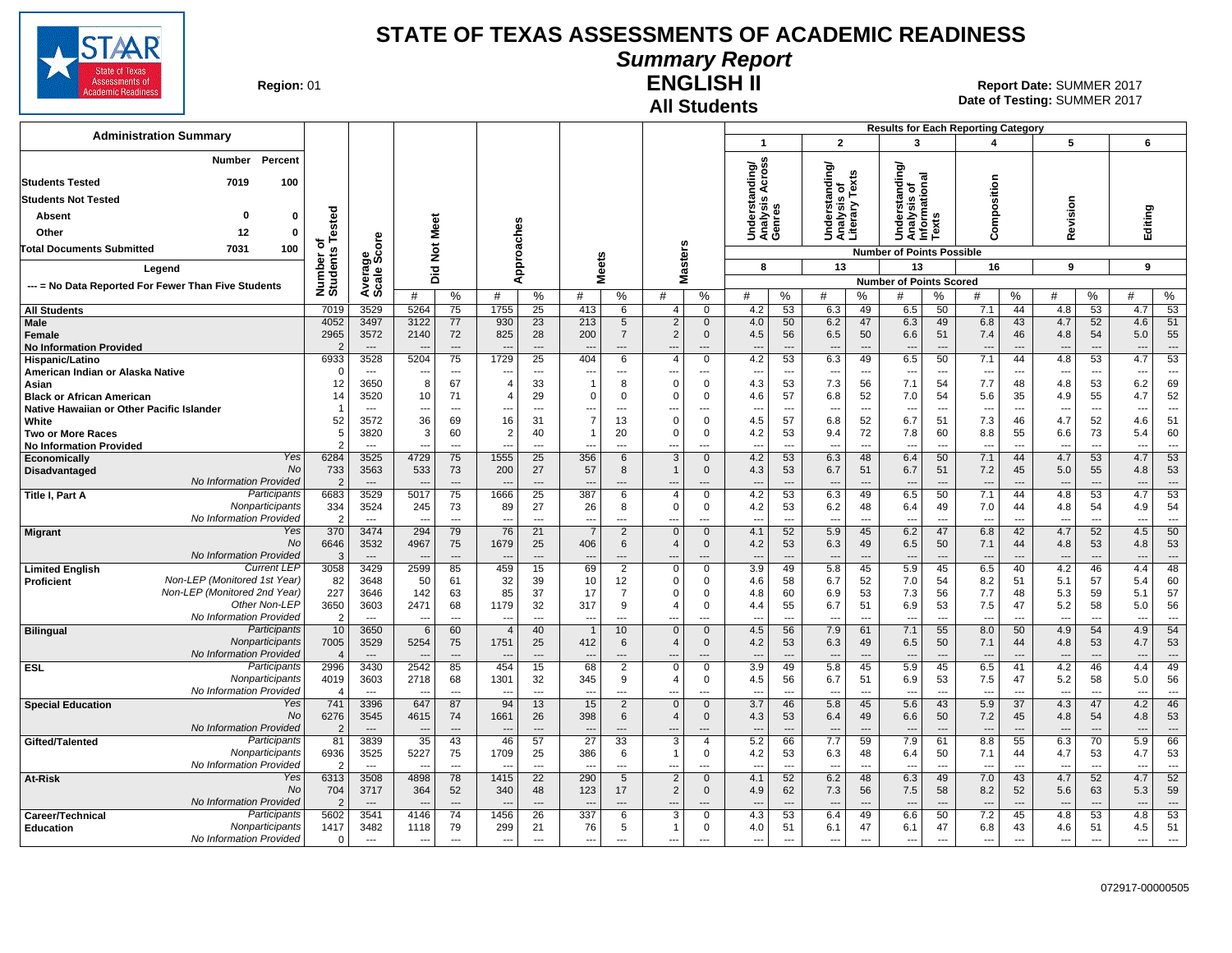

**Constructed Responses Summary Report**

**Region: 01** 

#### **All Students ENGLISH II**

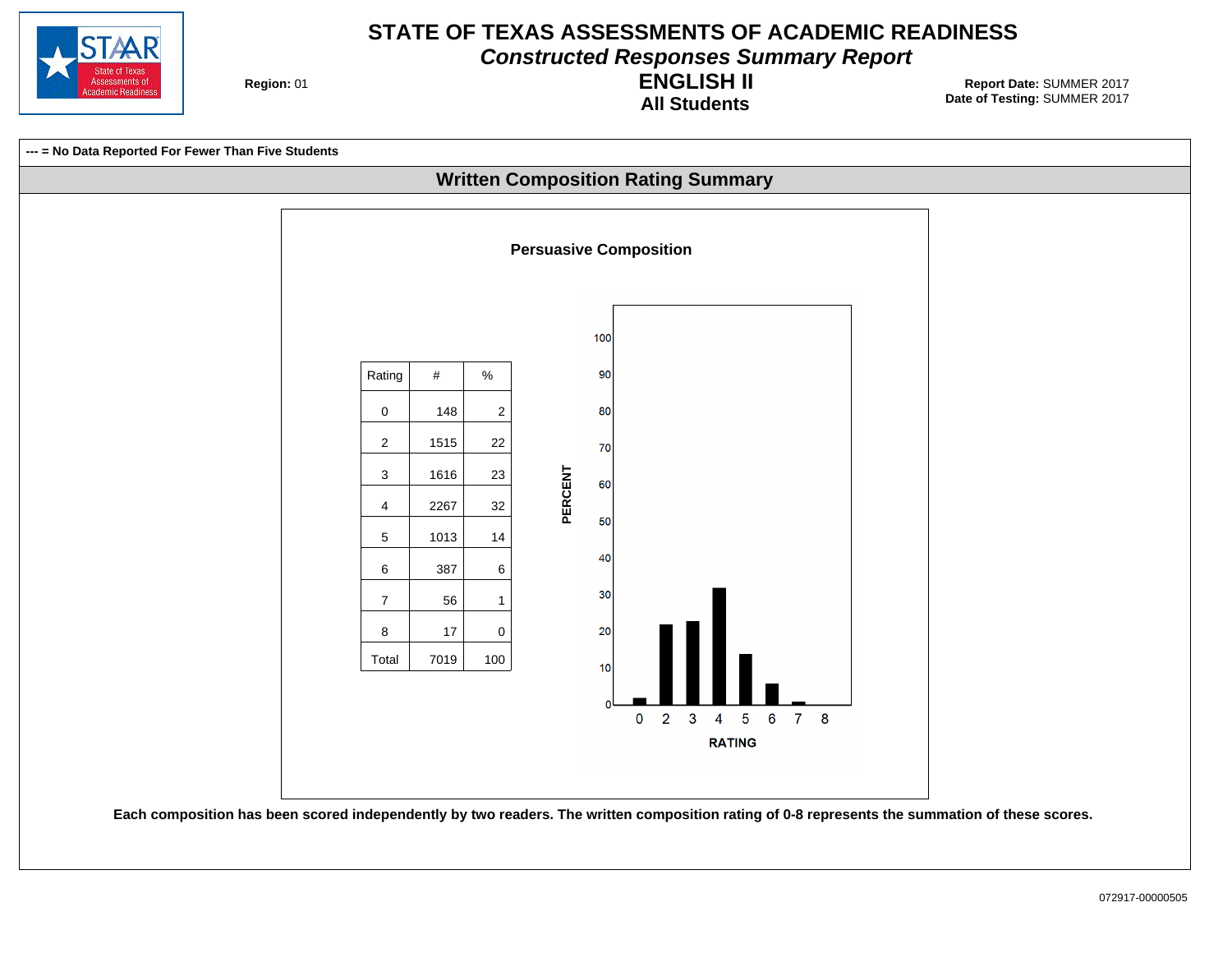

**Summary Report**

**Region: 01** 

## **First-Time Tested Students**

**ENGLISH II** 01 **Report Date:** SUMMER 2017 **Date of Testing:**  SUMMER 2017

|                                                                               |                           |                          |                          |                                |                                      |                                                      |                                |                          |                                            |                                 |                                     |                                      |                                                 |                                                      | <b>Results for Each Reporting Category</b> |                                                      |                                  |                |                                        |                          |                                        |                                                      |
|-------------------------------------------------------------------------------|---------------------------|--------------------------|--------------------------|--------------------------------|--------------------------------------|------------------------------------------------------|--------------------------------|--------------------------|--------------------------------------------|---------------------------------|-------------------------------------|--------------------------------------|-------------------------------------------------|------------------------------------------------------|--------------------------------------------|------------------------------------------------------|----------------------------------|----------------|----------------------------------------|--------------------------|----------------------------------------|------------------------------------------------------|
| <b>Administration Summary</b>                                                 |                           |                          |                          |                                |                                      |                                                      |                                |                          |                                            |                                 | $\mathbf{1}$                        |                                      | $\overline{2}$                                  |                                                      | 3                                          |                                                      | 4                                |                | 5                                      |                          | 6                                      |                                                      |
| <b>Number</b><br>Percent                                                      |                           |                          |                          |                                |                                      |                                                      |                                |                          |                                            |                                 | nding/<br>Across                    |                                      | Understanding/<br>Analysis of<br>Literary Texts |                                                      | ding<br>nal                                |                                                      |                                  |                |                                        |                          |                                        |                                                      |
| <b>Students Tested</b><br>115<br>98                                           |                           |                          |                          |                                |                                      |                                                      |                                |                          |                                            |                                 |                                     |                                      |                                                 |                                                      | Ö<br>ō                                     |                                                      |                                  |                |                                        |                          |                                        |                                                      |
| <b>Students Not Tested</b>                                                    |                           |                          |                          |                                |                                      |                                                      |                                |                          |                                            |                                 |                                     |                                      |                                                 |                                                      | Ē<br>É<br>$\boldsymbol{\omega}$            |                                                      |                                  |                |                                        |                          |                                        |                                                      |
| Absent<br>- 0<br>0                                                            | Tested                    |                          |                          |                                |                                      |                                                      |                                |                          |                                            |                                 | Understanc<br>Analysis Ao<br>Genres |                                      |                                                 |                                                      | Underst<br>Analysis<br>Informa<br>Texts    |                                                      | Composition                      |                | Revision                               |                          | Editing                                |                                                      |
| Other<br>$\overline{\mathbf{2}}$<br>$\overline{2}$                            |                           |                          | Meet                     |                                |                                      |                                                      |                                |                          |                                            |                                 |                                     |                                      |                                                 |                                                      |                                            |                                                      |                                  |                |                                        |                          |                                        |                                                      |
| 100<br><b>Total Documents Submitted</b><br>117                                | ৳                         | ge<br>Score              | $\breve{\mathbf{z}}$     |                                |                                      |                                                      |                                |                          |                                            |                                 |                                     |                                      |                                                 |                                                      | <b>Number of Points Possible</b>           |                                                      |                                  |                |                                        |                          |                                        |                                                      |
|                                                                               |                           |                          |                          |                                |                                      | Approaches                                           | <b>Meets</b>                   |                          | Masters                                    |                                 | 8                                   |                                      | 13                                              |                                                      | 13                                         |                                                      | 16                               |                | 9                                      |                          | 9                                      |                                                      |
| Legend                                                                        |                           |                          | Did                      |                                |                                      |                                                      |                                |                          |                                            |                                 |                                     |                                      |                                                 |                                                      | <b>Number of Points Scored</b>             |                                                      |                                  |                |                                        |                          |                                        |                                                      |
| --- = No Data Reported For Fewer Than Five Students                           | Number o<br>Students      | Avera                    | #                        | $\%$                           | #                                    | %                                                    | #                              | $\%$                     | #                                          | %                               | #                                   | %                                    | #                                               | %                                                    | #                                          | %                                                    | #                                | %              | #                                      | ℅                        | #                                      | $\%$                                                 |
| <b>All Students</b>                                                           | 115                       | 3710                     | 67                       | 58                             | 48                                   | 42                                                   | 29                             | 25                       | 3                                          | 3                               | 4.8                                 | 60                                   | 7.0                                             | 54                                                   | 7.6                                        | 58                                                   | 7.8                              | 49             | 5.6                                    | 62                       | 5.5                                    | 61                                                   |
| <b>Male</b><br>Female<br><b>No Information Provided</b>                       | 69<br>44<br>$\mathcal{P}$ | 3655<br>3812<br>$---$    | 43<br>22                 | 62<br>50<br>$---$              | 26<br>22<br>$\overline{\phantom{a}}$ | 38<br>50                                             | 18<br>11                       | 26<br>25<br>$---$        | $\overline{2}$                             | $\mathbf{1}$<br>5<br>---        | 4.5<br>5.2<br>---                   | 56<br>65<br>$\overline{\phantom{a}}$ | 6.8<br>7.4<br>$\overline{\phantom{a}}$          | 52<br>57<br>$\overline{\phantom{a}}$                 | 7.5<br>7.8<br>$\overline{a}$               | 58<br>60<br>---                                      | 7.4<br>8.7<br>$\overline{a}$     | 46<br>54       | 5.4<br>5.9<br>$\overline{\phantom{a}}$ | 60<br>66                 | 5.2<br>5.9<br>$\overline{\phantom{a}}$ | 58<br>66                                             |
| Hispanic/Latino                                                               | 106                       | 3734                     | 59                       | 56                             | 47                                   | 44                                                   | 28                             | 26                       | 3                                          | 3                               | 4.9                                 | 61                                   | 7.1                                             | 55                                                   | 7.6                                        | 59                                                   | 8.1                              | 51             | 5.7                                    | 63                       | 5.5                                    | 61                                                   |
| American Indian or Alaska Native                                              | $\epsilon$                | ---                      | ---                      | $\hspace{0.05cm} \ldots$       | $\qquad \qquad \cdots$               | $---$                                                | ---                            | $\overline{\phantom{a}}$ | ---                                        | $\qquad \qquad \cdots$          | ---                                 | $\overline{\phantom{a}}$             | $\overline{\phantom{a}}$                        | $---$                                                | $\overline{\phantom{a}}$                   | $\overline{\phantom{a}}$                             | $\hspace{0.05cm} \ldots$         | $\cdots$       | ---                                    | ---                      | ---                                    | $\overline{\phantom{a}}$                             |
| Asian                                                                         | $\Omega$<br>3             | ---<br>---               | ---                      | ---<br>$\overline{a}$          | ---<br>---                           | $\overline{\phantom{a}}$<br>$\overline{\phantom{a}}$ | ---                            | $\overline{a}$<br>$---$  | ---                                        | ---<br>$\overline{a}$           | ---<br>$\overline{\phantom{a}}$     | $\overline{\phantom{a}}$<br>---      | ---<br>---                                      | $\overline{\phantom{a}}$<br>$\overline{\phantom{a}}$ | ---<br>$\qquad \qquad \cdots$              | $\overline{\phantom{a}}$<br>---                      | ---<br>---                       | ---<br>---     | ---                                    | ---<br>---               | ---<br>---                             | $\overline{a}$<br>$\overline{\phantom{a}}$           |
| <b>Black or African American</b><br>Native Hawaiian or Other Pacific Islander | $\Omega$                  | $\overline{\phantom{a}}$ | ---                      | $\sim$                         | ---                                  | $\overline{\phantom{a}}$                             | ---                            | $\sim$                   | ---                                        | ---                             | ---                                 | ---                                  | ---                                             | $\overline{\phantom{a}}$                             | ---                                        | $\ddotsc$                                            | ---                              | ---            | ---                                    | ---                      | ---                                    | $\overline{\phantom{a}}$                             |
| White                                                                         | 3                         | $\overline{\phantom{a}}$ | ---                      | $---$                          | $\overline{\phantom{a}}$             | $\overline{\phantom{a}}$                             | ---                            | $---$                    | ---                                        | $\cdots$                        | ---                                 | ---                                  | $\overline{\phantom{a}}$                        | $\overline{\phantom{a}}$                             | ---                                        | $\overline{\phantom{a}}$                             | ---                              | ---            | ---                                    | ---                      | ---                                    | $\overline{\phantom{a}}$                             |
| <b>Two or More Races</b><br><b>No Information Provided</b>                    |                           | ---<br>---               | ---<br>---               | ---<br>---                     | ---<br>---                           | $\overline{\phantom{a}}$<br>$---$                    | ---<br>---                     | $---$<br>$---$           | ---<br>---                                 | $\overline{\phantom{a}}$<br>--- | ---<br>---                          | $\overline{\phantom{a}}$<br>---      | ---<br>---                                      | $\overline{\phantom{a}}$<br>$\overline{\phantom{a}}$ | ---<br>---                                 | $\overline{\phantom{a}}$<br>$\overline{\phantom{a}}$ | $\overline{a}$<br>$\overline{a}$ | ---<br>---     | ---<br>---                             | ---<br>---               | ---<br>---                             | $\overline{\phantom{a}}$<br>$\overline{\phantom{a}}$ |
| Yes<br>Economically                                                           | 88                        | 3708                     | 50                       | 57                             | 38                                   | 43                                                   | 20                             | 23                       | $\overline{2}$                             | $\overline{2}$                  | 4.7                                 | 59                                   | 6.9                                             | 53                                                   | 7.6                                        | 58                                                   | 8.0                              | 50             | 5.6                                    | 62                       | 5.4                                    | 60                                                   |
| No<br>Disadvantaged                                                           | 25                        | 3745                     | 15                       | 60                             | 10                                   | 40                                                   | 9                              | 36                       | $\mathbf{1}$                               | $\overline{4}$                  | 5.0                                 | 63                                   | 7.4                                             | 57                                                   | 7.7                                        | 59                                                   | 7.4                              | 47             | 5.6                                    | 62                       | 5.8                                    | 64                                                   |
| No Information Provided<br>Participants                                       | $\overline{2}$            | $\overline{\phantom{a}}$ | ---                      | $---$                          | $\overline{a}$                       | $\overline{a}$                                       | ---                            | $---$                    | $\overline{\phantom{a}}$<br>3              | ---                             | $\overline{a}$                      | $\overline{\phantom{a}}$             | $\overline{\phantom{a}}$                        | $\overline{a}$                                       | ---                                        | $\overline{\phantom{a}}$                             | $\overline{a}$                   | $\overline{a}$ | $\overline{\phantom{a}}$               | $\overline{a}$           | $\overline{\phantom{a}}$               | $---$<br>61                                          |
| Title I, Part A<br>Nonparticipants                                            | 104<br>g                  | 3728<br>3582             | 59<br>6                  | 57<br>67                       | 45<br>3                              | 43<br>33                                             | 26<br>3                        | 25<br>33                 | $\Omega$                                   | 3<br>$\mathbf 0$                | 4.8<br>4.2                          | 60<br>53                             | 7.1<br>6.6                                      | 54<br>50                                             | 7.6<br>7.9                                 | 58<br>61                                             | 8.1<br>5.8                       | 51<br>36       | 5.6<br>5.3                             | 63<br>59                 | 5.5<br>5.4                             | 60                                                   |
| No Information Provided                                                       | $\mathcal{P}$             | $\overline{a}$           | $\sim$                   | $---$                          | $\overline{a}$                       | $\overline{a}$                                       | $\overline{\phantom{a}}$       | $\overline{a}$           | $\sim$                                     | ---                             | $\overline{a}$                      | $\overline{a}$                       | $\sim$                                          | $---$                                                | $\overline{\phantom{a}}$                   | $\overline{a}$                                       | $\overline{a}$                   | $\overline{a}$ | $\overline{\phantom{a}}$               | $\overline{\phantom{a}}$ | $\overline{\phantom{a}}$               | $-$                                                  |
| Yes<br><b>Migrant</b>                                                         | -3                        | $\overline{\phantom{a}}$ |                          | ---                            |                                      | $\overline{a}$                                       |                                | $\overline{a}$           | $\overline{\phantom{a}}$                   | ---                             |                                     | $\overline{\phantom{a}}$             | $\overline{\phantom{a}}$                        | $\overline{\phantom{a}}$                             | $\overline{\phantom{a}}$                   | $\overline{\phantom{a}}$                             | ---                              | $\overline{a}$ | $\overline{\phantom{a}}$               | ---                      | $\overline{\phantom{a}}$               | $---$                                                |
| No                                                                            | 110                       | 3713                     | 65                       | 59                             | 45                                   | 41                                                   | 29                             | 26                       | $\mathbf{3}$                               | 3                               | 4.8                                 | 60                                   | 7.0                                             | 54                                                   | 7.6                                        | 58                                                   | 7.9                              | 49             | 5.6                                    | 62                       | 5.5                                    | 61                                                   |
| No Information Provided<br><b>Current LEF</b>                                 | $\overline{2}$            | $\overline{\phantom{a}}$ | $\overline{a}$           | $\sim$                         | $\overline{a}$                       | $\overline{a}$                                       | $\overline{\phantom{a}}$       |                          |                                            | $\overline{a}$                  | $\overline{a}$                      | $\overline{\phantom{a}}$             | $\overline{\phantom{a}}$                        | $\overline{a}$                                       | --                                         | $\overline{a}$                                       | $\overline{a}$                   |                | $\overline{\phantom{a}}$               | ---                      | $\overline{\phantom{a}}$               | $\overline{a}$                                       |
| <b>Limited English</b><br>Non-LEP (Monitored 1st Year)<br><b>Proficient</b>   | 28<br>- 1                 | 3398<br>---              | 23<br>---                | 82<br>$\overline{\phantom{a}}$ | 5<br>---                             | 18<br>$---$                                          | -1<br>---                      | $\overline{4}$<br>$---$  | $\mathbf 0$<br>--                          | 0<br>---                        | 3.9<br>---                          | 48<br>$\overline{\phantom{a}}$       | 5.5<br>$\sim$                                   | 42<br>$\overline{\phantom{a}}$                       | 5.7<br>---                                 | 44<br>$-$                                            | 6.4<br>$\overline{\phantom{a}}$  | 40<br>---      | 4.0<br>---                             | 45<br>$\overline{a}$     | 4.4<br>$\overline{\phantom{a}}$        | 48<br>$---$                                          |
| Non-LEP (Monitored 2nd Year)                                                  | $\overline{2}$            | ---                      | ---                      | ---                            | ---                                  | $---$                                                | ---                            | ---                      | ---                                        | ---                             | $\overline{\phantom{a}}$            | ---                                  | $\overline{\phantom{a}}$                        | $\overline{\phantom{a}}$                             | $\overline{\phantom{a}}$                   | $\ddotsc$                                            | $\overline{a}$                   | ---            | ---                                    | ---                      | ---                                    | $\overline{\phantom{a}}$                             |
| Other Non-LEP                                                                 | 82                        | 3824                     | 40                       | 49                             | 42                                   | 51                                                   | 27                             | 33                       | 3                                          | $\overline{4}$                  | 5.1                                 | 64                                   | 7.6                                             | 58                                                   | 8.3                                        | 64                                                   | 8.5                              | 53             | 6.1                                    | 67                       | 5.9                                    | 65                                                   |
| No Information Provided                                                       | $\overline{2}$            | ---                      |                          | ---                            | $\overline{\phantom{a}}$             | $\overline{\phantom{a}}$                             |                                | ---                      |                                            | ---                             | ---                                 | $\overline{\phantom{a}}$             | ---                                             | $\overline{\phantom{a}}$                             | $\overline{\phantom{a}}$                   | $\overline{\phantom{a}}$                             | $\overline{a}$                   | ---            | ---                                    | ---                      | ---                                    | $\overline{\phantom{a}}$                             |
| <b>Bilingual</b><br>Participants                                              | $\overline{0}$            | $\cdots$                 | ---                      | ---                            | $\overline{\phantom{a}}$             | $\overline{\phantom{a}}$                             | $\overline{\phantom{a}}$       | $\cdots$                 | $\overline{\phantom{a}}$                   | ---                             | $\overline{a}$                      | $\overline{\phantom{a}}$             | $\overline{\phantom{a}}$                        | $\overline{\phantom{a}}$                             | $\overline{\phantom{a}}$                   | $\overline{\phantom{a}}$                             | $\overline{\phantom{a}}$         | ---            | $\overline{\phantom{a}}$               | ---                      | $\overline{\phantom{a}}$               | $\overline{\phantom{a}}$                             |
| Nonparticipants<br>No Information Provided                                    | 113<br>$\overline{2}$     | 3716                     | 65<br>---                | 58<br>$\overline{a}$           | 48<br>$\overline{\phantom{a}}$       | 42<br>$\overline{a}$                                 | 29                             | 26                       | $\mathbf{3}$<br>---                        | $\mathbf{3}$<br>---             | 4.8<br>---                          | 60                                   | 7.0<br>$\overline{\phantom{a}}$                 | 54                                                   | 7.6<br>$\overline{\phantom{a}}$            | 58<br>$\overline{a}$                                 | 7.9<br>$\overline{a}$            | 49<br>---      | 5.6<br>$\overline{\phantom{a}}$        | 62<br>---                | 5.5<br>$\overline{\phantom{a}}$        | 61<br>$\qquad \qquad \cdots$                         |
| Participants<br><b>ESL</b>                                                    | $\overline{27}$           | 3404                     | $\overline{22}$          | 81                             | 5                                    | 19                                                   | $\overline{1}$                 | $\overline{4}$           | $\mathbf 0$                                | 0                               | 3.8                                 | 48                                   | 5.6                                             | 43                                                   | 5.9                                        | 45                                                   | 6.3                              | 39             | 4.0                                    | 44                       | 4.4                                    | 49                                                   |
| Nonparticipants                                                               | 86                        | 3814                     | 43                       | 50                             | 43                                   | 50                                                   | 28                             | 33                       | 3                                          | 3                               | 5.1                                 | 64                                   | 7.5                                             | 58                                                   | 8.2                                        | 63                                                   | 8.4                              | 53             | 6.1                                    | 68                       | 5.8                                    | 65                                                   |
| No Information Provided                                                       | $\overline{2}$            | ---                      | $\overline{a}$           | ---                            | $\overline{a}$                       |                                                      | ---                            |                          |                                            | ---                             |                                     | ---                                  |                                                 | $\overline{a}$                                       | $\overline{a}$                             | ---                                                  | $\overline{a}$                   | ---            | $\overline{a}$                         |                          |                                        | $\overline{a}$                                       |
| Yes<br><b>Special Education</b><br><b>No</b>                                  | 8                         | 3401                     | 6                        | 75                             | $\overline{2}$                       | 25                                                   | $\mathbf{1}$                   | 13                       | $\mathbf{0}$                               | $\overline{0}$                  | 3.9                                 | 48                                   | 6.4                                             | 49                                                   | 6.8                                        | 52                                                   | 5.0                              | 31             | 3.6                                    | 40                       | 3.8                                    | 42                                                   |
| No Information Provided                                                       | 105<br>$\overline{2}$     | 3740<br>$---$            | 59<br>---                | 56<br>$---$                    | 46<br>$---$                          | 44<br>$---$                                          | 28<br>$\overline{\phantom{a}}$ | 27<br>$---$              | 3<br>---                                   | 3<br>---                        | 4.8<br>$\overline{\phantom{a}}$     | 61<br>---                            | 7.1<br>$\overline{\phantom{a}}$                 | 54<br>$---$                                          | 7.7<br>$\overline{a}$                      | 59<br>$---$                                          | 8.1<br>$---$                     | 51<br>$---$    | 5.8<br>$\overline{\phantom{a}}$        | 64<br>$\overline{a}$     | 5.6<br>$\overline{\phantom{a}}$        | 63<br>$---$                                          |
| Participants<br>Gifted/Talented                                               | 11                        | 4426                     | $\mathbf 0$              | $\mathbf 0$                    | 11                                   | 100                                                  | 10                             | 91                       | $\overline{2}$                             | 18                              | 6.6                                 | 83                                   | 10.7                                            | 83                                                   | 10.9                                       | 84                                                   | 11.5                             | 72             | 8.2                                    | 91                       | 7.8                                    | 87                                                   |
| Nonparticipants                                                               | 102                       | 3640                     | 65                       | 64                             | 37                                   | 36                                                   | 19                             | 19                       | $\mathbf 1$                                | $\overline{1}$                  | 4.6                                 | 57                                   | 6.6                                             | 51                                                   | 7.2                                        | 56                                                   | 7.5                              | 47             | 5.3                                    | 59                       | 5.2                                    | 58                                                   |
| No Information Provided                                                       | $\overline{2}$            | $\sim$                   | $\overline{a}$           | $\overline{a}$                 | $\overline{a}$                       | $\overline{a}$                                       | ---                            | $\overline{a}$           |                                            | ---                             | $\overline{a}$                      | $\overline{a}$                       | $\overline{\phantom{a}}$                        | $\overline{a}$                                       | $\sim$                                     | $\sim$                                               | $\overline{a}$                   | $\sim$         | $\overline{a}$                         | $\sim$                   | $\overline{\phantom{a}}$               | $---$                                                |
| Yes<br>At-Risk                                                                | 82                        | 3592                     | 56                       | 68                             | 26                                   | 32                                                   | 11                             | 13                       | $\mathbf{1}$                               | $\mathbf{1}$                    | 4.3                                 | 54                                   | 6.4                                             | 49                                                   | 6.9                                        | 53                                                   | 7.2                              | 45             | 5.2                                    | 58                       | 5.1                                    | 57                                                   |
| No<br>No Information Provided                                                 | 31                        | 4045                     | 9                        | 29                             | 22                                   | 71                                                   | 18                             | 58                       | 2                                          | 6                               | 5.9                                 | 74                                   | 8.7                                             | 67                                                   | 9.4                                        | 72                                                   | 9.8                              | 61             | 6.7                                    | 75                       | 6.4                                    | 71                                                   |
| Participants<br>Career/Technical                                              | $\overline{2}$<br>75      | $---$<br>3746            | $\overline{a}$<br>42     | $---$<br>56                    | $\overline{\phantom{a}}$<br>33       | $---$<br>44                                          | $\overline{\phantom{a}}$<br>24 | $---$<br>32              | $\overline{\phantom{a}}$<br>$\overline{2}$ | ---<br>3                        | $\overline{a}$<br>4.7               | $\overline{\phantom{a}}$<br>58       | $\overline{\phantom{a}}$<br>7.2                 | $---$<br>55                                          | $\overline{\phantom{a}}$<br>8.0            | $\overline{\phantom{a}}$<br>61                       | $---$<br>8.3                     | $---$<br>52    | $\overline{\phantom{a}}$<br>5.6        | $\overline{a}$<br>62     | $\overline{\phantom{a}}$<br>5.5        | $---$<br>61                                          |
| Nonparticipants<br>Education                                                  | 40                        | 3643                     | 25                       | 63                             | 15                                   | 38                                                   | 5                              | 13                       | $\mathbf{1}$                               | 3                               | 5.0                                 | 63                                   | 6.6                                             | 51                                                   | 6.9                                        | 53                                                   | 7.0                              | 44             | 5.6                                    | 62                       | 5.5                                    | 61                                                   |
| No Information Provided                                                       | $\mathbf 0$               | $\overline{a}$           | $\overline{\phantom{a}}$ | $\scriptstyle\cdots$           | $\overline{a}$                       | $\overline{a}$                                       | $\overline{a}$                 | ---                      | $\overline{\phantom{a}}$                   | ---                             | $\overline{\phantom{a}}$            | ---                                  | $\overline{\phantom{a}}$                        | $\overline{a}$                                       | $\overline{\phantom{a}}$                   | $\overline{\phantom{a}}$                             | $\overline{a}$                   | $\overline{a}$ | $\overline{\phantom{a}}$               | ---                      | $\overline{\phantom{a}}$               | $\sim$                                               |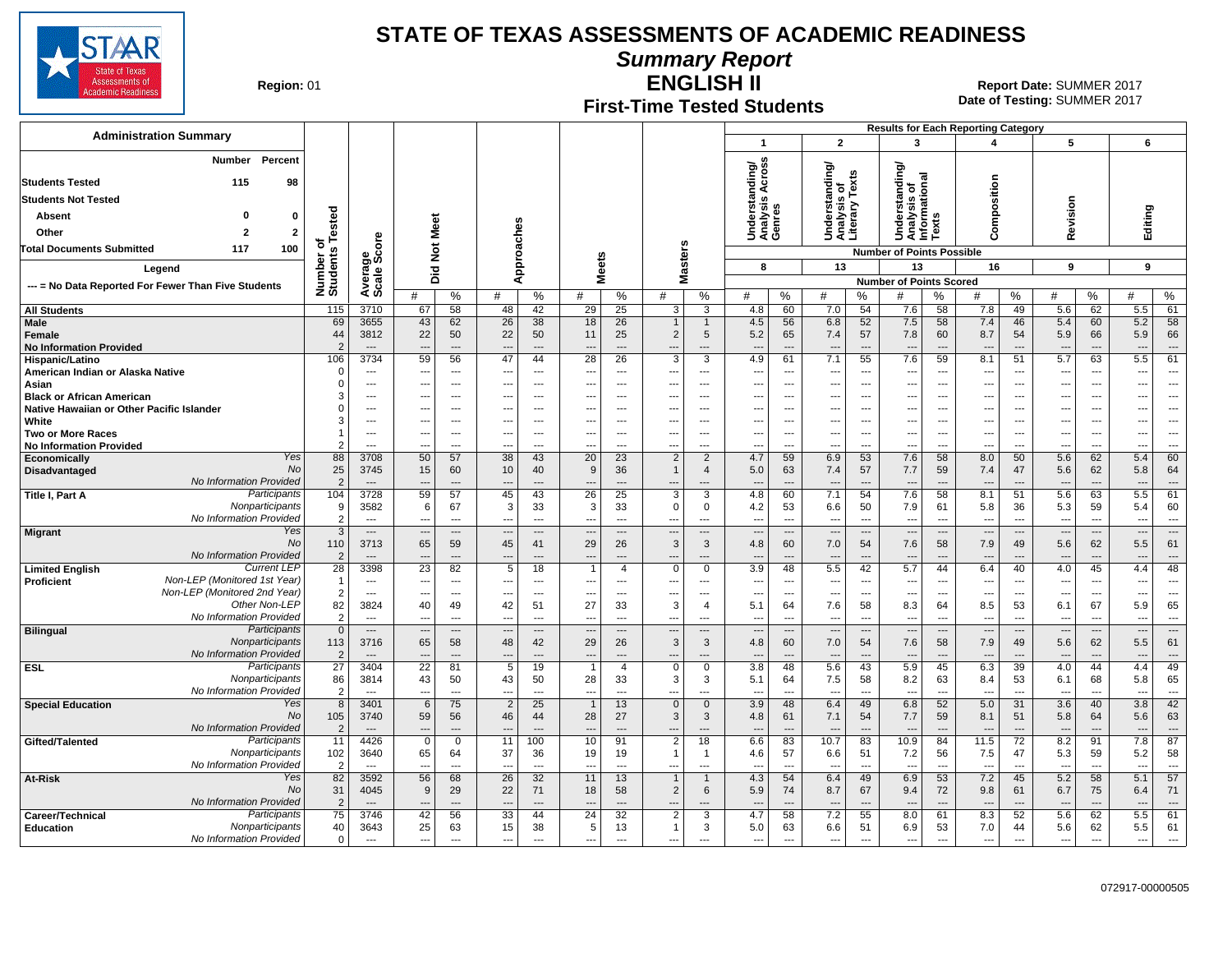

**Constructed Responses Summary Report**

**Region: 01** 

**First-Time Tested Students ENGLISH II**

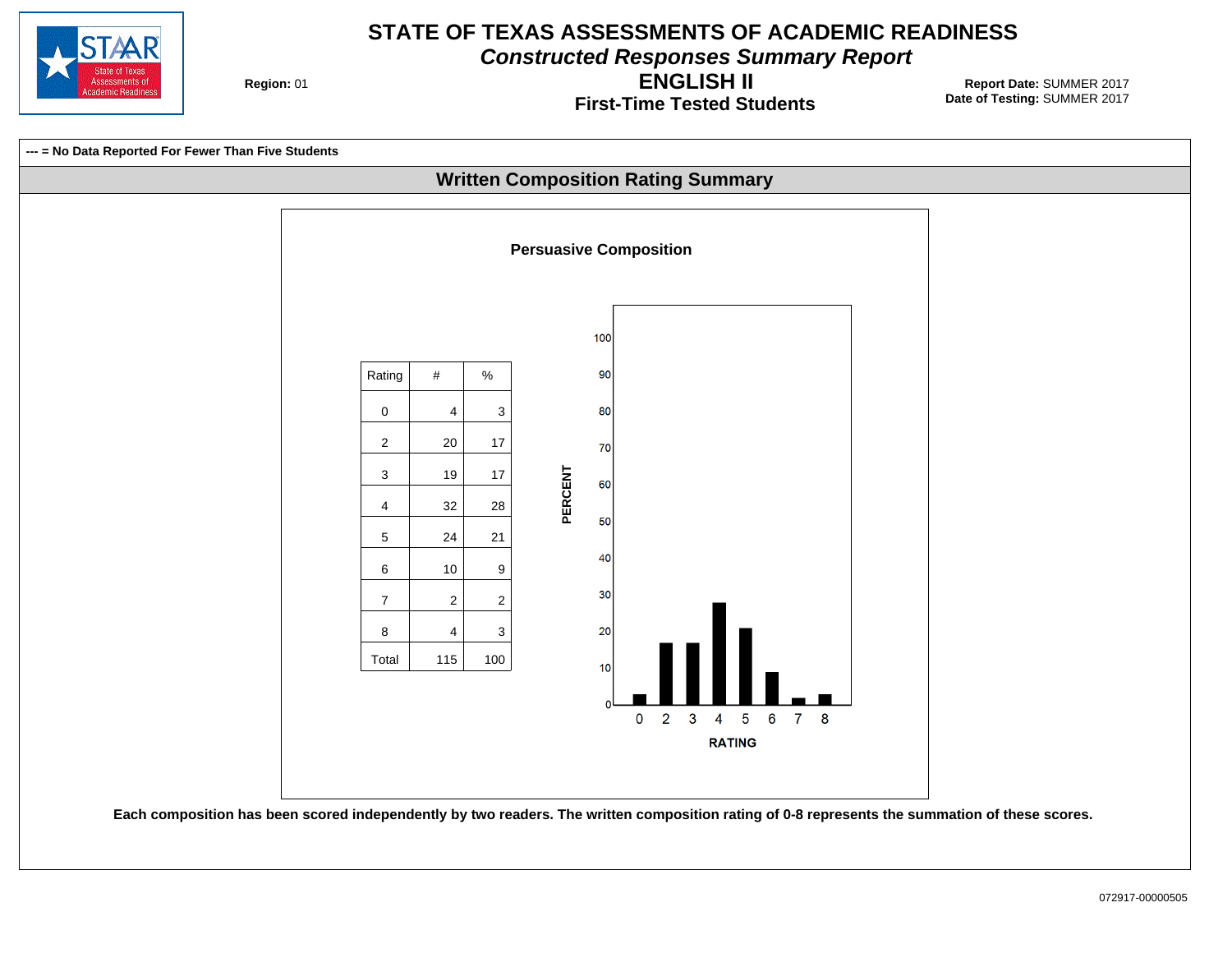

#### **Summary Report**

**Region: 01** 

### **Retested Students**

**ENGLISH II** 01 **Report Date:** SUMMER 2017 **Date of Testing:**  SUMMER 2017

|                                                                                            |                          |                                  |                                |                            |                                            |                                |                                            |                                        |                         |                                    |                                 |                                      |                                          |                                  | <b>Results for Each Reporting Category</b>     |                                  |                                        |                                |                                 |                                      |                          |                            |
|--------------------------------------------------------------------------------------------|--------------------------|----------------------------------|--------------------------------|----------------------------|--------------------------------------------|--------------------------------|--------------------------------------------|----------------------------------------|-------------------------|------------------------------------|---------------------------------|--------------------------------------|------------------------------------------|----------------------------------|------------------------------------------------|----------------------------------|----------------------------------------|--------------------------------|---------------------------------|--------------------------------------|--------------------------|----------------------------|
| <b>Administration Summary</b>                                                              |                          |                                  |                                |                            |                                            |                                |                                            |                                        |                         |                                    | $\mathbf{1}$                    |                                      | $\overline{2}$                           |                                  | 3                                              |                                  | $\boldsymbol{4}$                       |                                | 5                               |                                      | 6                        |                            |
| Percent<br>Number<br>6904<br>100<br><b>Students Tested</b>                                 |                          |                                  |                                |                            |                                            |                                |                                            |                                        |                         |                                    | ding/<br>cross<br>⋖             |                                      | ding/<br>is of<br>/ Texts                |                                  | tanding/<br>त्त                                |                                  |                                        |                                |                                 |                                      |                          |                            |
| <b>Students Not Tested</b>                                                                 |                          |                                  |                                |                            |                                            |                                |                                            |                                        |                         |                                    | ত্ত্<br>w                       |                                      |                                          |                                  |                                                |                                  |                                        |                                |                                 |                                      |                          |                            |
| Absent<br>0<br>$\Omega$                                                                    |                          |                                  |                                |                            |                                            |                                |                                            |                                        |                         |                                    |                                 |                                      |                                          |                                  | erst                                           |                                  |                                        |                                |                                 |                                      |                          |                            |
| Other<br>10<br>$\mathbf 0$                                                                 | Tested                   |                                  |                                | Meet                       |                                            |                                |                                            |                                        |                         |                                    | Understa<br>Analysis<br>Genres  |                                      | Understanc<br>Analysis of<br>Literary Te |                                  | Analysis of<br>Informationa<br>Texts<br>È<br>D |                                  | Composition                            |                                | Revision                        |                                      | Editing                  |                            |
| 6914<br>100<br>Total Documents Submitted                                                   | ৳                        | ö                                |                                | $\rm \breve{\rm z}$        |                                            |                                |                                            |                                        |                         |                                    |                                 |                                      |                                          |                                  | <b>Number of Points Possible</b>               |                                  |                                        |                                |                                 |                                      |                          |                            |
| Legend                                                                                     | Number of<br>Students    | Average<br>Scale Sco             |                                | 흐                          | Approaches                                 |                                | <b>Meets</b>                               |                                        |                         | <b>Masters</b>                     | 8                               |                                      | 13                                       |                                  | 13                                             |                                  | 16                                     |                                | 9                               |                                      | 9                        |                            |
| --- = No Data Reported For Fewer Than Five Students                                        |                          |                                  |                                | ه                          |                                            |                                |                                            |                                        |                         |                                    |                                 |                                      |                                          |                                  | <b>Number of Points Scored</b>                 |                                  |                                        |                                |                                 |                                      |                          |                            |
|                                                                                            |                          |                                  | #                              | %                          | #                                          | %                              | #                                          | %                                      | #                       | %                                  | #                               | %                                    | #                                        | %                                | #                                              | %                                | #                                      | %                              | #                               | $\%$                                 | #                        | %                          |
| <b>All Students</b>                                                                        | 6904                     | 3526                             | 5197                           | 75                         | 1707                                       | 25                             | 384                                        | 6                                      | $\mathbf{1}$            | $\mathbf{0}$                       | 4.2                             | 53                                   | 6.3                                      | 49                               | 6.4                                            | 50                               | 7.1                                    | 44                             | 4.7                             | 53                                   | 4.7                      | 53                         |
| <b>Male</b><br>Female<br><b>No Information Provided</b>                                    | 3983<br>2921<br>$\Omega$ | 3495<br>3568<br>$---$            | 3079<br>2118                   | 77<br>73<br>$\overline{a}$ | 904<br>803                                 | 23<br>27<br>$\overline{a}$     | 195<br>189                                 | $5\phantom{.0}$<br>6<br>$\overline{a}$ | $\mathbf{0}$<br>---     | $\mathbf{0}$<br>$\mathbf 0$<br>--- | 4.0<br>4.4<br>---               | 50<br>56<br>$\overline{\phantom{a}}$ | 6.2<br>6.5<br>$\overline{\phantom{a}}$   | 47<br>50<br>$\overline{a}$       | 6.3<br>6.6<br>$\overline{\phantom{a}}$         | 49<br>51<br>---                  | 6.8<br>7.4<br>$\overline{\phantom{a}}$ | 43<br>46                       | 4.7<br>4.8<br>---               | 52<br>53<br>$\overline{\phantom{a}}$ | 4.6<br>5.0<br>---        | 51<br>55<br>$\overline{a}$ |
| Hispanic/Latino                                                                            | 6827                     | 3525                             | 5145                           | 75                         | 1682                                       | 25                             | 376                                        | 6                                      |                         | 0                                  | 4.2                             | 53                                   | 6.3                                      | 48                               | 6.4                                            | 50                               | 7.1                                    | 44                             | 4.7                             | 53                                   | 4.7                      | 53                         |
| American Indian or Alaska Native                                                           | $\Omega$<br>12           | $-$<br>3650                      | $\sim$<br>8                    | ---<br>67                  | ---<br>$\overline{4}$                      | $---$<br>33                    | ---<br>$\overline{1}$                      | ---<br>8                               | ---<br>$\Omega$         | ---<br>$\Omega$                    | $\overline{\phantom{a}}$<br>4.3 | $\overline{\phantom{a}}$<br>53       | $\overline{\phantom{a}}$<br>7.3          | $\overline{\phantom{a}}$<br>56   | ---<br>7.1                                     | $\overline{\phantom{a}}$<br>54   | $\overline{\phantom{a}}$<br>7.7        | $---$<br>48                    | $\overline{\phantom{a}}$<br>4.8 | ---<br>53                            | ---<br>6.2               | $\overline{a}$<br>69       |
| Asian<br><b>Black or African American</b>                                                  | 11                       | 3600                             | $\overline{7}$                 | 64                         |                                            | 36                             | $\Omega$                                   | $\mathbf 0$                            | O                       | $\Omega$                           | 4.7                             | 59                                   | 7.3                                      | 56                               | 7.5                                            | 57                               | 6.7                                    | 42                             | 5.1                             | 57                                   | 4.6                      | 52                         |
| Native Hawaiian or Other Pacific Islander                                                  |                          | $\sim$                           | $\sim$                         | $\overline{a}$             | $---$                                      | $\sim$                         |                                            | $\sim$                                 | $\overline{a}$          | $\overline{a}$                     | $\overline{\phantom{a}}$        | $\sim$                               | $\sim$                                   | $\overline{a}$                   | $\overline{a}$                                 | $\overline{a}$                   | $\sim$                                 | $\sim$                         | $\sim$                          | $\sim$                               | $\overline{a}$           | $\overline{a}$             |
| White                                                                                      | 49                       | 3572                             | 34                             | 69                         | 15                                         | 31                             | 6                                          | 12                                     | $\Omega$                | $\Omega$                           | 4.6                             | 57                                   | 6.9                                      | 53                               | 6.6                                            | 51                               | 7.4                                    | 46                             | 4.8                             | 53                                   | 4.5                      | 50<br>$\sim$               |
| <b>Two or More Races</b><br><b>No Information Provided</b>                                 |                          | $\sim$<br>$\sim$                 | $\sim$<br>$\overline{a}$       | $---$<br>$---$             | $\sim$<br>$\overline{a}$                   | $---$<br>$---$                 | ---<br>---                                 | $---$<br>$---$                         | ---<br>---              | $\overline{a}$<br>$\overline{a}$   | $- -$<br>$\overline{a}$         | $\sim$<br>$\overline{a}$             | $\overline{\phantom{a}}$<br>$\sim$       | $\overline{a}$<br>$\overline{a}$ | ---<br>$\overline{a}$                          | $\overline{a}$<br>$\overline{a}$ | $\sim$<br>$---$                        | $\sim$<br>$\sim$               | $\sim$<br>$---$                 | $\sim$<br>$---$                      | ---<br>$-$               | $---$                      |
| Yes<br><b>Economically</b>                                                                 | 6196                     | 3522                             | 4679                           | 76                         | 1517                                       | 24                             | 336                                        | 5                                      |                         | $\Omega$                           | 4.2                             | 52                                   | 6.3                                      | 48                               | 6.4                                            | 49                               | 7.1                                    | 44                             | 4.7                             | 53                                   | 4.7                      | 53                         |
| <b>No</b><br>Disadvantaged<br>No Information Provided                                      | 708<br>$\Omega$          | 3557<br>$---$                    | 518                            | 73<br>$---$                | 190                                        | 27                             | 48                                         | $\overline{7}$<br>$---$                | $\mathbf{0}$            | $\mathbf{0}$                       | 4.2<br>$---$                    | 53<br>$\overline{a}$                 | 6.6                                      | 51<br>$\overline{a}$             | 6.6<br>$\overline{\phantom{a}}$                | 51<br>$\overline{\phantom{a}}$   | 7.2<br>$\overline{\phantom{a}}$        | 45<br>$\overline{\phantom{a}}$ | 4.9                             | 55<br>$\overline{a}$                 | 4.7                      | 52<br>$\overline{a}$       |
| Participants<br>Title I, Part A                                                            | 6579                     | 3526                             | 4958                           | 75                         | 1621                                       | 25                             | 361                                        | 5                                      |                         | $\Omega$                           | 4.2                             | 53                                   | 6.3                                      | 49                               | 6.5                                            | 50                               | 7.1                                    | 44                             | 4.7                             | 53                                   | 4.7                      | 53                         |
| Nonparticipants                                                                            | 325                      | 3522                             | 239                            | 74                         | 86                                         | 26                             | 23                                         | $\overline{7}$                         | $\mathbf 0$             | $\mathbf 0$                        | 4.2                             | 53                                   | 6.2                                      | 48                               | 6.3                                            | 49                               | 7.0                                    | 44                             | 4.8                             | 54                                   | 4.8                      | 54                         |
| No Information Provided<br>Yes<br><b>Migrant</b>                                           | - റ<br>367               | $---$<br>3471                    | 294                            | $\overline{a}$<br>80       | ---<br>73                                  | ---<br>20                      | $\overline{\phantom{a}}$<br>$\overline{7}$ | ---<br>2                               | ---<br>$\mathbf{0}$     | ---<br>$\Omega$                    | $\overline{\phantom{a}}$<br>4.1 | ---<br>51                            | $\overline{\phantom{a}}$<br>5.9          | ---<br>45                        | ---<br>6.1                                     | ---<br>47                        | $\overline{a}$<br>6.7                  | ---<br>42                      | ---<br>4.6                      | ---<br>52                            | ---<br>4.5               | $\cdots$<br>50             |
| No                                                                                         | 6536                     | 3529                             | 4902                           | 75                         | 1634                                       | 25                             | 377                                        | 6                                      | $\mathbf{1}$            | $\mathbf{0}$                       | 4.2                             | 53                                   | 6.3                                      | 49                               | 6.5                                            | 50                               | 7.1                                    | 44                             | 4.8                             | 53                                   | 4.7                      | 53                         |
| No Information Provided                                                                    |                          |                                  |                                | $\overline{a}$             |                                            | $\overline{a}$                 |                                            |                                        |                         | ---                                |                                 | $\overline{a}$                       | $\overline{\phantom{a}}$                 | $\overline{a}$                   |                                                |                                  |                                        |                                |                                 | $\overline{\phantom{a}}$             | ---                      | $\overline{a}$             |
| <b>Current LEP</b><br><b>Limited English</b><br>Non-LEP (Monitored 1st Year)<br>Proficient | 3030<br>81               | 3429<br>3647                     | 2576<br>49                     | 85<br>60                   | 454<br>32                                  | 15<br>40                       | 68<br>10                                   | $\overline{2}$<br>12                   | $\mathbf 0$<br>$\Omega$ | $\mathbf 0$<br>$\Omega$            | 3.9<br>4.6                      | 49<br>58                             | 5.8<br>6.7                               | 45<br>51                         | 5.9<br>7.0                                     | 45<br>54                         | 6.5<br>8.2                             | 40<br>51                       | 4.2<br>5.1                      | 46<br>56                             | 4.4<br>5.4               | 48<br>60                   |
| Non-LEP (Monitored 2nd Year)                                                               | 225                      | 3646                             | 141                            | 63                         | 84                                         | 37                             | 16                                         | 7                                      | $\Omega$                | $\Omega$                           | 4.8                             | 60                                   | 6.9                                      | 53                               | 7.3                                            | 56                               | 7.7                                    | 48                             | 5.3                             | 59                                   | 5.1                      | 57                         |
| Other Non-LEP                                                                              | 3568                     | 3598                             | 2431                           | 68                         | 1137                                       | 32                             | 290                                        | 8                                      |                         | $\Omega$                           | 4.4                             | 55                                   | 6.7                                      | 51                               | 6.9                                            | 53                               | 7.5                                    | 47                             | 5.2                             | 58                                   | 5.0                      | 56                         |
| No Information Provided<br>Participants                                                    | $\overline{0}$<br>10     | $\sim$<br>3650                   | $\overline{\phantom{a}}$       | $\overline{a}$             | $\overline{\phantom{a}}$<br>$\overline{4}$ | $\overline{\phantom{a}}$<br>40 | ---                                        | ---<br>10                              | ---<br>$\mathbf{0}$     | ---<br>$\mathbf{0}$                | $\overline{a}$<br>4.5           | $\overline{a}$<br>56                 | $\overline{\phantom{a}}$                 | $\overline{a}$<br>61             | $\overline{a}$<br>7.1                          | ---<br>55                        | ---<br>8.0                             | $\overline{a}$<br>50           | $\overline{\phantom{a}}$<br>4.9 | $\overline{a}$<br>54                 | ---<br>4.9               | $\overline{a}$<br>54       |
| <b>Bilingual</b><br>Nonparticipants                                                        | 6892                     | 3526                             | 6<br>5189                      | 60<br>75                   | 1703                                       | 25                             | 383                                        | 6                                      | $\mathbf 1$             | $\mathbf{0}$                       | 4.2                             | 53                                   | 7.9<br>6.3                               | 48                               | 6.4                                            | 50                               | 7.1                                    | 44                             | 4.7                             | 53                                   | 4.7                      | 53                         |
| No Information Provided                                                                    | $\overline{2}$           |                                  |                                | $\overline{a}$             |                                            |                                |                                            |                                        |                         |                                    | $\overline{a}$                  |                                      | $---$                                    | $\overline{a}$                   |                                                | ---                              |                                        |                                |                                 |                                      | $\overline{\phantom{a}}$ | $\overline{a}$             |
| Participants<br><b>ESL</b><br>Nonparticipants                                              | 2969                     | 3430                             | 2520                           | 85                         | 449                                        | 15                             | 67                                         | $\overline{2}$                         | $\mathbf 0$             | $\Omega$                           | 3.9                             | 49                                   | 5.8                                      | 45                               | 5.9                                            | 45                               | 6.5                                    | 41                             | 4.2                             | 46                                   | 4.4                      | 49                         |
| No Information Provided                                                                    | 3933<br>$\overline{2}$   | 3598<br>$\overline{\phantom{a}}$ | 2675                           | 68<br>$\overline{a}$       | 1258                                       | 32<br>$\overline{a}$           | 317                                        | 8<br>---                               | $\overline{a}$          | $\Omega$<br>---                    | 4.4<br>$\overline{a}$           | 55<br>$\overline{\phantom{a}}$       | 6.7<br>$\overline{\phantom{a}}$          | 51<br>$\overline{a}$             | 6.9<br>---                                     | 53<br>$\overline{\phantom{a}}$   | 7.5                                    | 47<br>$\overline{\phantom{a}}$ | 5.2<br>$\overline{\phantom{a}}$ | 58<br>$\overline{\phantom{a}}$       | 5.0<br>$\overline{a}$    | 56<br>$\overline{a}$       |
| Yes<br><b>Special Education</b>                                                            | 733                      | 3396                             | 641                            | 87                         | 92                                         | 13                             | 14                                         | $\overline{2}$                         | $\mathbf{0}$            | $\Omega$                           | 3.7                             | 46                                   | 5.8                                      | 45                               | 5.6                                            | 43                               | 5.9                                    | 37                             | 4.3                             | 47                                   | 4.2                      | 46                         |
| <b>No</b>                                                                                  | 6171                     | 3541                             | 4556                           | 74                         | 1615                                       | 26                             | 370                                        | 6                                      | $\mathbf{1}$            | $\mathbf{0}$                       | 4.3                             | 53                                   | 6.4                                      | 49                               | 6.5                                            | 50                               | 7.2                                    | 45                             | 4.8                             | 53                                   | 4.8                      | 53                         |
| No Information Provided<br>Participants<br>Gifted/Talented                                 | $\Omega$<br>70           | $---$<br>3746                    | $\overline{\phantom{a}}$<br>35 | $---$<br>50                | $\overline{a}$<br>35                       | $\overline{\phantom{a}}$<br>50 | $\overline{\phantom{a}}$<br>17             | $\overline{a}$<br>24                   | ---                     | ---<br>$\overline{1}$              | $---$<br>5.0                    | $\overline{a}$<br>63                 | $\overline{\phantom{a}}$<br>7.2          | $\overline{a}$<br>55             | $\overline{\phantom{a}}$<br>7.5                | $\overline{a}$<br>57             | $\overline{\phantom{a}}$<br>8.4        | $\overline{a}$<br>52           | $---$<br>6.0                    | $---$<br>67                          | ---<br>5.6               | $---$<br>63                |
| Nonparticipants                                                                            | 6834                     | 3524                             | 5162                           | 76                         | 1672                                       | 24                             | 367                                        | 5                                      | $\mathbf 0$             | 0                                  | 4.2                             | 52                                   | 6.3                                      | 48                               | 6.4                                            | 49                               | 7.1                                    | 44                             | 4.7                             | 53                                   | 4.7                      | 52                         |
| No Information Provided                                                                    | $\Omega$                 | $-$                              | $\overline{a}$                 | $\overline{a}$             | $\overline{\phantom{a}}$                   | $---$                          | $\sim$                                     | $---$                                  | ---                     | $\overline{a}$                     | $\overline{a}$                  | $\sim$                               | $\sim$                                   | $\overline{a}$                   | $\overline{a}$                                 | $\overline{a}$                   | $\sim$                                 | $\overline{\phantom{a}}$       | $-$                             | $\overline{a}$                       | ---                      | $\overline{a}$             |
| <b>At-Risk</b><br>Yes<br><b>No</b>                                                         | 6231<br>673              | 3507<br>3702                     | 4842<br>355                    | 78<br>53                   | 1389<br>318                                | 22<br>47                       | 279<br>105                                 | $\overline{4}$<br>16                   | $\mathbf{0}$            | $\Omega$<br>$\mathbf{0}$           | 4.1<br>4.9                      | 52<br>61                             | 6.2<br>7.3                               | 48<br>56                         | 6.3<br>7.4                                     | 49<br>57                         | 7.0<br>8.2                             | 43<br>51                       | 4.7<br>5.6                      | 52<br>62                             | 4.7<br>5.3               | 52<br>59                   |
| No Information Provided                                                                    |                          | $---$                            |                                | $---$                      |                                            | $---$                          |                                            | $\sim$                                 | $\overline{a}$          | ---                                | $---$                           | $\overline{\phantom{a}}$             | $\overline{\phantom{a}}$                 | $---$                            | $\overline{\phantom{a}}$                       | $---$                            | $\overline{\phantom{a}}$               | $\overline{\phantom{a}}$       | $\sim$                          | $---$                                | $- -$                    | $---$                      |
| Participants<br>Career/Technical                                                           | 5527                     | 3538                             | 4104                           | 74                         | 1423                                       | 26                             | 313                                        | 6                                      |                         | $\Omega$                           | 4.3                             | 53                                   | 6.4                                      | 49                               | 6.5                                            | 50                               | 7.1                                    | 45                             | 4.8                             | 53                                   | 4.8                      | 53                         |
| Nonparticipants<br>Education<br>No Information Provided                                    | 1377<br>$\Omega$         | 3477                             | 1093                           | 79                         | 284                                        | 21                             | 71                                         | 5                                      | $\mathbf 0$             | 0                                  | 4.0                             | 50                                   | 6.1                                      | 47                               | 6.1                                            | 47                               | 6.8<br>$\overline{a}$                  | 43                             | 4.5                             | 50<br>$\overline{\phantom{a}}$       | 4.5                      | 50                         |
|                                                                                            |                          | $\overline{\phantom{a}}$         | $\overline{a}$                 | $\overline{a}$             | $\overline{\phantom{a}}$                   | $\overline{\phantom{a}}$       | $\overline{\phantom{a}}$                   | $\overline{a}$                         | ---                     | ---                                | $\overline{a}$                  | $\overline{a}$                       | $\overline{\phantom{a}}$                 | $\overline{a}$                   | $\overline{\phantom{a}}$                       | ---                              |                                        | $\overline{\phantom{a}}$       | $\overline{a}$                  |                                      | ---                      | $\overline{\phantom{a}}$   |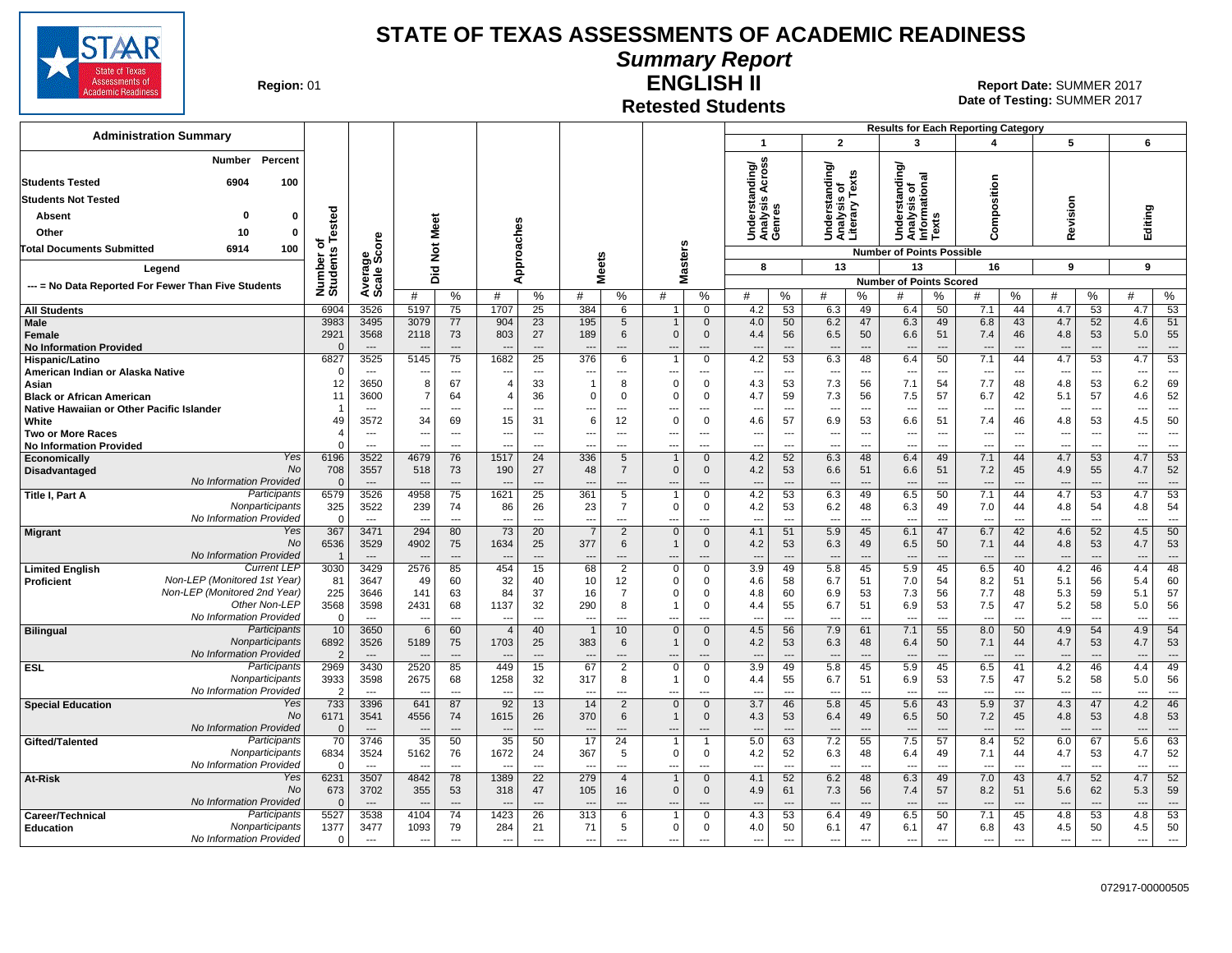

**Constructed Responses Summary Report**

**Region: 01** 

**Retested Students ENGLISH II**

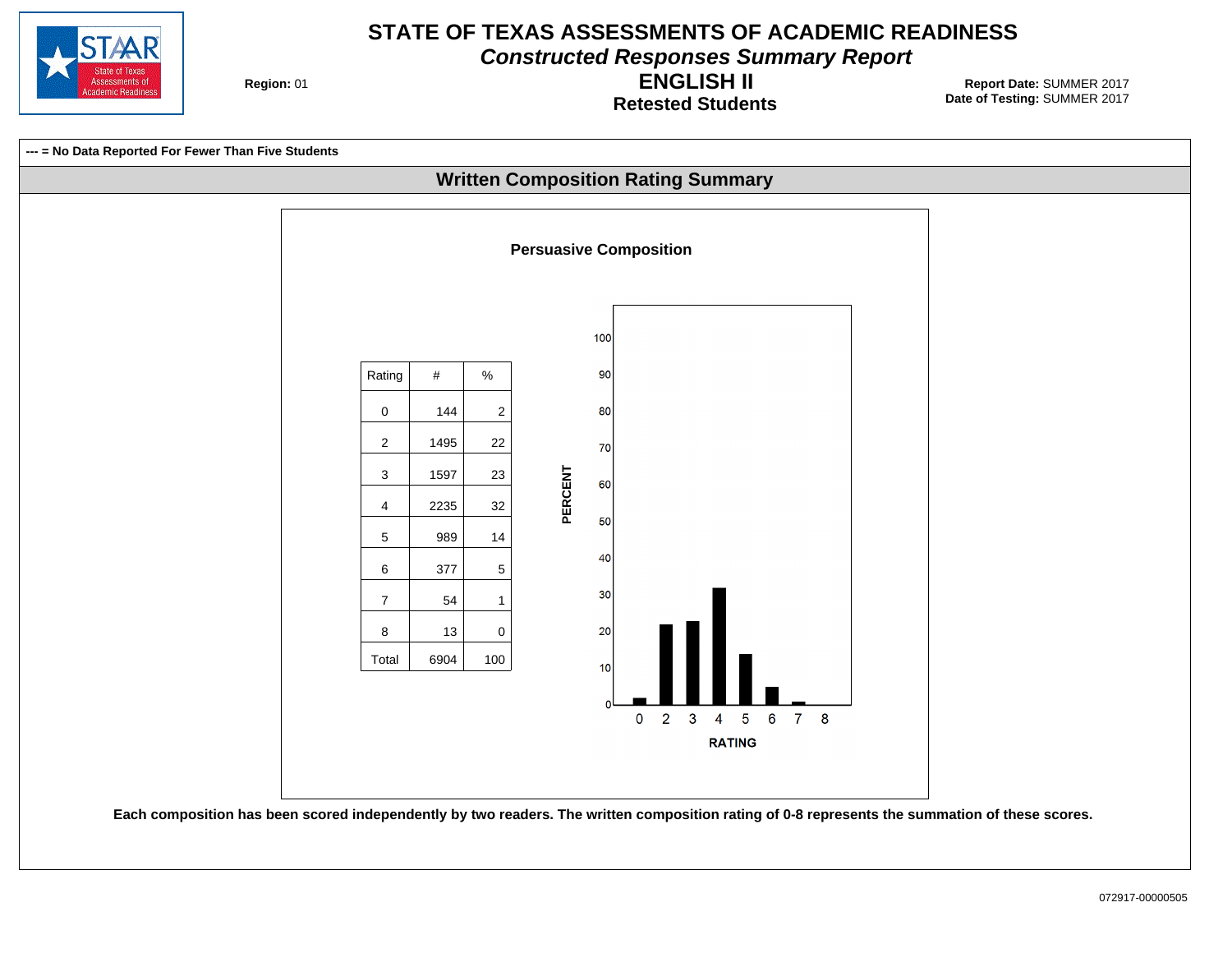

#### **Summary Report**

**Region: 01** 

# **All Students**

**U.S.HISTORY** 01 **Report Date:** SUMMER 2017 **Date of Testing:**  SUMMER 2017

|                                                                                                                                                                 |                                 |                                  |                                  |                                |                   |                            |                                                  |                                                    |                                                      |                                                |                                                      |                                   | <b>Results for Each Reporting Category</b>           |                      |                                        |                            |                                                      |                                   |  |
|-----------------------------------------------------------------------------------------------------------------------------------------------------------------|---------------------------------|----------------------------------|----------------------------------|--------------------------------|-------------------|----------------------------|--------------------------------------------------|----------------------------------------------------|------------------------------------------------------|------------------------------------------------|------------------------------------------------------|-----------------------------------|------------------------------------------------------|----------------------|----------------------------------------|----------------------------|------------------------------------------------------|-----------------------------------|--|
| <b>Administration Summary</b>                                                                                                                                   |                                 |                                  |                                  |                                |                   |                            |                                                  |                                                    |                                                      |                                                | $\mathbf{1}$                                         |                                   | $\overline{2}$                                       |                      | $\overline{\mathbf{3}}$                |                            | $\overline{\mathbf{4}}$                              |                                   |  |
| Percent<br>Number<br><b>Students Tested</b><br>1297<br>100<br><b>Students Not Tested</b><br>$\Omega$<br>$\mathbf 0$<br><b>Absent</b><br>$\pmb{0}$<br>Other<br>3 | Tested                          |                                  | Did Not Meet                     |                                |                   |                            |                                                  |                                                    |                                                      |                                                | History                                              |                                   | ក្ខ<br>ត<br>Geography<br>Culture                     |                      | overnment                              | and<br>Citizenship         | Economics,<br>Science,<br>Technology,<br>and Society |                                   |  |
|                                                                                                                                                                 | ৳<br>Number of<br>Students      |                                  |                                  |                                |                   |                            |                                                  |                                                    |                                                      |                                                |                                                      |                                   |                                                      |                      | Ő                                      |                            |                                                      |                                   |  |
| 100<br><b>Total Documents Submitted</b><br>1300<br>Legend<br>--- = No Data Reported For Fewer Than Five Students                                                |                                 | ge<br>Score                      |                                  |                                |                   |                            | eets                                             |                                                    | Masters                                              |                                                |                                                      |                                   |                                                      |                      | <b>Number of Items Tested</b>          |                            |                                                      |                                   |  |
|                                                                                                                                                                 |                                 |                                  |                                  |                                | Approaches        |                            |                                                  |                                                    |                                                      |                                                | 30                                                   |                                   | 12                                                   |                      | 10                                     |                            | 16                                                   |                                   |  |
|                                                                                                                                                                 |                                 | Average                          | $\%$<br>#                        |                                | #<br>%            |                            | ž.<br>%<br>#                                     |                                                    | %<br>#                                               |                                                | #                                                    | $\%$                              | Avg. # of Items / % Correct<br>$\%$<br>#<br>#        |                      |                                        | $\%$                       | %<br>#                                               |                                   |  |
| <b>All Students</b>                                                                                                                                             | 1297                            | 3553                             | 566                              | 44                             | 731               | 56                         | 83                                               | 6                                                  | 9                                                    | $\overline{1}$                                 | 12.6                                                 | 42                                | 5.6                                                  | 47                   | 4.1                                    | 41                         | 7.4                                                  | 46                                |  |
| Male<br><b>Female</b><br><b>No Information Provided</b>                                                                                                         | 546<br>751<br>$\Omega$          | 3533<br>3567<br>$\overline{a}$   | 263<br>303                       | 48<br>40<br>---                | 283<br>448<br>--- | 52<br>60<br>---            | 36<br>47<br>$---$                                | $\overline{7}$<br>6<br>---                         | $5\phantom{.0}$<br>$\overline{4}$                    | $\mathbf{1}$<br>$\mathbf{1}$<br>---            | 12.2<br>12.8<br>$\overline{a}$                       | 41<br>43<br>$\sim$                | 5.5<br>5.6<br>$\overline{a}$                         | 46<br>47             | 4.1<br>4.1<br>---                      | 41<br>41<br>---            | 7.3<br>7.5<br>$\sim$                                 | 46<br>47<br>$\overline{a}$        |  |
| Hispanic/Latino                                                                                                                                                 | 1284                            | 3551                             | 563                              | 44                             | 721               | 56                         | 81                                               | 6                                                  | 9                                                    | $\overline{1}$                                 | 12.5                                                 | 42                                | 5.6                                                  | 46                   | 4.1                                    | 41                         | 7.4                                                  | 46                                |  |
| American Indian or Alaska Native<br>Asian                                                                                                                       | $\Omega$<br>$\overline{2}$      | $\overline{\phantom{a}}$<br>---  | ---<br>$\overline{a}$            | $---$<br>---                   | ---<br>---        | ---<br>---                 | $\overline{a}$<br>---                            | ---<br>$---$                                       | $\overline{\phantom{a}}$<br>$\overline{\phantom{a}}$ | ---<br>---                                     | ---<br>---                                           | $\overline{\phantom{a}}$<br>$---$ | $\overline{\phantom{a}}$<br>---                      | ---<br>---           | ---<br>---                             | ---<br>$\overline{a}$      | ---<br>---                                           | $\overline{\phantom{a}}$<br>---   |  |
| <b>Black or African American</b>                                                                                                                                | $\overline{2}$                  | ---                              | ---                              | $\overline{\phantom{a}}$       | ---               | ---                        | ---                                              | ---                                                | $\overline{\phantom{a}}$                             | ---                                            | ---                                                  | $---$                             | $---$                                                | ---                  | ---                                    | ---                        | $\overline{\phantom{a}}$                             | ---                               |  |
| Native Hawaiian or Other Pacific Islander                                                                                                                       | $\Omega$                        | $\sim$                           | $---$                            | $---$                          | ---               | $---$                      | ---                                              | $---$                                              | $\sim$                                               | ---                                            | $\overline{a}$                                       | $---$                             | $\overline{a}$                                       | $\sim$               | ---                                    | $\overline{a}$             | $\overline{a}$                                       | $---$                             |  |
| White                                                                                                                                                           | 9                               | 3752                             | $\overline{1}$                   | 11                             | 8                 | 89                         | $\overline{2}$                                   | 22                                                 | $\mathbf 0$                                          | $\Omega$                                       | 13.9                                                 | 46                                | 7.0                                                  | 58                   | 5.3                                    | 53                         | 9.4                                                  | 59                                |  |
| <b>Two or More Races</b><br><b>No Information Provided</b>                                                                                                      | $\mathbf 0$<br>$\Omega$         | $\sim$<br>$\sim$                 | $\overline{a}$<br>$-$            | $---$<br>$---$                 | ---<br>---        | $\overline{a}$<br>$---$    | $---$<br>$\overline{a}$                          | $---$<br>$---$                                     | $\sim$<br>$\sim$                                     | ---<br>---                                     | ---<br>$\overline{a}$                                | $---$<br>$---$                    | $\overline{\phantom{a}}$<br>$\overline{a}$           | $\sim$<br>$\sim$     | $\overline{\phantom{a}}$<br>---        | $\overline{a}$<br>$---$    | $\sim$<br>$\overline{a}$                             | $\overline{\phantom{a}}$<br>$---$ |  |
| Yes<br>Economically                                                                                                                                             | 1185                            | 3545                             | 527                              | 44                             | 658               | 56                         | 70                                               | 6                                                  | 8                                                    | $\overline{1}$                                 | 12.5                                                 | 42                                | 5.5                                                  | 46                   | 4.0                                    | 40                         | 7.4                                                  | 46                                |  |
| <b>No</b><br>Disadvantaged<br>No Information Provided                                                                                                           | 111<br>$\overline{1}$           | 3638<br>$\overline{\phantom{a}}$ | 38                               | 34<br>$\overline{a}$           | 73                | 66<br>$-$                  | 13                                               | 12<br>$\overline{a}$                               | $\overline{1}$                                       | $\mathbf{1}$<br>---                            | 13.5<br>$\overline{\phantom{a}}$                     | 45<br>$\overline{\phantom{a}}$    | 6.1<br>$\overline{\phantom{a}}$                      | 51                   | 4.6<br>$\overline{\phantom{a}}$        | 46                         | 8.2                                                  | 51<br>$\overline{a}$              |  |
| Participants<br>Title I, Part A                                                                                                                                 | 1255                            | 3549                             | 552                              | 44                             | 703               | 56                         | $\overline{77}$                                  | 6                                                  | $\overline{8}$                                       | $\mathbf{1}$                                   | 12.5                                                 | 42                                | 5.6                                                  | 46                   | 4.1                                    | 41                         | 7.4                                                  | 46                                |  |
| Nonparticipants                                                                                                                                                 | 41                              | 3659                             | 13                               | 32                             | 28                | 68                         | 6                                                | 15                                                 | $\mathbf{1}$                                         | 2                                              | 13.6                                                 | 45                                | 6.3                                                  | 53                   | 4.5                                    | 45                         | 8.3                                                  | 52                                |  |
| No Information Provided                                                                                                                                         | ٠                               | $\overline{a}$                   | $\overline{a}$                   | $\overline{a}$                 | $\sim$            | $\overline{a}$             | $\overline{a}$                                   | $---$                                              | $\overline{\phantom{a}}$                             | ---                                            | $\overline{a}$                                       | $\overline{a}$                    | $\overline{a}$                                       | $\overline{a}$       | $\overline{\phantom{a}}$               | $\overline{a}$             | $\overline{a}$                                       | $---$                             |  |
| Yes<br><b>Migrant</b><br><b>No</b><br>No Information Provided                                                                                                   | 93<br>1203<br>$\overline{1}$    | 3505<br>3557                     | 49<br>516                        | 53<br>43<br>$\overline{a}$     | 44<br>687         | 47<br>57<br>$\overline{a}$ | $\overline{4}$<br>79<br>$\overline{\phantom{a}}$ | $\overline{4}$<br>$\overline{7}$<br>$\overline{a}$ | $\mathbf 0$<br>9<br>$\overline{\phantom{a}}$         | $\mathbf{0}$<br>$\mathbf{1}$<br>$\overline{a}$ | 12.0<br>12.6<br>$\overline{a}$                       | 40<br>42                          | 5.3<br>5.6<br>$\overline{\phantom{a}}$               | 44<br>47<br>$-$      | 3.9<br>4.1<br>$\overline{\phantom{a}}$ | 39<br>41<br>$\overline{a}$ | 7.1<br>7.5<br>$\overline{\phantom{a}}$               | 44<br>47<br>$\overline{a}$        |  |
| <b>Current LEP</b><br><b>Limited English</b>                                                                                                                    | 632                             | 3495                             | 339                              | 54                             | 293               | 46                         | 29                                               | $\overline{5}$                                     | $\overline{1}$                                       | $\overline{0}$                                 | 11.9                                                 | 40                                | 5.2                                                  | 44                   | 3.8                                    | $\overline{38}$            | 7.0                                                  | 44                                |  |
| Non-LEP (Monitored 1st Year)<br><b>Proficient</b>                                                                                                               | $\overline{7}$                  | 3654                             | $\overline{2}$                   | 29                             | 5                 | 71                         | -1                                               | 14                                                 | $\mathbf 0$                                          | $\mathbf 0$                                    | 13.4                                                 | 45                                | 6.1                                                  | 51                   | 5.1                                    | 51                         | 8.1                                                  | 51                                |  |
| Non-LEP (Monitored 2nd Year)                                                                                                                                    | 19                              | 3533                             | $\overline{7}$                   | 37                             | 12                | 63                         | $\mathbf 0$                                      | $\mathbf 0$                                        | $\mathbf 0$                                          | $\mathbf 0$                                    | 13.1                                                 | 44                                | 5.1                                                  | 43                   | 4.0                                    | 40                         | 6.9                                                  | 43                                |  |
| Other Non-LEP<br>No Information Provided                                                                                                                        | 638                             | 3610<br>$\sim$                   | 217                              | 34<br>$\overline{a}$           | 421               | 66<br>$\overline{a}$       | 53                                               | 8<br>$\overline{\phantom{a}}$                      | 8                                                    | $\overline{1}$                                 | 13.2                                                 | 44                                | 5.9                                                  | 50<br>$\overline{a}$ | 4.3<br>$\overline{\phantom{a}}$        | 43                         | 7.9                                                  | 49<br>$\overline{\phantom{a}}$    |  |
| Participants<br><b>Bilingual</b>                                                                                                                                | -1<br>$\overline{1}$            | $\cdots$                         | $\overline{a}$<br>$\overline{a}$ | $\cdots$                       | ---<br>           | ---                        | $\overline{\phantom{a}}$<br>---                  | $\overline{a}$                                     | $\overline{\phantom{a}}$                             | ---<br>---                                     | $\overline{\phantom{a}}$<br>$\overline{\phantom{a}}$ | $---$<br>$\overline{\phantom{a}}$ | $\overline{\phantom{a}}$<br>$\overline{\phantom{a}}$ | $\cdots$             | $\overline{\phantom{a}}$               | $\overline{a}$<br>---      | $\overline{\phantom{a}}$<br>$\overline{\phantom{a}}$ | $\overline{\phantom{a}}$          |  |
| Nonparticipants                                                                                                                                                 | 1295                            | 3553                             | 565                              | 44                             | 730               | 56                         | 83                                               | 6                                                  | 9                                                    | $\mathbf{1}$                                   | 12.6                                                 | 42                                | 5.6                                                  | 47                   | 4.1                                    | 41                         | 7.4                                                  | 46                                |  |
| No Information Provided                                                                                                                                         | $\overline{\phantom{a}}$        |                                  |                                  |                                |                   |                            | $\overline{\phantom{a}}$                         | $\overline{a}$                                     |                                                      |                                                |                                                      |                                   | $\overline{\phantom{a}}$                             |                      | $\overline{a}$                         |                            | $\overline{\phantom{a}}$                             | ---                               |  |
| Participants<br><b>ESL</b>                                                                                                                                      | 618                             | 3499                             | 329                              | 53                             | 289               | 47                         | 30                                               | 5                                                  | $\overline{1}$                                       | $\mathbf 0$                                    | 11.9                                                 | 40                                | 5.3                                                  | 44                   | 3.9                                    | 39                         | 7.0                                                  | 44                                |  |
| Nonparticipants<br>No Information Provided                                                                                                                      | 678<br>$\overline{1}$           | 3602<br>$\overline{\phantom{a}}$ | 236<br>$\sim$                    | 35<br>$\overline{a}$           | 442<br>÷.,        | 65<br>$\overline{a}$       | 53<br>$\overline{\phantom{a}}$                   | 8<br>$\overline{a}$                                | 8                                                    | 1<br>---                                       | 13.2<br>---                                          | 44<br>$\sim$                      | 5.9<br>$\overline{a}$                                | 49<br>---            | 4.3<br>$\overline{\phantom{a}}$        | 43<br>$\overline{a}$       | 7.8<br>$\sim$                                        | 49<br>---                         |  |
| Yes<br><b>Special Education</b>                                                                                                                                 | 169                             | 3464                             | 94                               | 56                             | $\overline{75}$   | 44                         | $5\overline{)}$                                  | $\overline{3}$                                     | $\overline{0}$                                       | $\overline{0}$                                 | 11.2                                                 | $\overline{37}$                   | 5.2                                                  | 43                   | 3.6                                    | 36                         | 7.0                                                  | 44                                |  |
| No<br>No Information Provided                                                                                                                                   | 1127<br>$\overline{1}$          | 3566<br>$\overline{a}$           | 471<br>$---$                     | 42<br>$\overline{a}$           | 656<br>---        | 58<br>$---$                | 78<br>---                                        | $\overline{7}$<br>---                              | 9<br>$\overline{\phantom{a}}$                        | $\mathbf{1}$<br>---                            | 12.8<br>$\overline{\phantom{a}}$                     | 43<br>$\overline{\phantom{a}}$    | 5.6<br>$\overline{\phantom{a}}$                      | 47<br>---            | 4.2<br>---                             | 42<br>$\overline{a}$       | 7.5<br>$\overline{\phantom{a}}$                      | 47<br>$---$                       |  |
| Participants<br>Gifted/Talented                                                                                                                                 | 13                              | 3968                             | $\overline{2}$                   | 15                             | 11                | 85                         | $\overline{7}$                                   | 54                                                 | $\overline{2}$                                       | 15                                             | 17.4                                                 | 58                                | 7.2                                                  | 60                   | 6.5                                    | 65                         | 10.7                                                 | 67                                |  |
| Nonparticipants<br>No Information Provided                                                                                                                      | 1283<br>$\overline{1}$          | 3549<br>$\sim$                   | 563<br>$\sim$                    | 44<br>$\sim$                   | 720               | 56<br>$\overline{a}$       | 76<br>$\overline{a}$                             | 6<br>---                                           | $\overline{7}$<br>---                                | $\overline{1}$<br>---                          | 12.5<br>$\overline{a}$                               | 42<br>$\overline{\phantom{a}}$    | 5.6<br>$\overline{a}$                                | 46<br>$\overline{a}$ | 4.1<br>$\overline{a}$                  | 41<br>$\overline{a}$       | 7.4<br>$\overline{\phantom{a}}$                      | 46<br>$\overline{\phantom{a}}$    |  |
| Yes<br>At-Risk<br>No                                                                                                                                            | 1183                            | 3539                             | 536                              | 45                             | 647               | 55                         | 64                                               | 5                                                  | $\overline{5}$                                       | $\mathbf{0}$                                   | 12.4                                                 | 41                                | 5.5                                                  | 46                   | 4.0                                    | 40                         | 7.3                                                  | 46                                |  |
| No Information Provided                                                                                                                                         | 113<br>$\overline{\phantom{a}}$ | 3700<br>$---$                    | 29<br>$\overline{a}$             | 26<br>$\overline{\phantom{a}}$ | 84<br>---         | 74<br>$---$                | 19<br>$\overline{\phantom{a}}$                   | 17<br>$\overline{\phantom{a}}$                     | $\overline{4}$<br>---                                | $\overline{4}$<br>---                          | 14.1<br>---                                          | 47<br>$---$                       | 6.5<br>$\overline{a}$                                | 54<br>---            | 4.7<br>$\overline{\phantom{a}}$        | 47<br>$---$                | 8.7<br>$\overline{\phantom{a}}$                      | 54<br>$---$                       |  |
| Participants<br>Career/Technical                                                                                                                                | 952                             | 3550                             | 417                              | 44                             | 535               | 56                         | 59                                               | 6                                                  | 6                                                    | $\overline{1}$                                 | 12.6                                                 | 42                                | 5.6                                                  | 46                   | 4.0                                    | 40                         | 7.4                                                  | 46                                |  |
| Nonparticipants<br><b>Education</b><br>No Information Provided                                                                                                  | 344<br>$\overline{1}$           | 3562<br>$\sim$                   | 148<br>$\sim$                    | 43<br>$---$                    | 196<br>---        | 57<br>$\overline{a}$       | 24<br>$\overline{a}$                             | $\overline{7}$<br>$\overline{a}$                   | 3<br>$\overline{\phantom{a}}$                        | $\mathbf{1}$<br>---                            | 12.5<br>$\overline{a}$                               | 42<br>$\overline{\phantom{a}}$    | 5.7<br>$\overline{a}$                                | 47<br>$\overline{a}$ | 4.2<br>---                             | 42<br>$\overline{a}$       | 7.5<br>$\overline{a}$                                | 47<br>$\overline{a}$              |  |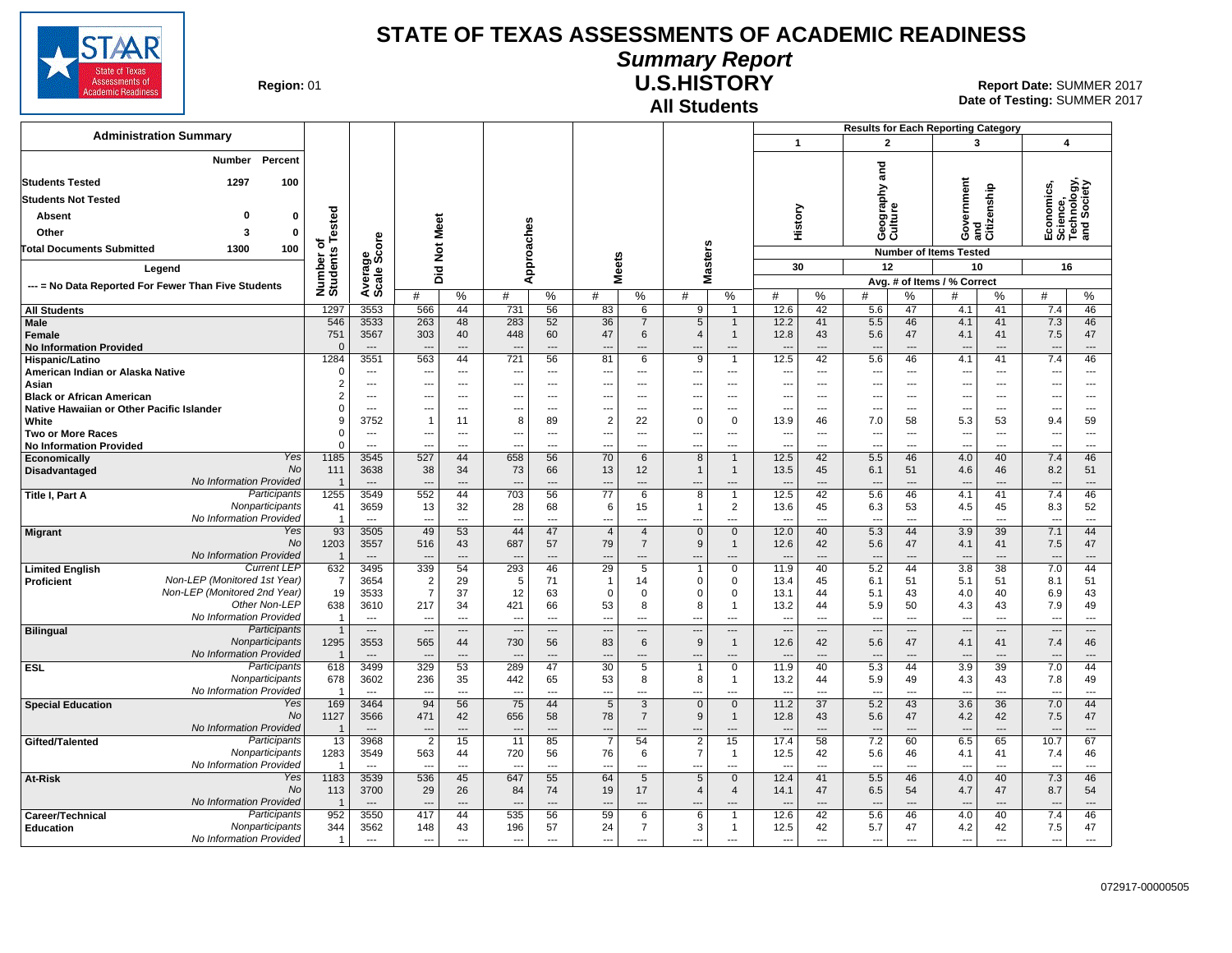

**Summary Report**

**Region: 01** 

## **First-Time Tested Students**

**U.S.HISTORY** 01 **Report Date:** SUMMER 2017 **Date of Testing:**  SUMMER 2017

|                                                                             |                                   |                        |                                  |                                            |                    |                                   |                       |                         |                                                      |                                 |                                 |                                       | <b>Results for Each Reporting Category</b>           |                                 |                                 |                               |                                                      |                      |  |
|-----------------------------------------------------------------------------|-----------------------------------|------------------------|----------------------------------|--------------------------------------------|--------------------|-----------------------------------|-----------------------|-------------------------|------------------------------------------------------|---------------------------------|---------------------------------|---------------------------------------|------------------------------------------------------|---------------------------------|---------------------------------|-------------------------------|------------------------------------------------------|----------------------|--|
| <b>Administration Summary</b>                                               |                                   |                        |                                  |                                            |                    |                                   |                       |                         |                                                      |                                 | $\mathbf{1}$                    |                                       | $\mathbf{2}$                                         |                                 | 3                               |                               | 4                                                    |                      |  |
| Number Percent                                                              |                                   |                        |                                  |                                            |                    |                                   |                       |                         |                                                      |                                 |                                 |                                       |                                                      |                                 |                                 |                               |                                                      |                      |  |
| <b>Students Tested</b><br>130<br>100                                        |                                   |                        |                                  |                                            |                    |                                   |                       |                         |                                                      |                                 |                                 |                                       | and                                                  |                                 |                                 |                               |                                                      |                      |  |
| <b>Students Not Tested</b>                                                  |                                   |                        |                                  |                                            |                    |                                   |                       |                         |                                                      |                                 |                                 |                                       | ξq                                                   |                                 |                                 |                               |                                                      |                      |  |
| 0<br>Absent                                                                 |                                   |                        |                                  |                                            |                    |                                   |                       |                         |                                                      |                                 |                                 |                                       | Geograp<br>Culture                                   |                                 | ernment                         | and<br>Citizenship            | Economics,<br>Science,<br>Technology,<br>and Society |                      |  |
| $\mathbf 0$<br>Other<br>n                                                   | ested                             |                        |                                  |                                            |                    |                                   |                       |                         |                                                      |                                 | History                         |                                       |                                                      |                                 | Š<br>ტ                          |                               |                                                      |                      |  |
| 100<br><b>Total Documents Submitted</b><br>130                              | ठ                                 |                        |                                  |                                            |                    |                                   |                       |                         |                                                      |                                 |                                 |                                       |                                                      |                                 | <b>Number of Items Tested</b>   |                               |                                                      |                      |  |
| Legend                                                                      |                                   | Average<br>Scale Score |                                  |                                            | Approaches         |                                   |                       |                         | Masters                                              |                                 | 30                              |                                       | 12                                                   |                                 | 10                              |                               | 16                                                   |                      |  |
| --- = No Data Reported For Fewer Than Five Students                         | Number or<br>Students             |                        |                                  | Did Not Meet                               |                    |                                   | <b>Meets</b>          |                         |                                                      |                                 |                                 |                                       | Avg. # of Items / % Correct                          |                                 |                                 |                               |                                                      |                      |  |
|                                                                             |                                   |                        | #                                | %                                          | #                  | $\%$                              | #                     | %                       | #                                                    | %                               | #                               | %                                     | #                                                    | %                               | #                               | %                             | #                                                    | %                    |  |
| <b>All Students</b>                                                         | 130                               | 3807                   | 30                               | 23                                         | 100                | 77                                | 42                    | 32                      | $\overline{7}$                                       | 5                               | 15.9                            | 53                                    | 7.0                                                  | 58                              | 5.2                             | 52                            | 9.2                                                  | 58                   |  |
| Male<br>Female                                                              | 57<br>73                          | 3806<br>3807           | 14<br>16                         | 25<br>22                                   | 43<br>57           | 75<br>78                          | 19<br>23              | 33<br>32                | 3<br>$\overline{4}$                                  | 5<br>5                          | 15.9<br>15.9                    | 53<br>53                              | 7.0<br>6.9                                           | 58<br>58                        | 5.3<br>5.2                      | 53<br>52                      | 9.2<br>9.3                                           | 57<br>58             |  |
| <b>No Information Provided</b>                                              | $\Omega$                          | $\cdots$               | $\overline{a}$                   | ---                                        | $\overline{a}$     | $\overline{\phantom{a}}$          | ---                   | $\overline{a}$          |                                                      | ---                             | ---                             | $\overline{\phantom{a}}$              | $\overline{\phantom{a}}$                             | ---                             | $\overline{\phantom{a}}$        | ---                           | $\overline{\phantom{a}}$                             | ---                  |  |
| Hispanic/Latino                                                             | 129                               | 3804                   | $\overline{30}$                  | $\overline{23}$                            | 99                 | $\overline{77}$                   | 41                    | $\overline{32}$         | $\overline{7}$                                       | $\overline{5}$                  | 15.9                            | 53                                    | 7.0                                                  | 58                              | 5.2                             | 52                            | 9.2                                                  | 58                   |  |
| American Indian or Alaska Native<br>Asian                                   | $\mathbf 0$<br>$\Omega$           | ---<br>---             | $\overline{a}$                   | ---<br>---                                 | ---<br>---         | $---$<br>$\overline{\phantom{a}}$ | ---<br>---            | $\cdots$<br>---         | $\overline{\phantom{a}}$<br>$\overline{\phantom{a}}$ | ---<br>$\overline{\phantom{a}}$ | ---<br>---                      | $-$<br>$\overline{\phantom{a}}$       | ---<br>                                              | ---<br>---                      | $\overline{\phantom{a}}$<br>--- | ---<br>---                    | ---<br>---                                           | ---<br>---           |  |
| <b>Black or African American</b>                                            | $\Omega$                          | ---                    |                                  | ---                                        | ---                | $---$                             | ---                   | $\overline{a}$          | $\sim$                                               | ---                             | ÷.,                             |                                       | ---                                                  | ---                             | $\overline{\phantom{a}}$        | ---                           | ---                                                  | ---                  |  |
| Native Hawaiian or Other Pacific Islander                                   | $\Omega$                          | ---                    |                                  | ---                                        | ---                | ---                               | ---                   | $\overline{a}$          | ---                                                  | ---                             | ---                             | $\overline{\phantom{a}}$              | $\overline{\phantom{a}}$                             | ---                             | ---                             | ---                           | ---                                                  | ---                  |  |
| White<br><b>Two or More Races</b>                                           | -1<br>$\Omega$                    | ---<br>---             | $\overline{\phantom{a}}$<br>$--$ | ---<br>---                                 | ---<br>---         | ---<br>---                        | ---<br>---            | ---<br>$\overline{a}$   | ---<br>---                                           | ---<br>$\overline{\phantom{a}}$ | ---<br>---                      | $\ddotsc$<br>$\overline{\phantom{a}}$ | $\overline{\phantom{a}}$<br>$\overline{\phantom{a}}$ | ---<br>---                      | ---<br>---                      | $\overline{a}$<br>---         | ---<br>---                                           | ---<br>---           |  |
| <b>No Information Provided</b>                                              | $\Omega$                          | $\overline{a}$         |                                  | ---                                        | ---                | $\overline{\phantom{a}}$          | -−                    | $\overline{a}$          | $\overline{\phantom{a}}$                             | ---                             | ---                             | $\overline{a}$                        | ---                                                  | ---                             | $\overline{a}$                  | ---                           | ---                                                  | ---                  |  |
| Yes<br>Economically                                                         | 119                               | 3792                   | 28                               | 24                                         | 91                 | 76                                | $\overline{37}$       | 31                      | 6                                                    | 5                               | 15.7                            | 52                                    | 6.9                                                  | 57                              | 5.1                             | 51                            | 9.2                                                  | 57                   |  |
| No<br>Disadvantaged<br>No Information Provided                              | 10<br>-1                          | 4020<br>$---$          | $\overline{\mathbf{1}}$<br>$--$  | 10<br>---                                  | 9<br>---           | 90<br>$---$                       | 5<br>---              | 50<br>$---$             | $\mathbf{1}$<br>$\overline{\phantom{a}}$             | 10<br>---                       | 18.5<br>$\overline{a}$          | 62<br>$\overline{\phantom{a}}$        | 8.7<br>$\overline{\phantom{a}}$                      | 73<br>$---$                     | 6.1<br>$\overline{\phantom{a}}$ | 61<br>---                     | 10.4<br>$\overline{\phantom{a}}$                     | 65<br>---            |  |
| Participants<br>Title I, Part A                                             | 122                               | 3810                   | 27                               | 22                                         | 95                 | 78                                | 40                    | 33                      | 6                                                    | 5                               | 15.9                            | 53                                    | 7.0                                                  | 58                              | 5.2                             | 52                            | 9.3                                                  | 58                   |  |
| Nonparticipants<br>No Information Provided                                  | $\overline{7}$                    | 3802                   | $\overline{2}$                   | 29                                         | 5                  | 71                                | $\overline{2}$        | 29                      | $\mathbf{1}$                                         | 14                              | 15.9                            | 53                                    | 7.6                                                  | 63                              | 4.7                             | 47                            | 8.4                                                  | 53                   |  |
| Yes<br><b>Migrant</b>                                                       | $\overline{1}$<br>13              | $\sim$<br>3693         | $-$<br>$\overline{4}$            | $\overline{a}$<br>31                       | ---<br>9           | $\overline{\phantom{a}}$<br>69    | ---<br>$\overline{4}$ | $---$<br>31             | $\overline{\phantom{a}}$<br>$\mathbf 0$              | $\overline{a}$<br>$\mathbf 0$   | $\overline{a}$<br>14.5          | $\overline{a}$<br>48                  | $\sim$<br>6.5                                        | $\overline{a}$<br>54            | $\overline{\phantom{a}}$<br>4.7 | $\overline{a}$<br>47          | $\sim$<br>8.5                                        | $\overline{a}$<br>53 |  |
| No                                                                          | 116                               | 3822                   | 25                               | 22                                         | 91                 | 78                                | 38                    | 33                      | $\overline{7}$                                       | 6                               | 16.1                            | 54                                    | 7.1                                                  | 59                              | 5.3                             | 53                            | 9.4                                                  | 59                   |  |
| No Information Provided<br><b>Current LEP</b>                               | -1<br>39                          | $\overline{a}$<br>3693 | $\overline{\phantom{a}}$         | $---$<br>38                                | $\overline{a}$     | $---$<br>62                       | $\overline{a}$        | $---$                   | $\overline{\phantom{a}}$                             | $\overline{a}$<br>$\mathbf 0$   | $\overline{a}$                  | $\overline{\phantom{a}}$              | $\overline{\phantom{a}}$                             | ---                             | $\overline{\phantom{a}}$        | $\overline{a}$                | ---                                                  | $\overline{a}$<br>53 |  |
| <b>Limited English</b><br>Non-LEP (Monitored 1st Year)<br><b>Proficient</b> | $\mathbf 0$                       | ---                    | 15<br>$\overline{a}$             | $\overline{a}$                             | 24<br>---          | $-$                               | 11<br>---             | 28<br>$\overline{a}$    | $\mathbf 0$<br>---                                   | ---                             | 14.5<br>---                     | 48<br>$---$                           | 6.4<br>$\overline{\phantom{a}}$                      | 53<br>$---$                     | 4.7<br>---                      | 47<br>---                     | 8.5<br>$\overline{\phantom{a}}$                      | $\overline{a}$       |  |
| Non-LEP (Monitored 2nd Year)                                                | 2                                 | $\overline{a}$         | $\overline{\phantom{a}}$         | $\overline{a}$                             | ---                | $\overline{\phantom{a}}$          | ---                   | $\overline{a}$          | $\overline{\phantom{a}}$                             | ---                             | ---                             | $\overline{a}$                        | ---                                                  | $\overline{a}$                  | ---                             | $\overline{a}$                | $\overline{\phantom{a}}$                             | ---                  |  |
| Other Non-LEP<br>No Information Provided                                    | 88<br>$\overline{1}$              | 3869                   | 13                               | 15                                         | 75                 | 85                                | 31                    | 35                      | $\overline{7}$                                       | 8                               | 16.6                            | 55<br>$\overline{\phantom{a}}$        | 7.3                                                  | 61                              | 5.5                             | 55                            | 9.7                                                  | 61<br>---            |  |
| Participants<br><b>Bilingual</b>                                            | $\mathbf{0}$                      | ---<br>$---$           | $\overline{a}$<br>$\overline{a}$ | ---<br>$\qquad \qquad \cdots$              | ---<br>---         | $---$<br>$---$                    | ---<br>$\overline{a}$ | $---$<br>$\overline{a}$ | ---<br>$\overline{\phantom{a}}$                      | ---<br>$---$                    | ---<br>$\overline{\phantom{a}}$ | $\overline{\phantom{a}}$              | ---<br>$\overline{\phantom{a}}$                      | ---<br>$\overline{\phantom{a}}$ | ---<br>$\overline{\phantom{a}}$ | ---<br>$\qquad \qquad \cdots$ | $\overline{\phantom{a}}$<br>$\overline{\phantom{a}}$ | $\overline{a}$       |  |
| Nonparticipants                                                             | 129                               | 3809                   | 29                               | 22                                         | 100                | 78                                | 42                    | 33                      | $\overline{7}$                                       | 5                               | 15.9                            | 53                                    | 7.0                                                  | 58                              | 5.2                             | 52                            | 9.3                                                  | 58                   |  |
| No Information Provided<br>Participants<br><b>ESL</b>                       | $\overline{1}$<br>$\overline{37}$ | $---$<br>3713          | 14                               | $\hspace{1.5cm} \ldots$<br>$\overline{38}$ | 23                 | $---$<br>62                       | $\sim$<br>11          | $---$<br>30             | $\sim$<br>$\mathbf 0$                                | $\overline{a}$<br>$\mathbf 0$   | $\overline{a}$<br>14.7          | $\overline{\phantom{a}}$<br>49        | $\overline{\phantom{a}}$<br>6.6                      | $\overline{a}$<br>55            | $\overline{\phantom{a}}$<br>4.8 | $\overline{a}$<br>48          | ---<br>8.6                                           | ---<br>54            |  |
| Nonparticipants                                                             | 92                                | 3848                   | 15                               | 16                                         | 77                 | 84                                | 31                    | 34                      | 7                                                    | 8                               | 16.4                            | 55                                    | 7.2                                                  | 60                              | 5.4                             | 54                            | 9.6                                                  | 60                   |  |
| No Information Provided                                                     | $\overline{1}$                    | ---                    |                                  | ---                                        | ---                |                                   | ---                   | $\overline{a}$          | ---                                                  | ---                             |                                 | $\overline{\phantom{a}}$              | $\overline{\phantom{a}}$                             | ---                             |                                 |                               |                                                      | ---                  |  |
| Yes<br><b>Special Education</b><br>No                                       | $\overline{7}$<br>122             | 3525<br>3826           | $\overline{4}$<br>25             | 57<br>20                                   | $\mathbf{3}$<br>97 | 43<br>80                          | $\overline{2}$<br>40  | 29<br>33                | $\mathbf{0}$<br>$\overline{7}$                       | $\mathbf{0}$<br>6               | 12.4<br>16.1                    | 41<br>54                              | 5.3<br>7.1                                           | 44<br>59                        | 4.4<br>5.2                      | 44<br>52                      | 6.9<br>9.4                                           | 43<br>59             |  |
| No Information Provided                                                     | $\overline{1}$                    |                        |                                  | ---                                        | ---                |                                   |                       | ---                     |                                                      | ---                             |                                 |                                       |                                                      |                                 | $\overline{\phantom{a}}$        | ---                           |                                                      | $\overline{a}$       |  |
| Participants<br>Gifted/Talented                                             | 5                                 | 4260                   | $\mathbf 0$                      | $\overline{0}$                             | 5                  | 100                               | $\overline{4}$        | 80                      | $\overline{2}$                                       | 40                              | 21.2                            | 71                                    | 8.4                                                  | 70                              | 7.6                             | 76                            | 12.6                                                 | 79                   |  |
| Nonparticipants<br>No Information Provided                                  | 124<br>$\overline{1}$             | 3791<br>$---$          | 29<br>$\sim$                     | 23<br>$\overline{a}$                       | 95<br>---          | 77<br>$\overline{\phantom{a}}$    | 38<br>$\overline{a}$  | 31<br>$---$             | 5<br>$\sim$                                          | 4<br>$\overline{a}$             | 15.7<br>$\overline{a}$          | 52<br>$\overline{\phantom{a}}$        | 6.9<br>$---$                                         | 58<br>$\overline{a}$            | 5.1<br>$\overline{a}$           | 51<br>$\overline{a}$          | 9.1<br>$\overline{\phantom{a}}$                      | 57<br>---            |  |
| Yes<br>At-Risk                                                              | 103                               | 3759                   | 28                               | 27                                         | 75                 | 73                                | 29                    | 28                      | $\overline{4}$                                       | $\overline{4}$                  | 15.3                            | 51                                    | 6.7                                                  | 56                              | 5.0                             | 50                            | 8.9                                                  | 56                   |  |
| <b>No</b>                                                                   | 26                                | 4010                   | -1                               | $\overline{4}$                             | 25                 | 96                                | 13                    | 50                      | 3                                                    | 12                              | 18.3                            | 61                                    | 8.3                                                  | 70                              | 5.9                             | 59                            | 10.7                                                 | 67                   |  |
| No Information Provided                                                     | $\overline{1}$                    | $\overline{a}$         |                                  | ---                                        | $\sim$             | $\overline{\phantom{a}}$          | $---$                 | $---$                   |                                                      | $\overline{a}$                  | $\overline{\phantom{a}}$        | $\overline{\phantom{a}}$              | $\overline{\phantom{a}}$                             | $\overline{a}$                  | $\overline{\phantom{a}}$        | $\overline{a}$                |                                                      | ---                  |  |
| Participants<br>Career/Technical<br>Nonparticipants<br><b>Education</b>     | 77<br>52                          | 3835<br>3771           | 17<br>12                         | 22<br>23                                   | 60<br>40           | 78<br>77                          | 29<br>13              | 38<br>25                | 6<br>$\mathbf{1}$                                    | 8<br>$\overline{2}$             | 16.4<br>15.3                    | 55<br>51                              | 7.1<br>6.9                                           | 59<br>57                        | 5.3<br>5.1                      | 53<br>51                      | 9.4<br>9.2                                           | 58<br>57             |  |
| No Information Provided                                                     | $\overline{1}$                    | ---                    | $---$                            | $\overline{\phantom{a}}$                   | ---                | $---$                             | ---                   | $---$                   | $\overline{\phantom{a}}$                             | ---                             | ---                             | $\overline{\phantom{a}}$              | $\overline{\phantom{a}}$                             | ---                             | ---                             | ---                           | ---                                                  | ---                  |  |